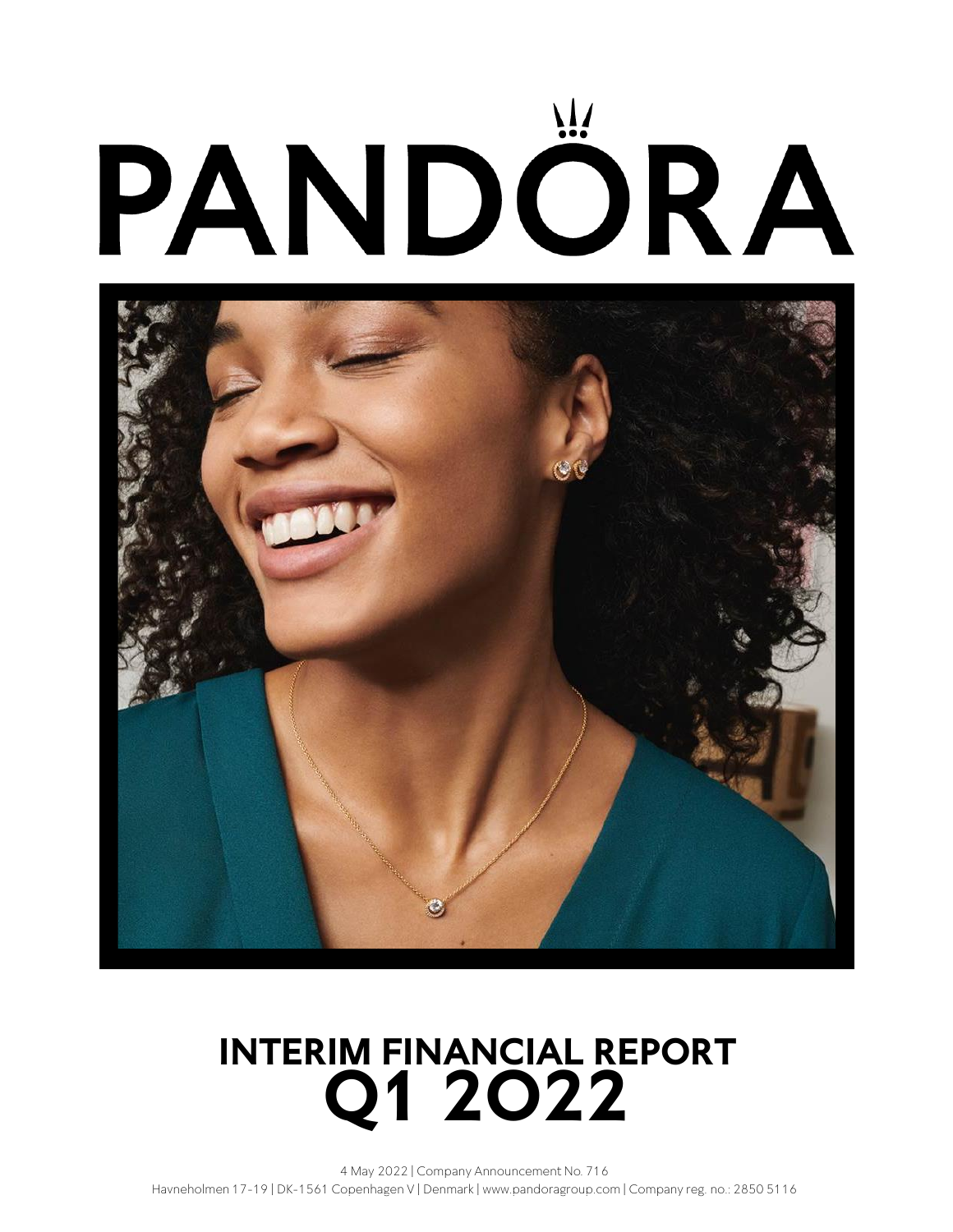# cash generation and attractive cash generation and attractive cash generation and attractive cash generation and attractive cash return will remain.<br>
Content of the case of the case of the case of the case of the case of t

# **2 HIGHLIGHTS**

- 02 Executive Summary
- 03 Financial Highlights

# **4**

### **BUSINESS UPDATE**

- 04 Business Update
- 07 Revenue Review
- 12 Profitability
- 15 Cash Flow & Balance Sheet
- 16 Financial Guidance
- 19 Sustainability
- 20 Other Events
- 21 Contact

# **22**

### **FINANCIAL STATEMENTS**

- 22 Financial Statements
- 26 Accounting Notes
- 35 Disclaimer

### **Our equity story**

Pandora is a cross-generational brand with unmatched recognition that gives a voice to people's loves. Our jewellery is crafted and hand-finished to the highest ethical and environmental standards at our state-of-the-art crafting facilities in Thailand and made to inspire women to collect, create and combine genuine jewellery at affordable prices.

Pandora's strategy focuses on delivering sustainable and profitable revenue growth building on the vast untapped opportunities within our existing core business. A strong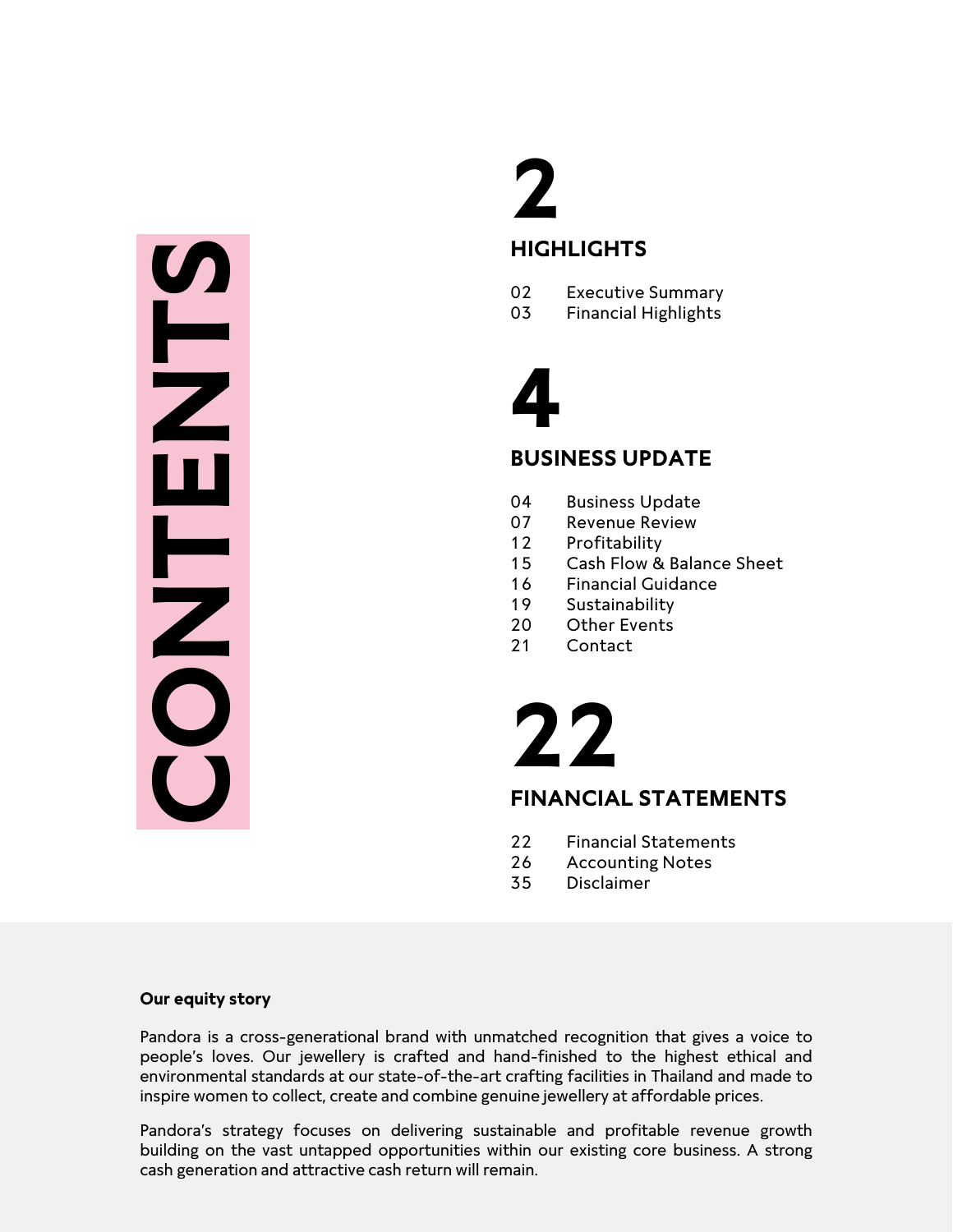### **Strong growth in Q1 - record first quarter revenue**

### **Highlights**

- Strong 21% organic growth in Q1 2022 equal to 18% vs Q1 2019
- Execution of the Phoenix strategy is progressing as planned with Q1 revenue growth in all product platforms
- Moments continue to deliver strong results driven by the base portfolio and supported by new products such as the *Padlock* concept – another innovation within the Moments platform
- Collabs were very strong supported by a successful *Marvel* launch in February
- Efforts to establish new platforms continue. Pandora ME up 132% vs Q1 2021 and reached 3% share of business. Getting ready for next step in the global sequential roll-out of Brilliance
- Broad based organic growth across key markets vs 2019 China continue to be a headwind
- US grew 7% (62% vs Q1 2019) strategy on plan with acquisition of 32 franchise stores mainly located on the West coast of US as wells as entering new partnership with Macy's
- Strong performance across key European markets, all delivering double digit positive organic growth vs 2019
- Online also continued the strong performance with organic growth up 155% vs Q1 2019 (down -17% vs Q1 2021 due to COVID-19 store closures last year)
- Solid EBIT margin at 23.0% absolute EBIT up 45% from Q1 2021
- In line with normal seasonality, cash flow was negative in Q1 2022. Cash flow in Q1 was negatively impacted by a deliberate increase in inventories. Leverage ended at 0.9x NIBD to EBITDA
- During Q1 2022, DKK 2.7 billion was distributed to shareholders
- All business with Russia and Belarus has been suspended. These markets account for approx. 1% of revenue

Despite negative impacts from the war, cost inflation, potential impact on consumer demand due to inflation and higher interest rates as well as COVID-19, organic growth is now expected to be 4-6% (was 3-6%) while EBIT margin guidance is unchanged at 25.0-25.5%. The financial guidance for 2022 is subject to elevated uncertainty.

In spite of inflation and increasing interest rates, consumer demand generally remained healthy during April. Revenue growth in Q2 will face a tougher comparison base than Q1, due to less COVID-19 lock-downs and stimulus packages in the US.

### *Alexander Lacik, President and CEO of Pandora, says:*

*"We are very pleased with the strong start to the year delivering record revenue for a first quarter. All our product platforms support the growth in Q1, as our ability to continuously offer new innovation pays off. Execution of the Phoenix strategy continues at high pace and I am encouraged by the growth opportunities we have ahead of us. For the last two years, we have invested in building a stronger organisation, and this is increasingly visible in the numbers and how we drive the company forward."*

### **Financial overview:**

| <b>DKK</b> million                                 | O1 2022 | O1 2021 | FY 2021 | FY 2022 guidance |
|----------------------------------------------------|---------|---------|---------|------------------|
| Revenue                                            | 5,689   | 4.500   | 23.394  |                  |
| Organic growth, %                                  | 21%     | 13%     | 23%     | $4 - 6%$         |
| Sell-out growth incl. temporarily closed stores, % | 17%     | 21%     | 20%     |                  |
| Operating profit (EBIT)                            | 1.310   | 903     | 5.839   |                  |
| <b>EBIT margin, %</b>                              | 23.0%   | 20.1%   | 25.0%   | $25 - 25.5%$     |



Balance sheet Financial

Financial statements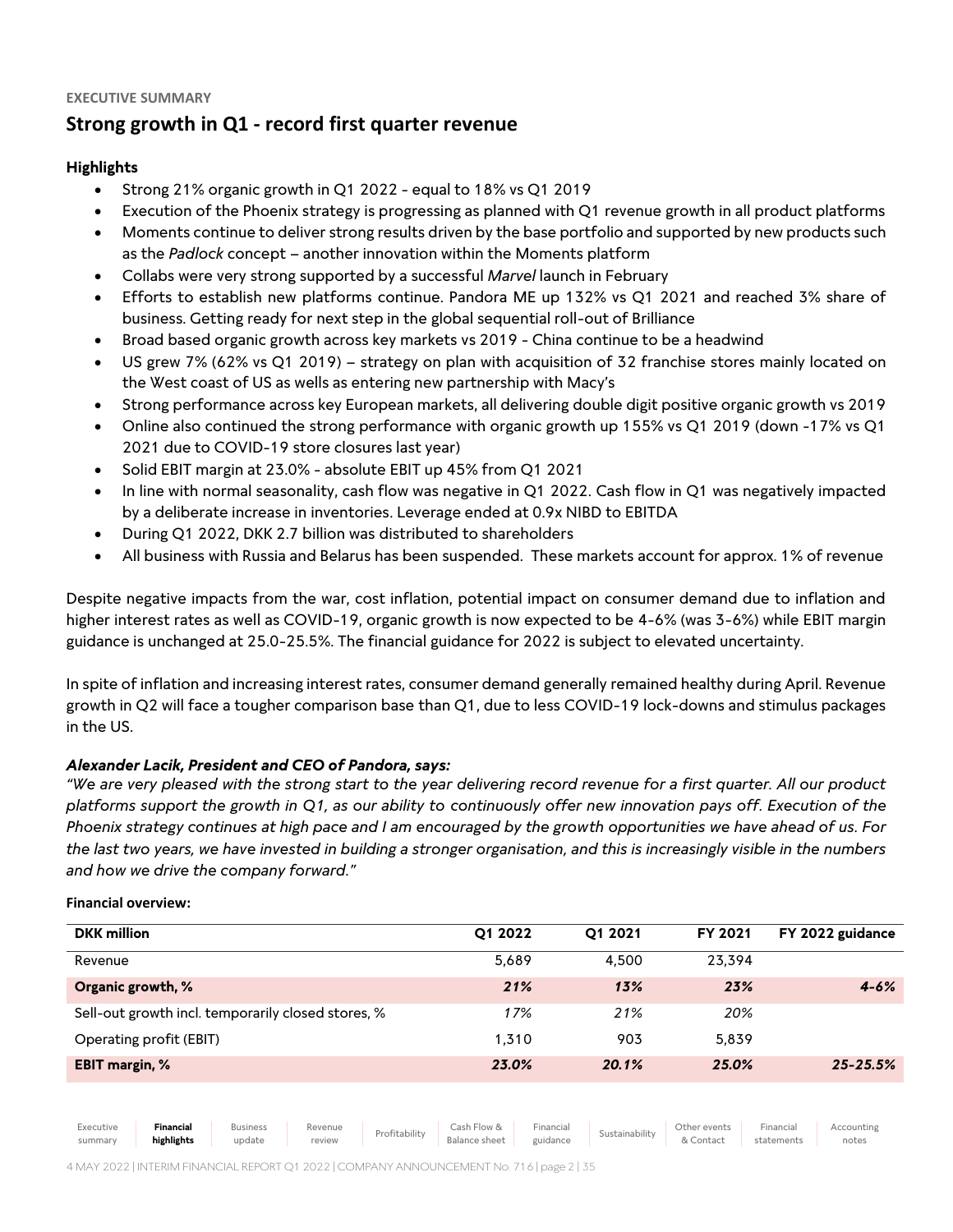### **FINANCIAL HIGHLIGHTS**

| <b>DKK</b> million                                                    | Q1 2022  | Q1 2021 | FY 2021  |
|-----------------------------------------------------------------------|----------|---------|----------|
|                                                                       |          |         |          |
| <b>Financial highlights</b>                                           |          |         |          |
| Revenue                                                               | 5,689    | 4,500   | 23,394   |
| Organic growth, %                                                     | 21%      | 13%     | 23%      |
| Sell-out growth incl. temporarily closed stores, % <sup>1</sup>       | 17%      | 21%     | 20%      |
| Earnings before interest, tax, depreciation and amortisation (EBITDA) | 1,772    | 1,416   | 7,838    |
| Operating profit (EBIT)                                               | 1,310    | 903     | 5,839    |
| <b>EBIT margin, %</b>                                                 | 23.0%    | 20.1%   | 25.0%    |
| Net financials                                                        | $-10$    | $-92$   | $-461$   |
| Net profit for the period                                             | 995      | 628     | 4,160    |
| <b>Financial ratios</b>                                               |          |         |          |
| Revenue growth DKK, %                                                 | 26%      | 8%      | 23%      |
| Revenue growth, local currency, %                                     | 22%      | 13%     | 24%      |
| Gross margin, %                                                       | 76.0%    | 76.3%   | 76.1%    |
| EBITDA margin, %                                                      | 31.1%    | 31.5%   | 33.5%    |
| EBIT margin, %                                                        | 23.0%    | 20.1%   | 25.0%    |
| Effective tax rate, %                                                 | 23.5%    | 22.5%   | 22.6%    |
| Equity ratio, %                                                       | 28%      | 41%     | 38%      |
| NIBD to EBITDA                                                        | 0.9      | 0.6     | 0.4      |
| Return on invested capital (ROIC), %                                  | 49%      | 29%     | 59%      |
| Cash conversion incl. lease payments, %                               | $-110%$  | $-65%$  | 88%      |
| Net working capital, % of last 12 months revenue                      | 3.5%     | $-0.4%$ | $-5.0%$  |
| Capital expenditure, % of revenue                                     | 2.8%     | 1.9%    | 2.7%     |
| <b>Stock ratios</b>                                                   |          |         |          |
| Total pay-out ratio (incl. share buyback), %                          | 277%     |         | 115%     |
| Dividend per share, proposed, DKK                                     |          |         | 16       |
| Dividend per share, paid, DKK                                         | 16       |         | 15       |
| Earnings per share, basic, DKK                                        | 10.5     | 6.3     | 42.1     |
| Earnings per share, diluted, DKK                                      | 10.4     | 6.3     | 41.7     |
|                                                                       |          |         |          |
| <b>Consolidated balance sheet</b>                                     |          |         |          |
| <b>Total assets</b>                                                   | 19,419   | 19,211  | 18,542   |
| Invested capital                                                      | 12,684   | 11,675  | 9,884    |
| Net working capital                                                   | 871      | -76     | $-1,181$ |
| Net interest-bearing debt (NIBD)                                      | 7,157    | 3,735   | 2,882    |
| Equity                                                                | 5,526    | 7,940   | 7,001    |
| <b>Consolidated statement of cash flow</b>                            |          |         |          |
| Cash flow from operating activities                                   | $-1,111$ | $-316$  | 6,228    |
| Capital expenditure - total                                           | 158      | 88      | 641      |
| Capital expenditure - property, plant and equipment                   | 83       | 35      | 341      |
| Free cash flow incl. lease payments                                   | $-1,442$ | $-586$  | 5,137    |
| Free cash flow excl. lease payments                                   | $-1,168$ | $-359$  | 6,128    |

<sup>1</sup>Sell-out growth only include sell-out from all concept stores including partner owned, and Pandora online. Other points of sales are not included in sell-out growth.

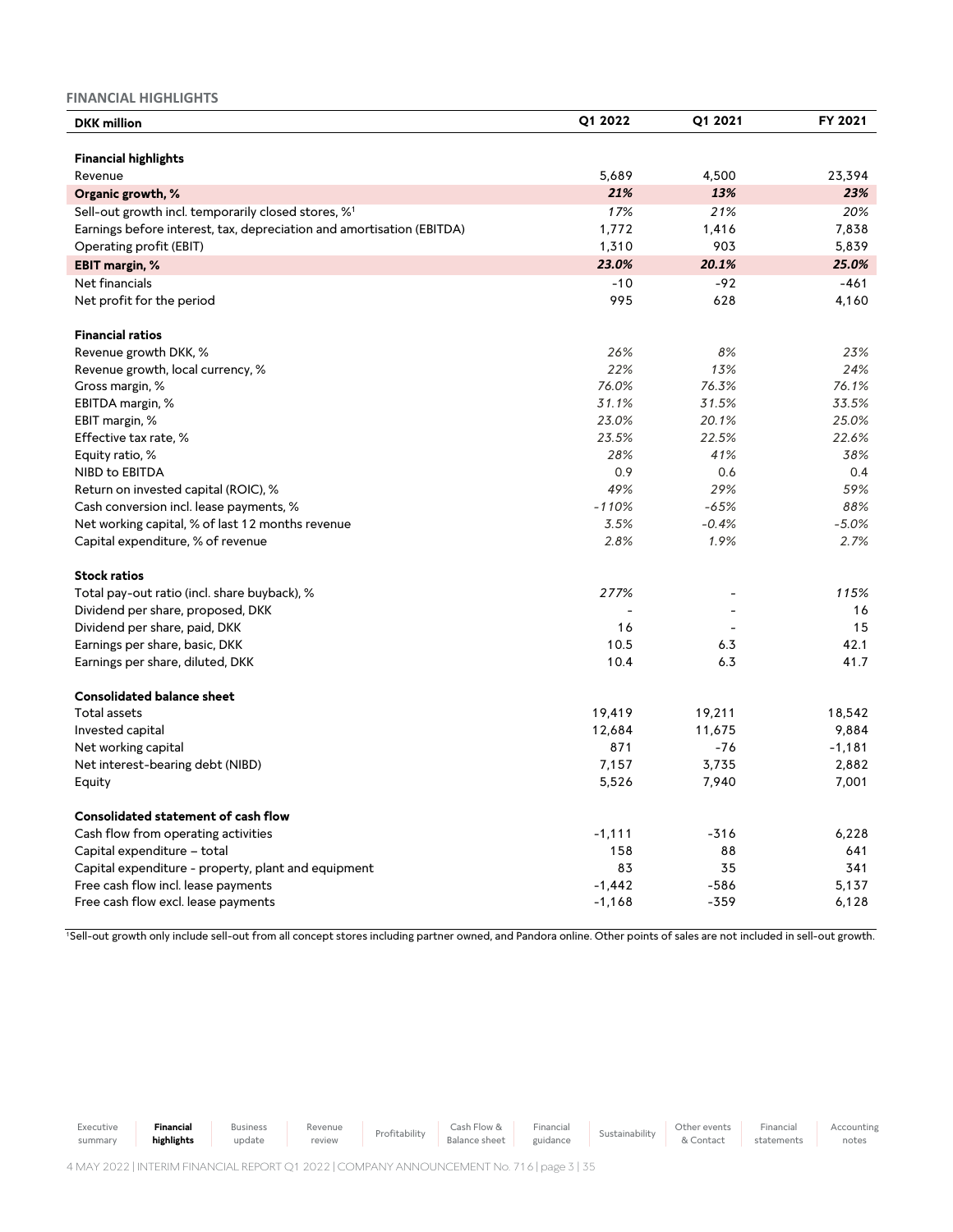### **BUSINESS UPDATE**

### **All concept platforms support record-breaking first quarter revenue – execution of Phoenix continues**

Pandora had a good start to the year delivering a solid revenue performance in Q1 2022, with organic growth of 21% vs 2021 (18% vs 2019). Especially the performance in Europe was strong, as all key markets saw double digit organic growth vs both Q1 2021 and Q1 2019. In Q1 2021, Pandora had 30% of its store base temporarily closed due to COVID-19. The good start to the year came against a backdrop of continued COVID-19 disruption in China and the war in Ukraine. In Q1 2022, Pandora did not see any major impact on performance following the war, but has suspended all business with Russia and Belarus. Combined, Russia, Belarus and Ukraine accounted for roughly 1% of revenue in 2021.

The strong growth in the quarter was supported by Pandora's biggest platform, *Moments*, which delivered sell-out growth of 17% vs Q1 2021. The performance was boosted by a very strong Valentines collection as the campaign "*Little acts of Love*" was very well received. Pandora introduced the *Padlock* concept as part of the Valentines offer, and encouragingly two of the products from the *Padlock* offering was in top five best selling items in the quarter. The *Padlock* concept is another element on Pandora's journey continuing to grow and innovate the Moments platform a key pillar in Pandora's Phoenix strategy.

*Collaborations* had a very strong quarter and was up 41% vs Q1 2021. On February 17, Pandora launched its new collaboration with the *Marvel* franchise featuring various superheroes such as the *Incredible Hulk* and *Iron Man*, as well as motives like *Thor's Hammer* and the *Infinity Ring*. The *Marvel* collaboration is building on Pandora's strong relationship with *Disney* and proved an imminent success in the quarter. *Marvel* alone accounted for 3% share of business and has so far been outperforming the initial launch of both *Star Wars* and *Harry Potter*. Among the product heroes is the *Infinity Ring*, for which 17,000 customers have signed up on a waiting list. Marvel did well across all key markets, but especially in the US market it was well received. *Marvel* is designed to engage and introduce existing and new consumers into the Pandora brand.

*Style and Upstream Innovation* also delivered strong growth of 11% in the quarter vs Q1 2021 with all sub-platforms delivering positive growth in the quarter. *Pandora ME* grew 132% vs Q1 2021, ending at 3% share of revenue in the quarter.

*Pandora Brilliance* delivered DKK 9 million revenue in Q1 2022. Pandora is currently preparing for the sequential global roll out later this year using the learnings from the UK test launch. No new initiatives or tests were conducted in Q1 2022.

Overall Valentines is the key trading event in Q1, and Pandora saw solid performance across its key markets. Overall, Pandora saw roughly 30% stronger Valentines performance than last year, and especially *Love* motives trade well during Valentines.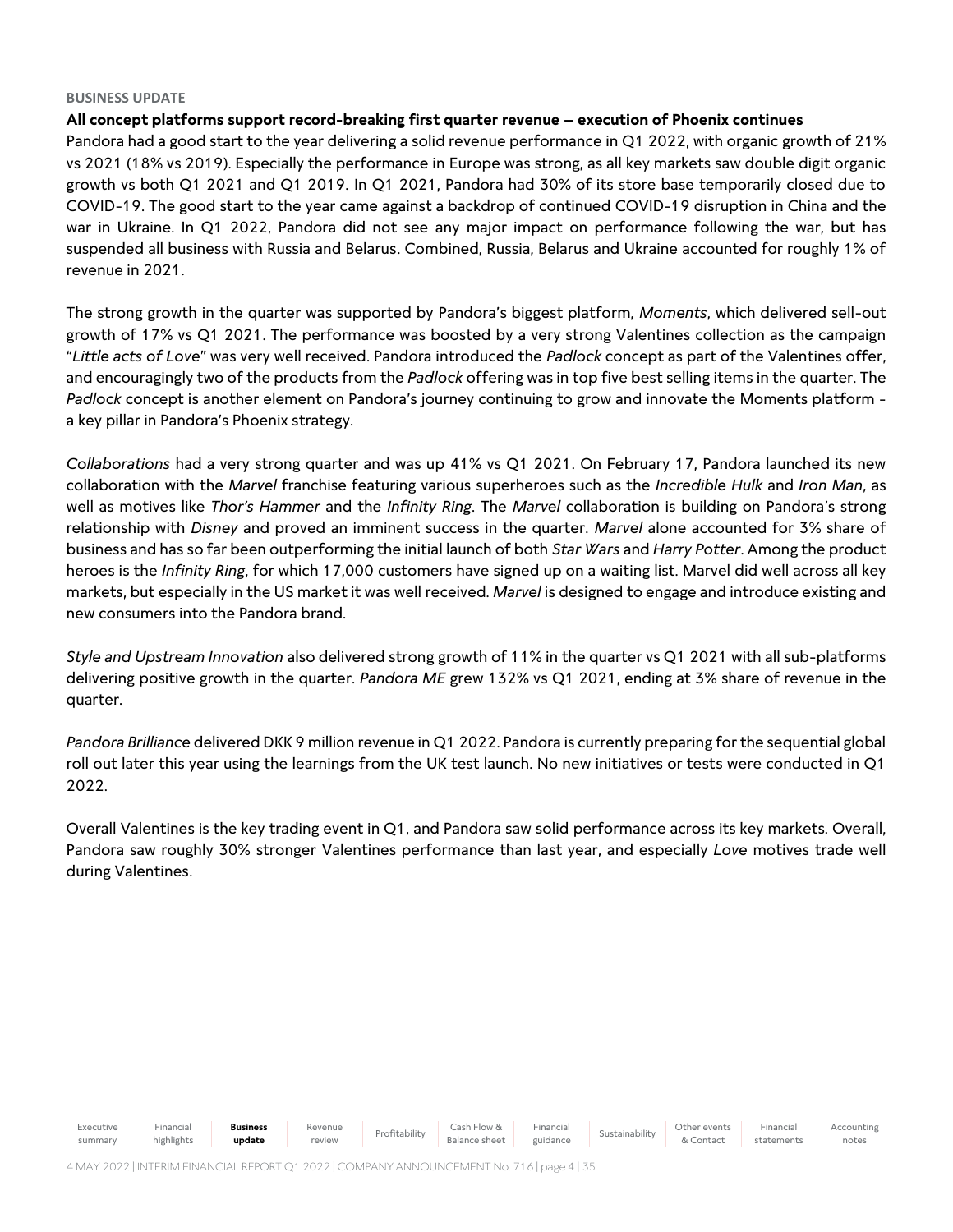### **REVENUE BY GLOBAL BUSINESS UNITS**

| <b>DKK</b> million            | Q1 2022 | Q1 2021 | Sell-out growth<br>vs 2021 | Share of<br>revenue |
|-------------------------------|---------|---------|----------------------------|---------------------|
| <b>Moments and Collabs</b>    | 4,197   | 3,252   | 20%                        | 74%                 |
| - Moments                     | 3,602   | 2,866   | 17%                        | 63%                 |
| - Collabs                     | 595     | 386     | 41%                        | 10%                 |
| Style and Upstream Innovation | 1,492   | 1,249   | 11%                        | 26%                 |
| - Timeless                    | 945     | 826     | 5%                         | 17%                 |
| - Signature                   | 396     | 364     | 5%                         | 7%                  |
| $-ME$                         | 142     | 58      | 132%                       | 3%                  |
| - Brilliance                  | 9       | ۰.      | $\overline{\phantom{a}}$   | 0%                  |
| <b>Total revenue</b>          | 5,689   | 4,500   | 17%                        | 100%                |

### **Personalising the consumer journey continues**

Personalisation is one of the growth pillars in the Phoenix strategy, aiming to drive a more seamless and personalised customer experience. A key element in this journey is the new store concept, called *Evoke*, which Pandora is currently testing across its key markets. So far, Pandora has opened five concept stores on the Evoke concept. Today *Evoke* is being tested in London, Milan, Rome, Guangzhou and Hamburg and initial results are positive. In-store, Pandora see consumers have more interaction with perimeter walls and operationally Evoke seem to do well during peak trading events, which is a key parameter for success. Pandora plans to roll out further seven stores in Q2 2022 in US, China, Italy, and Germany to test the concept further.

*Evoke* is designed to make consumer's shopping more intuitive and will improve speed of service, enabling customers to easily explore, find and try on products. Additionally, *Evoke* make it easier for consumers to navigate in Pandora's various product platforms. Evoke is designed to cater for omni-channel capabilities such as Click and Collect (C&C) which Pandora now offer in the majority of concept stores in its key markets. In Q1 2022, Pandora tested its ability to offer 2-hour C&C service in the UK during Mother's Day allowing consumers to pick up their order within 2-hours. During this offer, C&C accounted for 21% of online revenue in the UK compared 10% for the full quarter, proving the demand for high quality omni-channel offerings. Overall C&C was 12% of total online revenue.

In Q1 2022, Pandora test launched its new loyalty programme, *My Pandora*, in France before rolling it out to more markets in 2023. The test launch in France is being conducted online and in 20 stores, and is so far off to a good start. Around 50,000 consumers have signed up the first four weeks after launch. *My Pandora* will further improve Pandora's access to quality consumer data and with the new loyalty programme, Pandora will be able to target the consumers directly with content of their interest. To further accelerate our journey within data, personalisation and digital, Pandora has decided to create a digital HUB in London, as a way to attract further digital and marketing talent to Pandora.

Pandora continue to evolve and assure consumers are engaged with the brand and Marvel is an example of this. Through relevant brand content, Pandora established itself as the go-to Marvel brand hub for Marvel fans. Leveraging hype and buzz within these communities, Pandora successfully captured the hearts and minds of new and existing consumers. Pandora saw a record breaking organic reach with 40 million impressions across social platforms and 16 million engagements the first month after launch. Marvel alone drove twice the web and email traffic as Star Wars during pre-launch, and reached more than 1 million views on TikTok in the first 24 hours.

The pandemic continues to impact Thailand, especially the outbreak of the Omnicron variance, and during Q1 2022 Pandora has kept significant precautionary measures in place to mitigate risks. At the end of Q1 2022, 1,200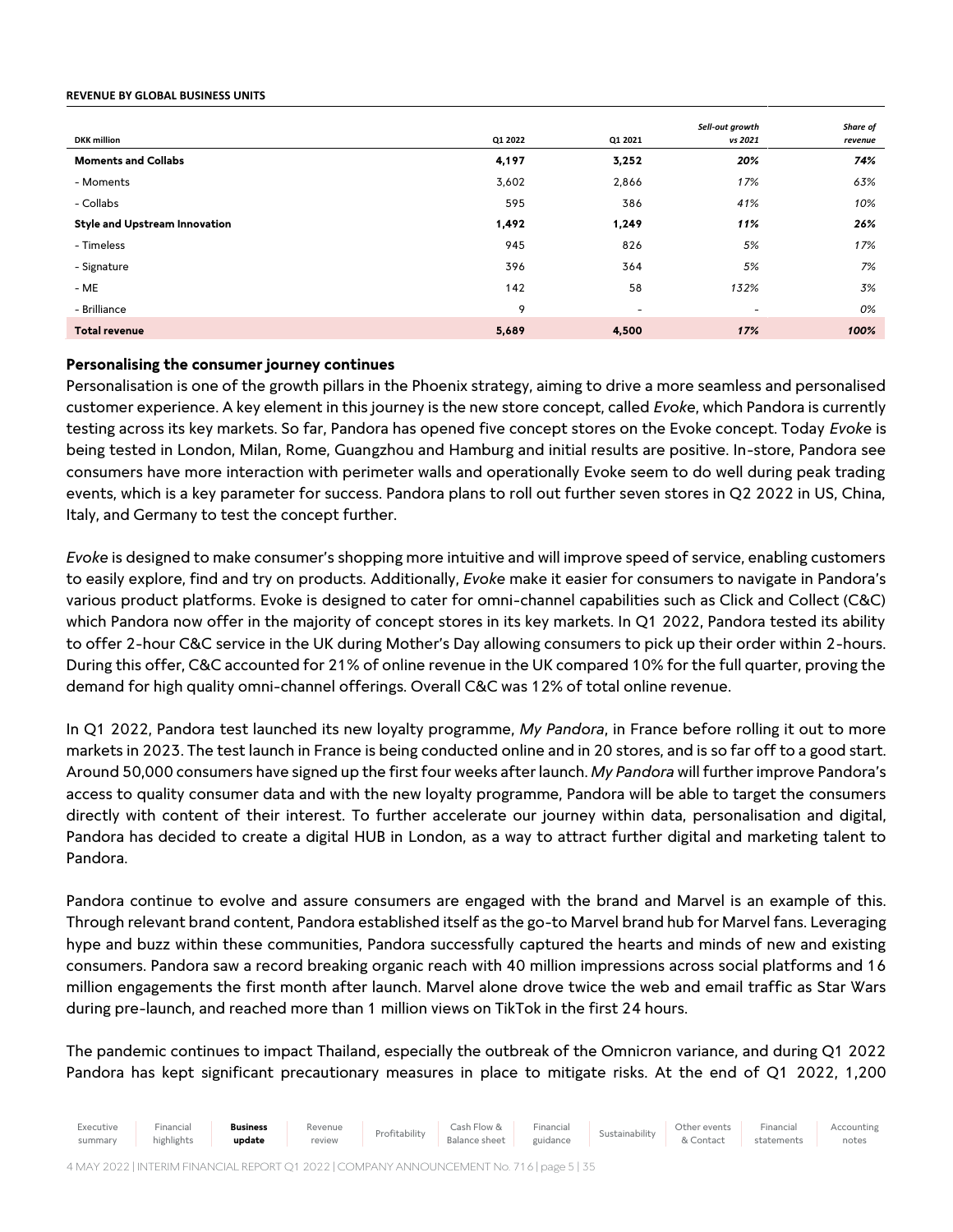employees in Thailand were in COVID-19 related quarantine. During the quarter, Pandora deliberately invested in building further inventories and production capacity to mitigate the risk of potential future disruptions to the supply chain

### **Inflationary pressure**

From a cost perspective, Pandora see inflationary pressure across its profit and loss, impacting EBIT negatively by approximately DKK 100 million in 2022 vs the original guidance. Despite being a fairly energy light company, Pandora see increased cost vs original plan of roughly DKK 25 million from energy usage across its production facilities in Thailand, offices across the world and retail stores. Additionally, increased freight cost and oil prices expect to drive another DKK 25 million in transport cost. Finally, Pandora see increased cost from higher raw material prices. Pandora's main raw materials are silver and gold, which accounts for roughly one third of cost of sales. As Pandora hedge silver and gold, immediate price movements will not impact Pandora's performance materially before 12 months out in the future. For 2022, the price of silver is locked at a hedged price of roughly USD 25.1oz, which is a minor increase vs original guidance and drive a headwind of around DKK 15 million. Price movements in other raw materials such as Iridium, Copper, Palladium and Rhodium will impact the cost of sales faster, and based on current levels, Pandora expects a DKK 35 million headwind from other raw materials in 2022. There are several mitigating actions to cover higher cost prices, and Pandora has historically been successful in mitigating cost increases through efficiency and cost savings initiatives. This work continues and Pandora still see some opportunities in this area. For this reason Pandora is also confident that it can deliver on its 2022 EBIT guidance despite these additional headwinds.

### **COST EXPOSURES (DIRECTIONAL)**

|                                                | Actuals 2021,      | Price in guidance | Estimated impact vs org. guidance, DKK |
|------------------------------------------------|--------------------|-------------------|----------------------------------------|
|                                                | <b>DKK</b> million |                   | million                                |
| Energy (gas, oil and electricity) <sup>1</sup> | 95                 |                   | 25                                     |
| Silver & Gold*                                 | 1,825              |                   | 15                                     |
| - Silver                                       | 1,582              | 25.1 USD/oz       |                                        |
| - Gold                                         | 243                | 1,833 USD/oz      |                                        |
| Other raw materials                            | 120                |                   | 35                                     |
| - Iridium                                      | 25                 | 6,100 USD/oz      |                                        |
| - Copper                                       | 50                 | $0.31$ USD/oz     |                                        |
| - Palladium                                    | 45                 | 2,100 USD/oz      |                                        |
| Total                                          | 2,040              |                   | 75                                     |
| Other                                          | Actuals 2021,      |                   | Estimated impact vs org. guidance, DKK |
|                                                | <b>DKK</b> million |                   | million                                |
| - Transport cost                               | 700                |                   | 25                                     |
| Total                                          | 2,740              |                   | 100                                    |

<sup>1</sup>Energy exposure is a mix of gas, oil and electricity and the DKK 25 million impact is based on the development seen in oil and gas prices \*For silver and gold it is the hedged price impacting 2022

### **Performance metrics**

COVID-19 continues to impact performance KPI's. Especially when comparing vs Q1 2021, the performance need to be interpreted with care as temporary store closures distort the year over year performance. On average around 30% of the stores were temporarily closed in Q1 2021, mainly in European markets. In Q1 2022, Pandora will therefore provide details vs 2019 to provide a more clean view of the underlying performance.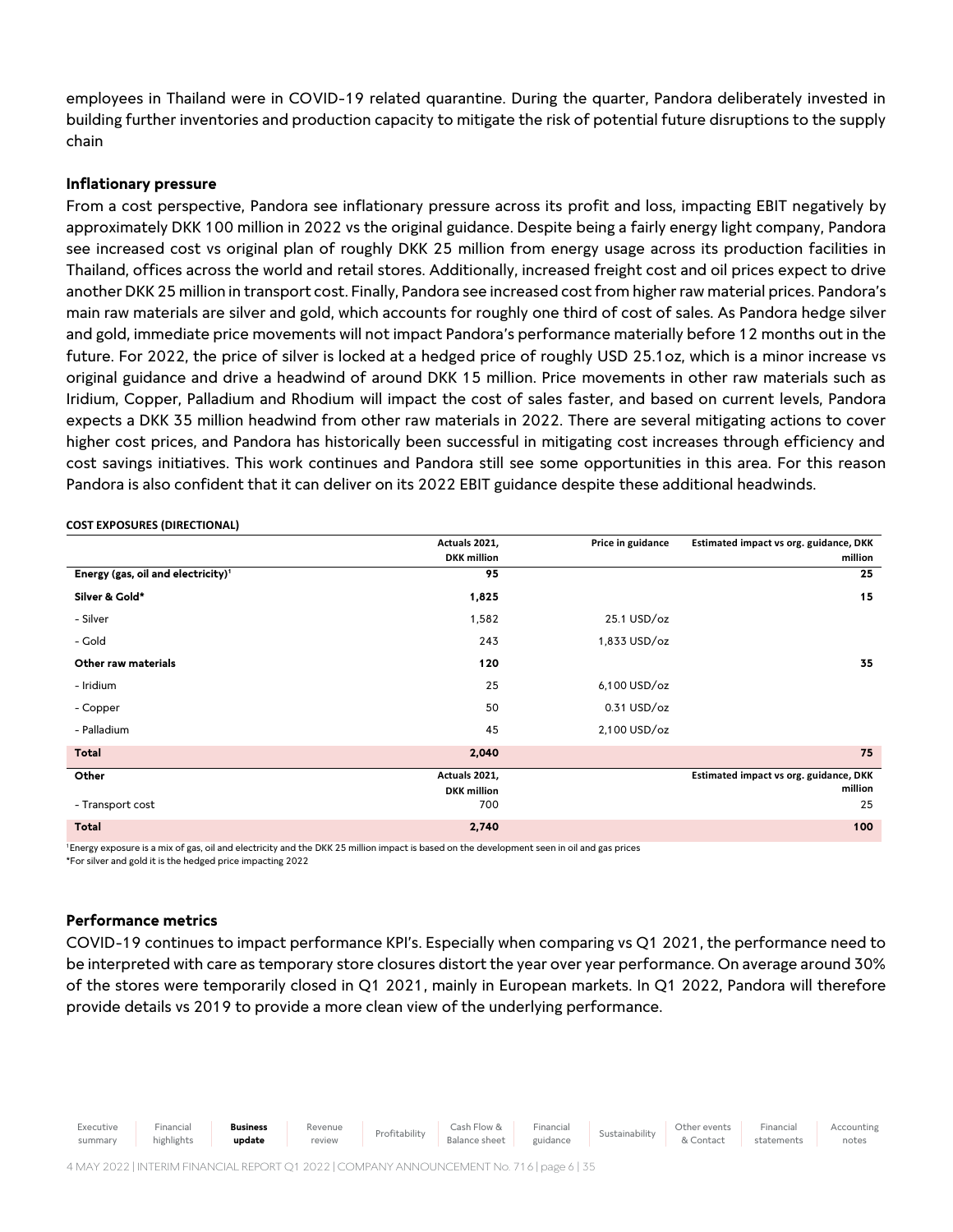### **REVENUE REVIEW**

### **Solid growth results in historical high Q1 revenue**

The revenue growth development can be illustrated as follows (supplementary comments follows below):

### **Q1 2022 growth composition vs Q1 2021**



Organic growth was up 21% in Q1 2022, (18% vs Q1 2019), mainly driven by sell-out growth of 17% vs Q1 2021. Organic growth was further fuelled by network expansion of 2pp, and 1pp from Takeovers of franchise stores where no goodwill was paid, contributing with +3pp of organic growth from network development.

Forward integration supported total revenue growth in local currency with 1pp driven by store acquisitions, mainly in US. This in line with the full year guidance. Pandora finally saw a FX tailwind of 4pp, mainly from a favourable USD development leading to a total revenue growth of 26% in Q1 2022.

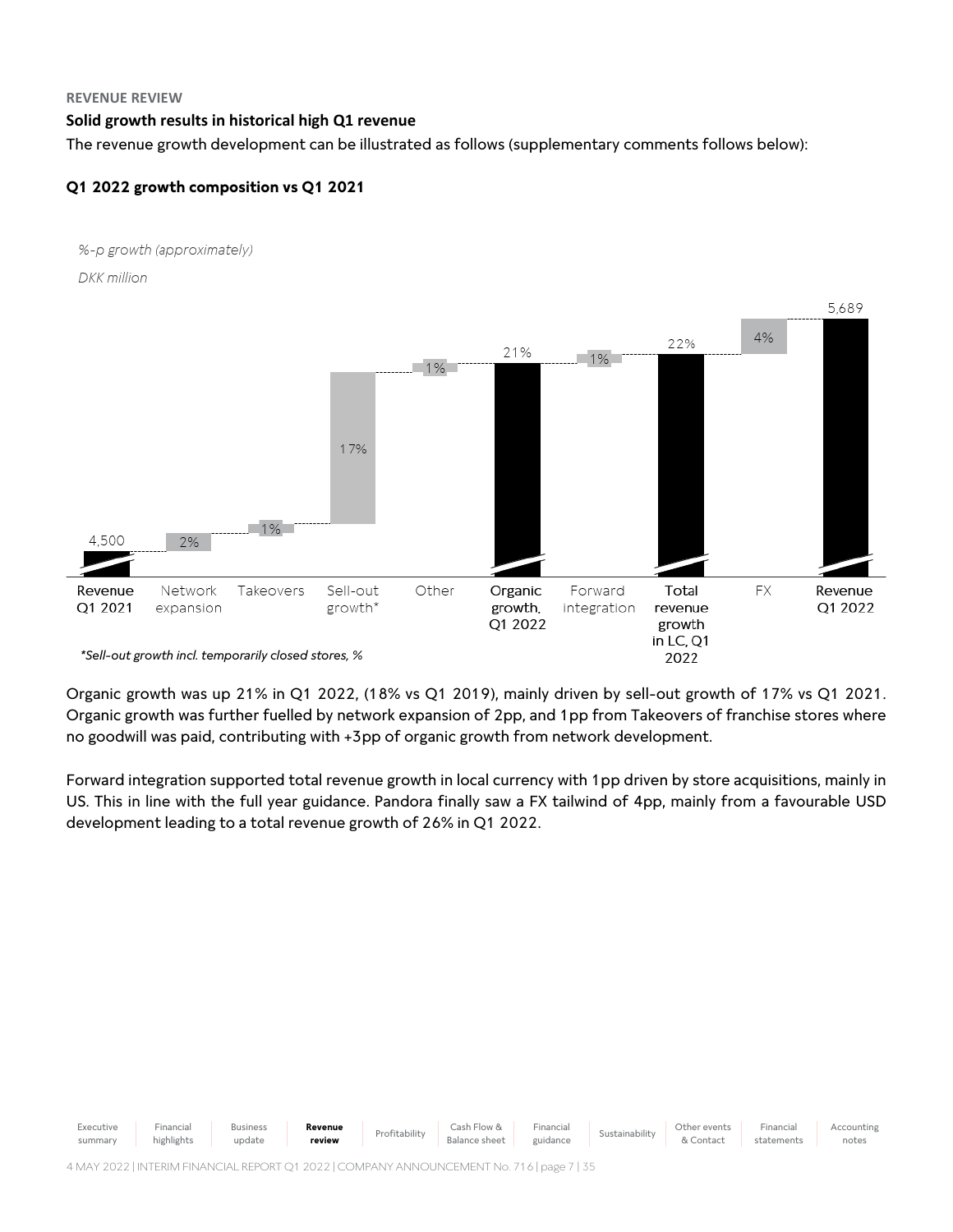### **REVIEW OF REVENUE BY CHANNEL**

### **Growth driven by physical stores following COVID-19 lockdowns in Q1 2021**

The growth composition between channels have changed compared to Q1 2021. In Q1 2021, Pandora saw an average of 30% temporary store closures, which drove consumers from the physical network into the online channel. In Q1 2022 the pattern changed, and consumers went back into the physical stores, which were almost fully open the entire quarter. Pandora's own and operated concept stores delivered organic growth of 65% vs Q1 2021.

Online continued to perform strongly vs 2019 levels, but as expected the revenue level was down vs Q1 2021 due COVID-19 lockdowns last year. Online organic growth was around 155% vs Q1 2019 and the main contributor of growth from a channel perspective vs 2019. Across most markets, Pandora see a greater acceptance of the online store as a path to purchase, which is not only a general market trend, but also a testimony to the digital investments made during the last couple of years.

Organic growth in Pandora's wholesale business was up 14% vs Q1 2021, while third-party distribution grew 9%, following higher sell-in and replenishment - a natural consequence of the stores closures last year. Russia, Ukraine and Belarus are all distributors and combined these markets dragged down total organic growth with 1% in Q1 2022. Excluding these markets, third-party distribution would have been up 48% vs Q1 2021.

| <b>DKK</b> million                | Q1 2022 | Q1 2021 | Organic<br>growth vs 2021 | Share of<br>Revenue |
|-----------------------------------|---------|---------|---------------------------|---------------------|
| Pandora owned <sup>1</sup> retail | 3,925   | 2,956   | 25%                       | 69%                 |
| - of which concept stores         | 2,445   | 1,381   | 65%                       | 43%                 |
| - of which online stores          | 1,219   | 1,417   | $-17%$                    | 21%                 |
| - of which other points of sale   | 261     | 158     | 61%                       | 5%                  |
| Wholesale                         | 1,567   | 1,365   | 14%                       | 28%                 |
| - of which concept stores         | 833     | 689     | 23%                       | 15%                 |
| - of which other points of sale   | 734     | 676     | 5%                        | 13%                 |
| Third-party distribution          | 198     | 179     | 9%                        | 3%                  |
| <b>Total revenue</b>              | 5,689   | 4,500   | 21%                       | 100%                |

### **QUARTERLY REVENUE DEVELOPMENT BY CHANNEL**

Executive

Financial

Business

<sup>1</sup> Pandora does not own any of the premises (Land and buildings) where stores are operated. Pandora exclusively operates stores from leased premises.

summary highlights update **Revenue** Profitability Cash Flow & **review** Balance sheet Financial Sustainability Other events & Contact

Financial statements Accounting notes

**Revenue**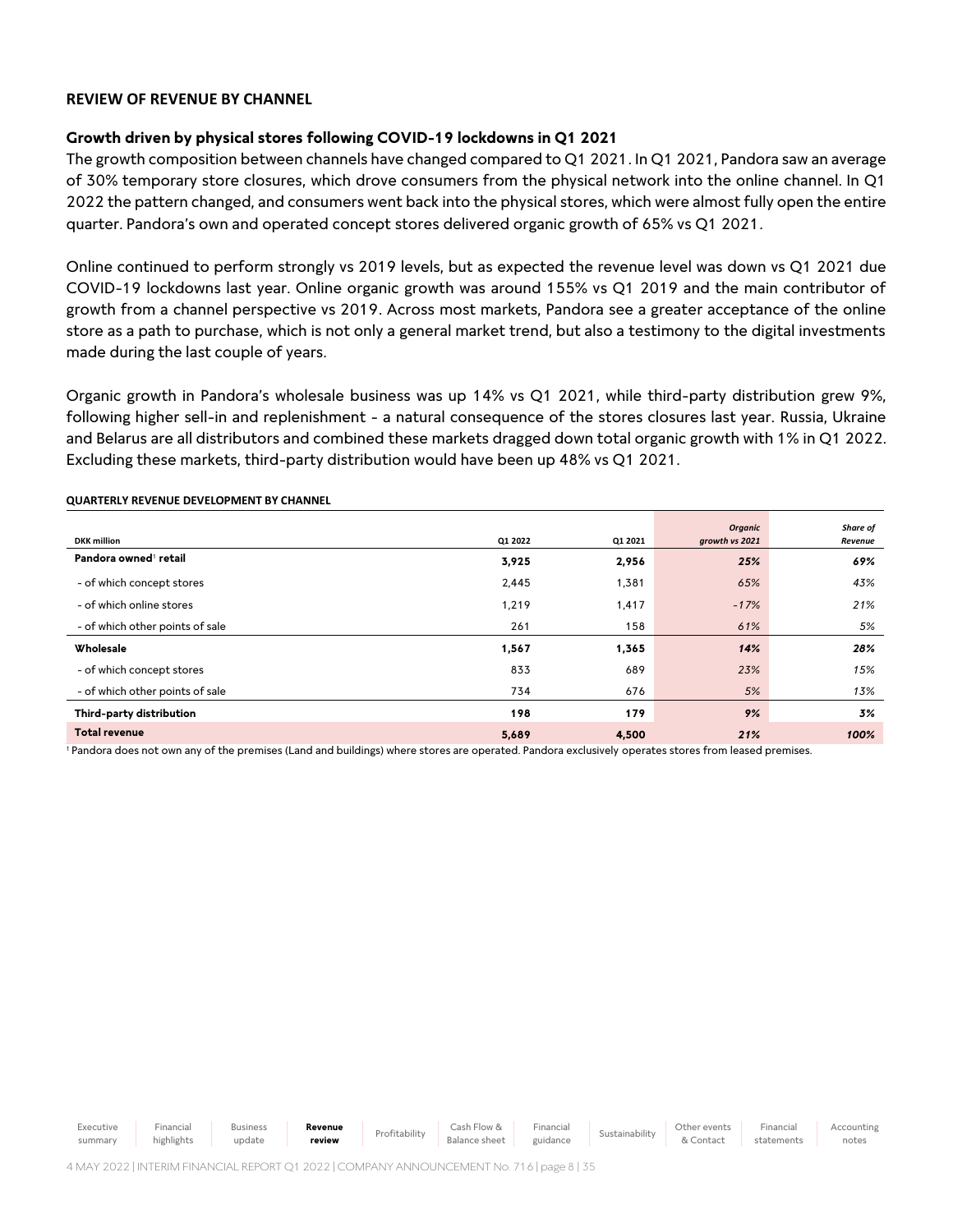### **REVIEW OF NETWORK DEVELOPMENT**

### **Network expansion still planned for 2022**

Pandora suspended business with the distributors in Russia and Belarus during Q1 2022 following the Russian invasion of Ukraine. The 153 concept stores and 66 other points of sale in those markets are no longer considered part of Pandora.

Net of the stores removed from the Pandora network in Russia and Belarus, Pandora has closed net 34 concept stores in Q1 2022, and 74 net concept stores vs last year. As communicated at the Capital Markets Day on 14 September 2021, Pandora sees significant opportunities to expand the store network and expects to have more concept stores in 2023 than today. The first steps in increasing the store network are planned for 2022, as Pandora expects to open net 50-100 concept stores.

In Q1 2022, Pandora furthermore acquired 32 concept stores in US and 5 in Canada from Ben Bridge, allowing Pandora to fully access the Californian market in which 20 of the concept stores are located. This is the first phase in establishing a strong position on the West Coast of US. In addition to this, Pandora also entered a partnership with Macys to open 28 shop-in-shops in 2022. Pandora values Macy's as a strong partner to increase brand accessibility in the US and accelerate the footprint growth in the market.

|                                       |         |         |         | Growth   | Growth   |
|---------------------------------------|---------|---------|---------|----------|----------|
|                                       |         |         |         | Q1 2022  | Q1 2022  |
| Number of points of sale <sup>1</sup> | Q1 2022 | Q4 2021 | Q1 2021 | /Q4 2021 | /Q1 2021 |
| <b>Concept stores</b>                 | 2,432   | 2,619   | 2,659   | $-187$   | $-227$   |
| - of which Pandora owned <sup>2</sup> | 1,464   | 1,423   | 1,394   | 41       | 70       |
| - of which franchise owned            | 637     | 700     | 755     | $-63$    | $-118$   |
| - of which third-party distribution   | 331     | 496     | 510     | $-165$   | $-179$   |
| Other points of sale                  | 4,006   | 4,154   | 4,050   | $-148$   | $-44$    |
| - of which Pandora owned <sup>2</sup> | 357     | 334     | 253     | 23       | 104      |
| - of which franchise owned            | 3,168   | 3,255   | 3,243   | $-87$    | $-75$    |
| - of which third-party distribution   | 481     | 565     | 554     | $-84$    | $-73$    |
| Total points of sale <sup>3</sup>     | 6,438   | 6.773   | 6.709   | $-335$   | $-271$   |

<sup>1</sup>Please refer to note 14 in the accounting notes section for more details.

<sup>2</sup>Pandora does not own any of the premises (Land and buildings) where stores are operated. Pandora exclusively operates stores from leased premises. <sup>3</sup>As of Q1 2022, Pandora has excluded 153 concept stores and 66 other points of sales from third-party distribution related to Russia and Belarus

Executive summary Financial highlights Business update **Revenue Revenue** Profitability Cash Flow & Balance sheet Financial Sustainability Other events & Contact Financial statements Accounting notes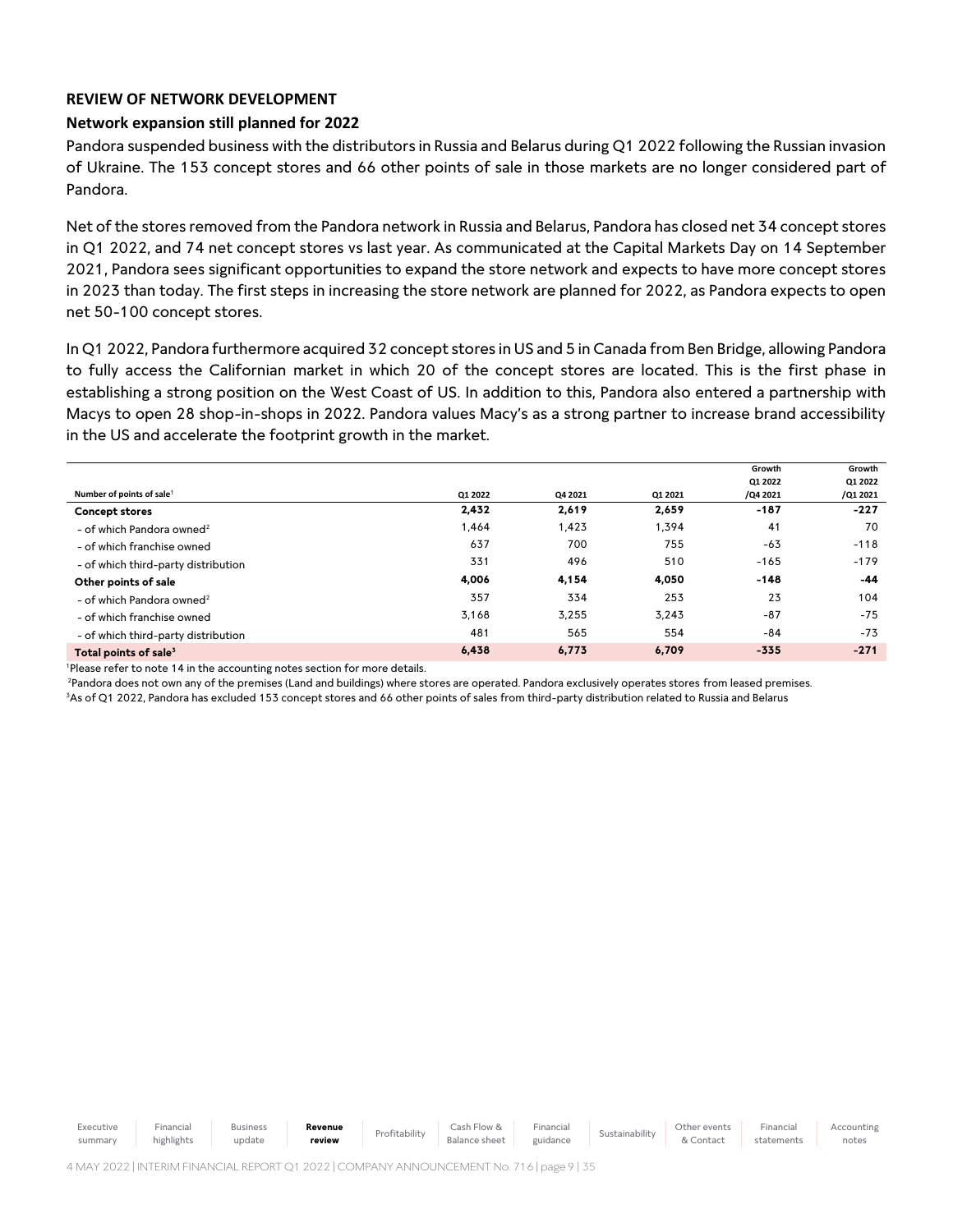### **REVIEW OF REVENUE BY KEY MARKET**

### **Strong growth in most key markets**

Pandora's biggest market, the *US*, continued to grow and was up 7% vs Q1 2021, which translate into 62% organic growth vs Q1 2019 or a 3-year CAGR of 17%. The growth in Q1 2022 was supported by the *Marvel collection, which was* launched in February and very well received*.* The US performance in Q1 is in line with the expectations laid out in the guidance for 2022. As previously communicated, a slowdown of the US market is expected in 2022 following the impact from among others the stimulus checks implemented by the US government in 2021. The stimulus checks were initiated in March 2021 and Q2 2021 was the strongest quarter in Pandora US last year and thereby the toughest comp base. Data indicates that the overall US jewellery market has grown 11-18% in Q1 2022 and thereby above Pandora US. However, data also suggest that the affordable jewellery market has been growing much slower than the overall jewellery market.

In Q1 2022, Pandora set the first corner stone in increasing its footfall and increase brand awareness on the West coast of US, getting access to 20 stores in California by acquiring its biggest franchise partner Ben Bridge. In total, Pandora acquired 37 stores from Ben Bridge of which five are located in Canada. With this acquisition, Pandora gets a stronger foothold on the West Coast of US, enabling further network expansion and the opportunity to create a more seamless omni-channel experience. The acquisition is expected to drive roughly DKK 170 million incremental revenue on a full year basis, converting wholesale revenue to retail revenue. Furthermore, Pandora entered a partnership with Macys, another enabler of fully utilising the opportunity for the Pandora brand in US. The long-term aim is to double the US business vs 2019 and 62% organic growth vs 2019 this quarter is an encouraging path towards this goal.

The performance in China continue to be unsatisfactory and negatively impacted by COVID-19. Pandora's Chinese stores were formally open most of Q1, but traffic into stores was down -50% vs 2021, as many stores are located in cities impacted by the pandemic and China's "zero-COVID policy". The situation worsened during March as China went into hard lockdowns in certain cities. Performance in China in Q1 2022 therefore continued to be weak and organic growth ended at -18% vs Q1 2021 translating into -57% vs Q1 2019. The key trading event in China was Chinese New Year. Pandora saw some strong traction during this event, driven by not least a few China specific designs celebrating the year of the Tiger. Pandora aim to bring more Chinese relevant designs to the market in the future, however first step in the China strategy is to reposition the brand. The first significant steps in this reposition has however been further postponed until market conditions stabilise. The purpose of the investment is among others to drive traffic to the stores, which makes little sense when street traffic is impacted by COVID-19. On April 7, Irving Holmes Wong joined the company as new General Manager for China. Pandora's long term ambition is to triple the China business vs 2019

Key European markets had a phenomenal performance in Q1 2022 with all four markets delivering double digit organic growth vs both Q1 2021 and Q1 2019. Pandora is very pleased to see its more established markets, UK and Italy, both delivering more than 30% organic growth vs 2019 in Q1. This is a testimony to the development of the brand, which Pandora has undertaken in these two markets for the past many years, cementing their position as market leaders in the respective countries.

France is back on a growth track and is up 35% vs Q1 2021 (16% vs Q1 2019), while Germany is up more than 40% vs both 2021 and 2019. Both markets are less penetrated and have a lower brand awareness than UK and Italy. The two markets have been undergoing a turnaround of the brand focusing on reducing the number of promotional days, creating an updated media model and improve operational efficiency. These step changes were vastly finalised in 2021, creating a strong baseline of opportunity in 2022, which is visible in the strong performance here in Q1 2022. For the third quarter in a row Germany is up more than 30% vs 2019.

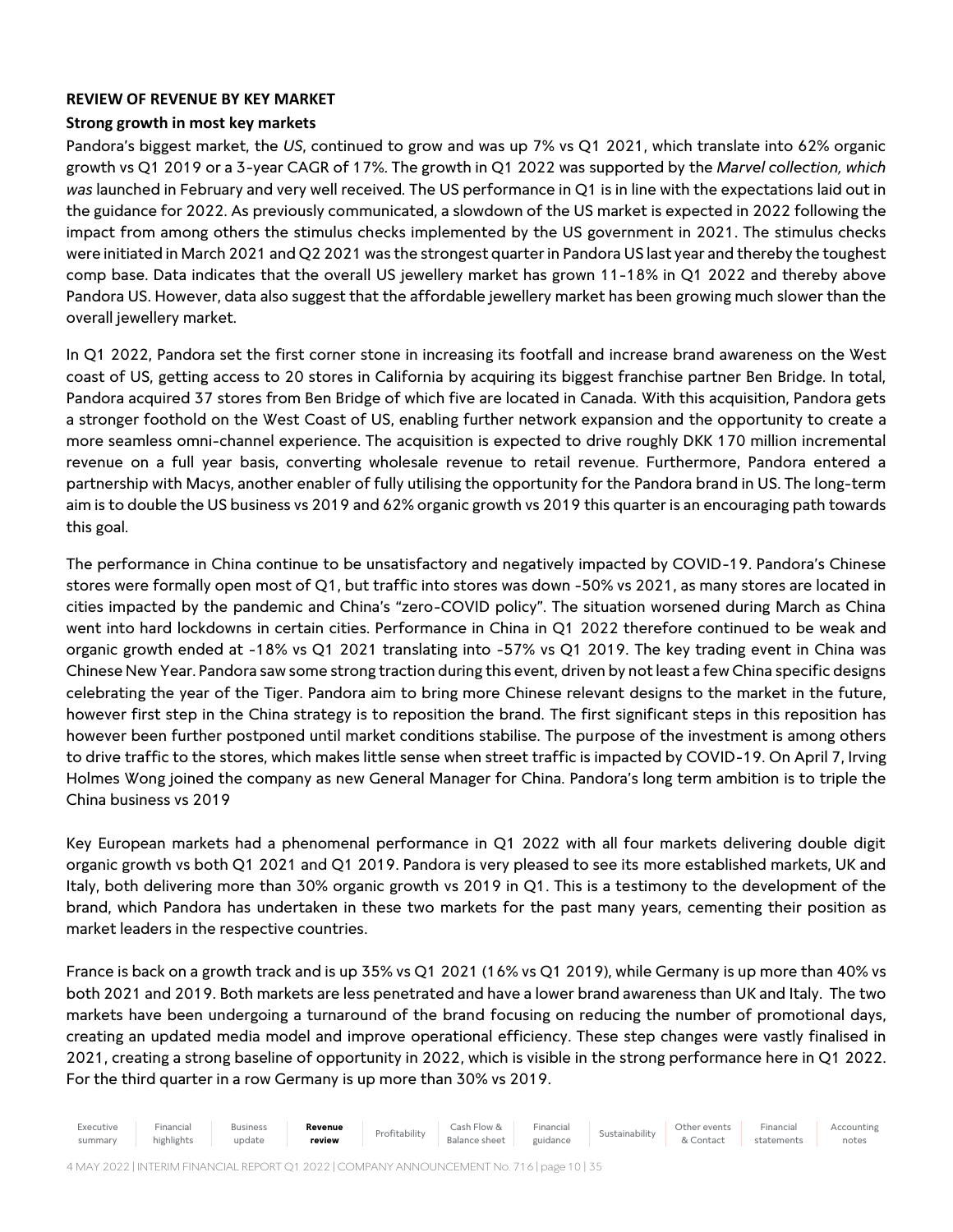The *Australian market* delivered flat organic growth vs Q1 2021 and 2019. Australia saw COVID-19 negatively impacting performance in Q1 2022, as travel and quarantine restrictions impacted traffic negatively. Traffic in physical stores were down approximately -20% in Q1 2022 vs 2021. January is the key holiday season in Australia, and fear of infections impacted traffic negatively. This drove consumers online and Australia had 11% online organic growth in the quarter. Online growth was supported by a successful C&C performance, which contributed with 20% of online sales; the highest share in all of Pandora's key markets.

Finally, it is worth noting that Pandora's business outside the seven key markets was also strong in Q1 2022 - delivering 35% organic growth vs Q1 2021. The growth was in particular supported by the two biggest markets in Rest of Pandora, Spain and Mexico, which both delivered more than 50% organic growth. In Q1 2022, Spain had a revenue the size of Germany while Mexico accounted for roughly DKK 175 million.

**QUARTERLY REVENUE DEVELOPMENT BY KEY MARKET**

|                        |         |         | Organic growth |                  |
|------------------------|---------|---------|----------------|------------------|
| <b>DKK</b> million     | Q1 2022 | Q1 2021 | vs 2021        | Share of revenue |
| <b>US</b>              | 1,650   | 1,391   | 7%             | 29%              |
| China                  | 254     | 281     | $-18%$         | 4%               |
| UK                     | 808     | 587     | 32%            | 14%              |
| Italy                  | 586     | 440     | 33%            | 10%              |
| Australia              | 245     | 243     | 0%             | 4%               |
| France                 | 262     | 194     | 35%            | 5%               |
| Germany                | 273     | 191     | 43%            | 5%               |
| Total top-7 markets    | 4,077   | 3,326   | 16%            | 72%              |
| <b>Rest of Pandora</b> | 1,612   | 1,174   | 35%            | 28%              |
| <b>Total revenue</b>   | 5,689   | 4,500   | 21%            | 100%             |

Please refer to note 3 in the accounting notes section for details on sell-out growth per key market.

Executive summary Financial highlights Business update **Revenue Revenue** Profitability Cash Flow & Balance sheet Financial Sustainability Other events & Contact Financial statements

Accounting notes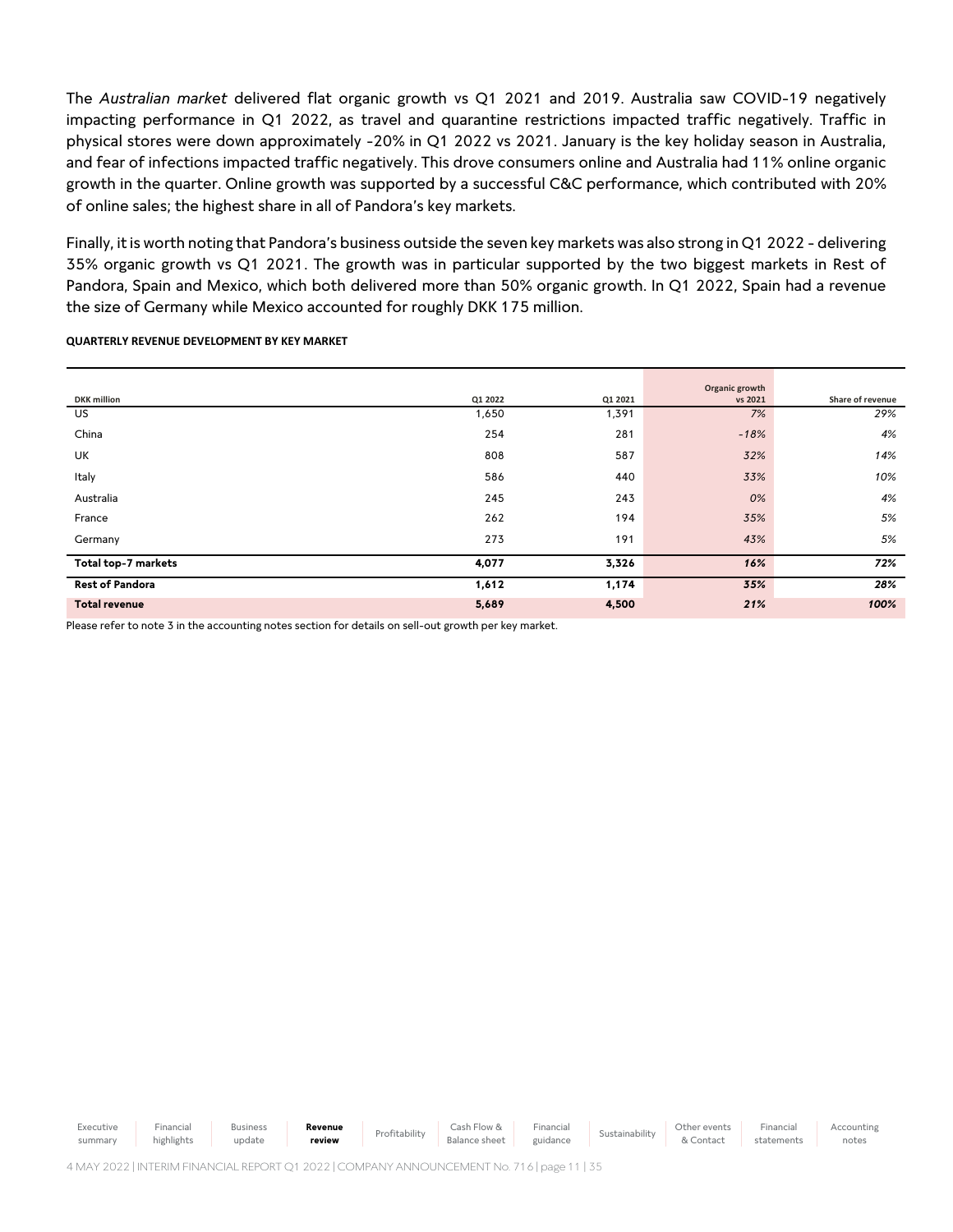### **PROFITABILITY Strong profitability continues**



As illustrated above, the underlying EBIT margin in Q1 2022 is significantly stronger than last year, mainly a result of strong operating leverage.

In Q1 2021, the EBIT margin was supported by DKK 98 million from government support and rent concessions related to COVID-19, elevating the EBIT margin last year by 2.0pp.

In Q1 this year, the EBIT margin was negatively impacted by a few non-recurring factors. Firstly, the Russian invasion of Ukraine has forced Pandora to suspend all activities with the Russian and Belarus distributors. This has led to a write-down of the trade receivables towards the Russian distributor of around DKK 55 million. As in Q3 and Q4, Pandora took significant precautionary measures in Thailand due to COVID-19 and in Q1 2022, the additional cost amounted to approx. DKK 30 million. This included setting up temporary on-site lodging to mitigate the risk of infections. Pandora anticipates to continue taking certain pre-cautionary measures in Thailand during the rest of 2022. Finally, the EBIT margin is temporarily dragged down by 0.8pp due to inventories bought back in connection with taking over franchise partners.

Adjusting for above, the underlying development of the EBIT margin shows an improvement of 7.6pp of which 5.3pp is driven by operating leverage following the solid revenue growth in the quarter. Furthermore, the EBIT margin is improved by efficiency gains in the gross margin, as both lower promotional levels, favourable channel mix and higher production volume (cost per unit decreased) improved the underlying EBIT margin by roughly 2pp.

The EBIT margin was negatively impacted by rising commodity prices (mainly silver) leading to a headwind of around -1.9pp. This is partly offset by favourable foreign exchange rate developments (mainly USD and Thai baht) of around 1.4pp. The headwinds from rising commodity prices are expected to impact Q1 and Q2 the hardest, and gradually ease off during Q3 and Q4.

In absolute terms, EBIT increased 45% from DKK 903 million in Q1 2021 to DKK 1,310 million in Q1 2022.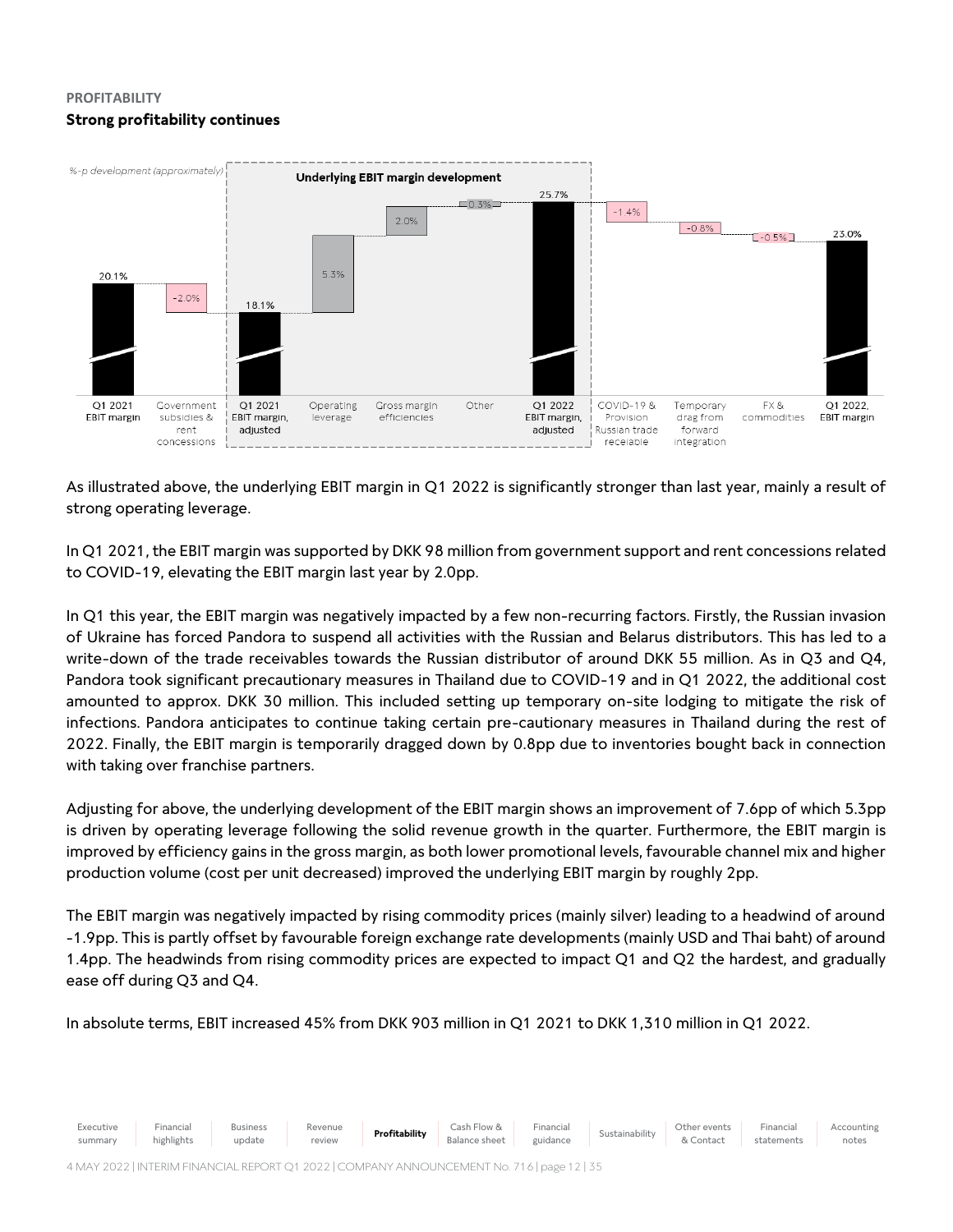### **GROSS MARGIN**

In Q1 2022, the gross margin remained strong and is roughly unchanged vs Q1 2021 at 76.0%.

Pandora continued its significant measures to protect employees and production in Thailand from COVID-19 impacting gross margin negatively by 0.5pp, please also refer to the EBIT margin section above. Furthermore, Pandora recognised a temporary additional drag of around -0.8pp due to take-over of inventory at wholesale value from acquired franchise partners (including Ben Bridge). Finally, gross margin is dragged down by increasing commodity prices, which had a negative impact of -1.9pp, mainly related to silver.

The above headwinds were offset by favourable FX development, mainly from Thai baht and USD of 1.0pp. Additionally, the gross margin was positively impacted by lower promotional activity (more full-price sell-through) and a favourable channel mix with more sales coming through physical O&O stores. Finally, Pandora see a positive efficiency impact from higher production volume.

### **GROSS MARGIN AND GROSS PROFIT**

| <b>DKK</b> million  | Q1 2022  | Q1 2021  | Growth    |
|---------------------|----------|----------|-----------|
| Revenue             | 5,689    | 4,500    | 26%       |
| Cost of sales       | $-1,365$ | $-1,065$ | 28%       |
| <b>Gross profit</b> | 4,324    | 3,436    | 26%       |
| <b>Gross margin</b> | 76.0%    | 76.3%    | $-0.3$ pp |

### **OPERATING EXPENSES**

Total operating expenses was DKK 3,014 million in Q1 2022, up 16% in constant foreign exchange rates vs Q1 2021, while the OPEX ratio decreased from 56.3% in Q1 2021 to 53.0% in Q1 2022.

Marketing expenses increased vs Q1 2021, as overall activity level is up following the store closures in Q1 2021. Furthermore competition has increased, which also put pressure on the cost for the best marketing spots. As expected, the Q1 2022 marketing ratio ended at 13%, in line with last year and in the low end of the 13-15% guided range for full year marketing expenses.

Sales and distribution expenses was up 16% in constant foreign exchange rates vs Q1 2021. In Q1 2021, Pandora received government support and rent concessions of DKK 98 million. Pandora has not received any material government support in Q1 2022. Furthermore sales and distribution expenses are negatively impacted in Q1 2022 by a one-off provision related to a trade receivable towards the Russian distributor of around DKK 55 million. Adjusting for these one-offs, sales and distribution expenses are up 5% or DKK 83 million in constant foreign exchange rates. The remaining increase is mainly related to the expansion of the Pandora Owned store network.

Administrative expenses increased by 4% in constant foreign exchange rates compared with Q1 2021. As a share of revenue, administrative expenses dropped 1.8pp to 9.0% in Q1 2022.

### **OPERATING EXPENSES**

|                      |                                 |                           |                   |               |                              |                       | Growth in      | Share of revenue          |                         | Share of revenue    |
|----------------------|---------------------------------|---------------------------|-------------------|---------------|------------------------------|-----------------------|----------------|---------------------------|-------------------------|---------------------|
| <b>DKK</b> million   |                                 |                           |                   |               | Q1 2022                      | 01 2021               | constant FX    |                           | Q1 2022                 | Q1 2021             |
|                      |                                 |                           |                   |               |                              |                       |                |                           |                         |                     |
|                      | Sales and distribution expenses |                           |                   |               | $-1,760$                     | $-1,471$              | 16%            |                           | 30.9%                   | 32.7%               |
| Marketing expenses   |                                 |                           |                   |               | $-745$                       | $-578$                | 24%            |                           | 13.1%                   | 12.8%               |
|                      | Administrative expenses         |                           |                   |               | $-509$                       | $-484$                | 4%             |                           | 9.0%                    | 10.8%               |
|                      | <b>Total operating expenses</b> |                           |                   |               | $-3,014$                     | $-2,533$              | 16%            |                           | 53.0%                   | 56.3%               |
|                      |                                 |                           |                   |               |                              |                       |                |                           |                         |                     |
| Executive<br>summary | Financial<br>highlights         | <b>Business</b><br>update | Revenue<br>review | Profitability | Cash Flow &<br>Balance sheet | Financial<br>guidance | Sustainability | Other events<br>& Contact | Financial<br>statements | Accounting<br>notes |

4 MAY 2022 | INTERIM FINANCIAL REPORT Q1 2022 | COMPANY ANNOUNCEMENT No. 716 | page 13 | 35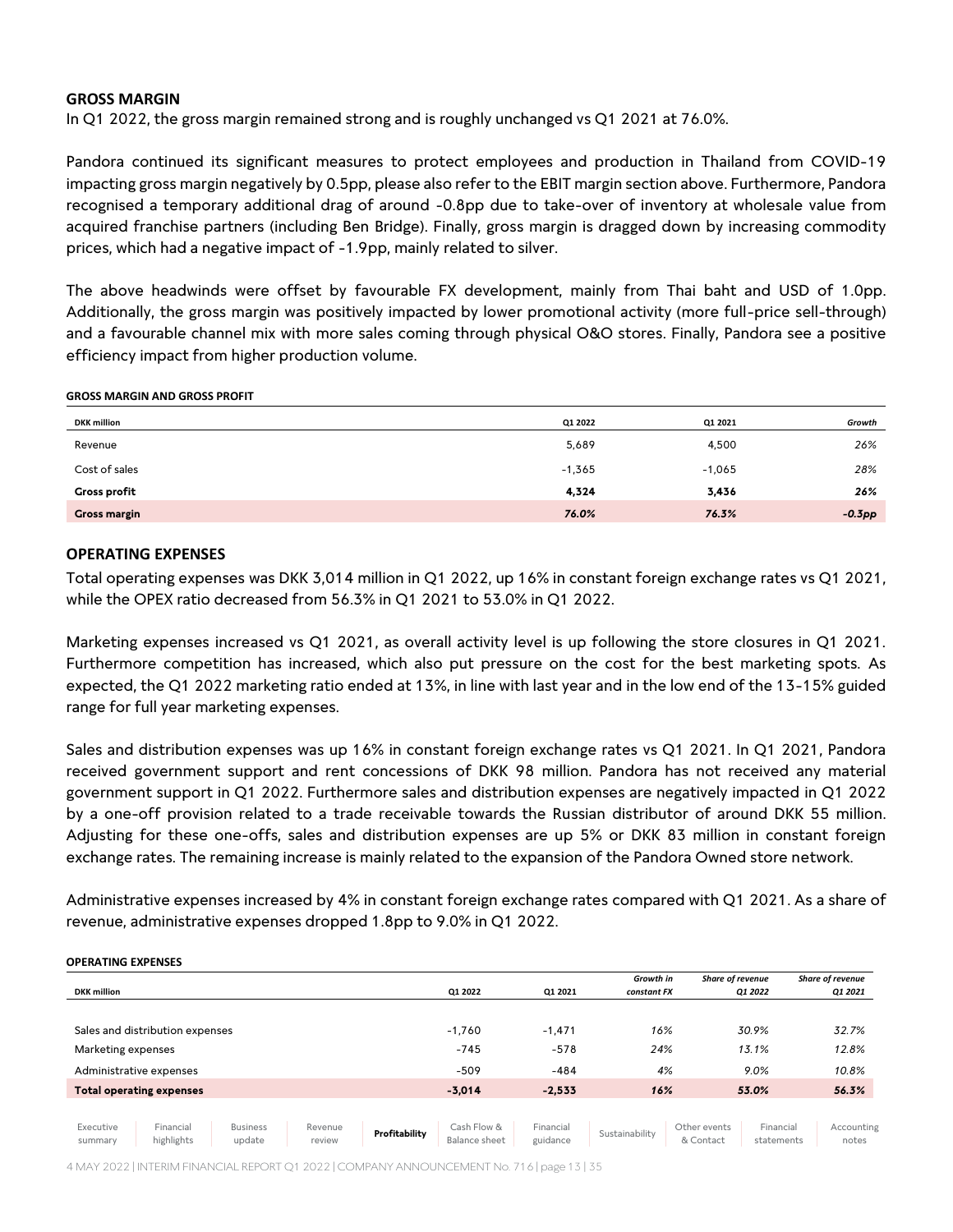### **FINANCIAL EXPENSES AND TAX**

Net financials in Q1 2022 ended at a cost of DKK 10 million, in large driven by losses on foreign exchange rate hedges and IFRS 16 related interest on lease payments, partly offset by favourable foreign exchange adjustments to trade receivables and net working capital items.

The effective tax rate ended at 23.5% for Q1 2022, in line with guidance of 23-24% for the full year 2022, and above the Q1 2021 level due to non-deductible costs in China and Panama (cluster head office for Latin America).

Executive summary Financial highlights Business update Revenue Revenue **Profitability** Cash Flow & Cash Flow Bell Cash Plow & Balance sheet Financial Financial Sustainability Other events<br>guidance Sustainability & Contact & Contact Financial statements Accounting notes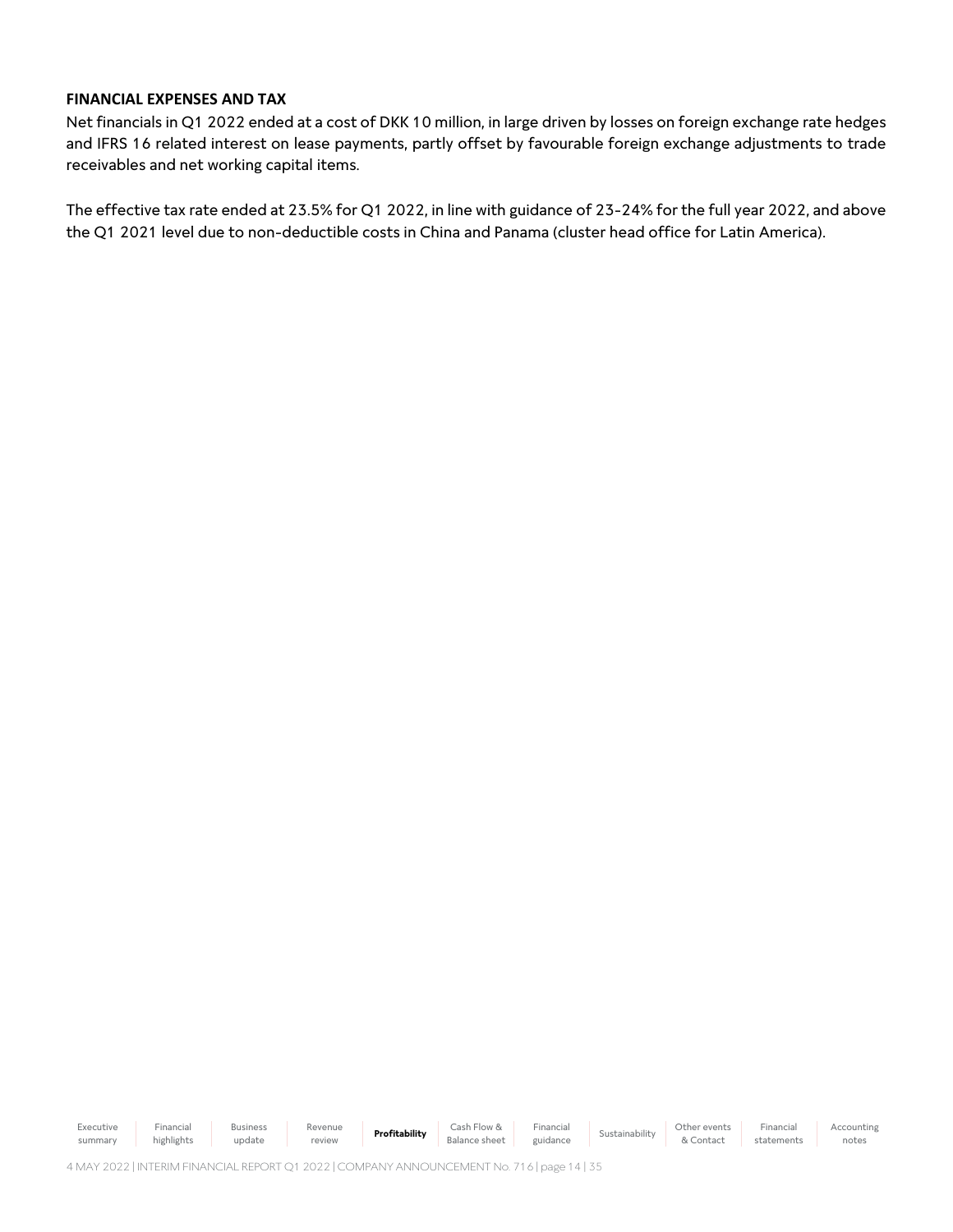### **CASH FLOW & BALANCE SHEET**

### **Net working capital increases as the deliberate inventory build-up continues**

The net working capital ended at 3.5% of the last 12 months revenue in Q1 2022 compared with -0.4% in Q1 2021. The increase was mainly driven by a deliberate inventory build-up. Pandora has increased inventories during 2021 and continued this into Q1 2022 in order to mitigate risk of stock outs and disruptions in the supply chain. The inventory has increased by more than DKK 1 billion the past year and more than DKK 0.5 billion in the quarter alone. Pandora plans to continue increasing inventories during the rest of 2022, resulting in a negative impact on cash conversion in 2022.

Trade receivables in absolute amounts are up vs Q1 2021 reflecting an increase in wholesale revenue vs Q1 2021. Wholesale Days Sales Outstanding (DSO) ended at 28 days up 3 days vs Q1 2021 and continue to be at a healthy level. Total DSO, including retail receivables, ended at 12 days by the end of Q1 2022, same level as Q1 2021.

In line with normal seasonality, cash conversion was negative in Q1. Free cash flow incl. lease payments ended at DKK -1.4 billion corresponding to a cash conversion of -110% in Q1 2022. The cash conversion was, however, more negative than normal seasonality due to the above mentioned inventory build-up as well as a significant increase in cash tax payments . CAPEX ended at roughly 3% of revenue in Q1 2022, up 1pp vs Q1 2021. Pandora expects CAPEX to increase during the rest of 2022 targeting full year CAPEX at around 6% of revenue.

The improved underlying performance and a continued low invested capital are all positively impacting ROIC. ROIC ended at 49% in Q1 2022, up 20pp vs Q1 2021.

### **NET WORKING CAPITAL AS A SHARE OF THE LAST 12 MONTHS' REVENUE**

| Share of preceding 12 months' revenue | Q1 2022  | Q4 2021  | Q3 2021  | Q2 2021  | Q1 2021  |
|---------------------------------------|----------|----------|----------|----------|----------|
| Inventories                           | 14.4%    | 12.8%    | 14.4%    | 11.8%    | 12.3%    |
| Trade receivables                     | 3.2%     | 4.3%     | 3.6%     | 3.2%     | 3.1%     |
| Trade payables                        | $-10.2%$ | $-14.0%$ | $-11.0%$ | $-10.3%$ | $-11.8%$ |
| Other net working capital elements    | $-3.9%$  | $-8.2%$  | $-6.7%$  | $-4.9%$  | $-4.0%$  |
| <b>Total</b>                          | 3.5%     | $-5.0%$  | 0.2%     | $-0.3%$  | $-0.4%$  |

The financial leverage, NIBD to EBITDA excl. restructuring costs, was 0.9x by the end of March and in the middle of the capital structure policy range of NIBD to EBITDA between 0.5 and 1.5x. The increase in financial leverage from 0.4x in Q4 2021 is not least driven by the DKK 2.7 billion cash returns to shareholders.

In Q1 2022, Pandora lifted EPS by 67% vs Q1 2021 to DKK 10.5. This is driven by the record breaking revenue in the quarter which drives operating leverage. Pandora target an EPS approaching DKK 60 by the end of 2023.

### **Balance Sheet**

Executive

Financial

Business

Total non-current assets increased to DKK 13.0 billion at the end of Q1 2022 (2021: DKK 12.6 billion), mainly due to an increase in right-of-use-assets as a result of new leases and lease renewals and an increase in deferred tax assets.

By the end of Q1 2022, equity in Pandora amounted to DKK 5.5 billion compared to DKK 7.0 billion in 2021. The decrease was primarily driven by payout of DKK 2.7 billion to its shareholder through a combination of dividends and share buybacks, partly offset by the profit of the quarter.

Financial

Accounting notes

Revenue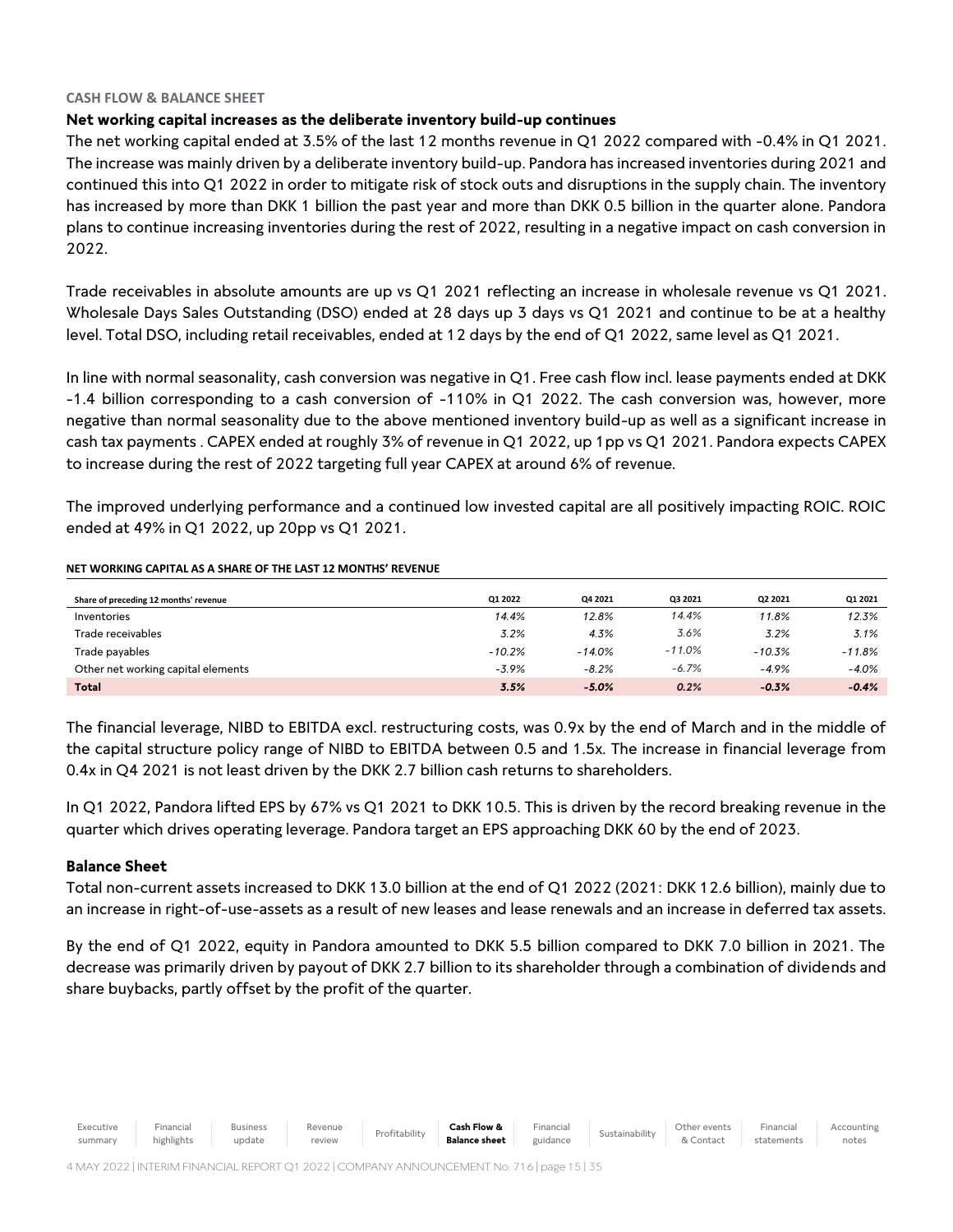### **FINANCIAL GUIDANCE**

### **Sustainable and profitable growth to continue**

Following the strong performance in Q1 and a renewed outlook for 2022, Pandora updates its financial guidance to "organic growth of 4-6%" (previously "3-6%") and "EBIT margin of 25-25.5%" (unchanged).

During Q1 2022, the business environment worsened considerably thereby increasing the risk for 2022 compared with the original guidance. Negative impacts from the war, cost inflation, potential impact on consumer demand due to inflation and higher interest rates as well as COVID-19 are all adding pressure to the rest of 2022. Despite these headwinds, Pandora expect to deliver organic revenue growth in line with or above the original guidance and will manage the cost of the war as well as the cost pressure from higher inflation within the current EBIT margin guidance.

The new guidance is based on certain directional assumptions for organic growth, as illustrated below:



### **REVENUE GUIDANCE**

The organic growth guidance can be illustrated as follows:



Q1 2022 performance was better than assumed in the original guidance, among others, due to less impact from COVID-19. The original guidance assumed a high single digit negative impact in Q1 2022 from COVID-19 (equal to negative low single digit negative in full year 2022) in the low end of the guided range. This did not fully materialise, as the negative effects was mainly visible in China only. However COVID-19 continue to impose a risk for the rest of 2022. Furthermore, the updated guidance assumes a risk that inflationary pressure will have a negative impact on consumers demand. This is obviously associated with high uncertainty. Together with COVID-19, this is expected to impact organic growth negatively with low single digits.

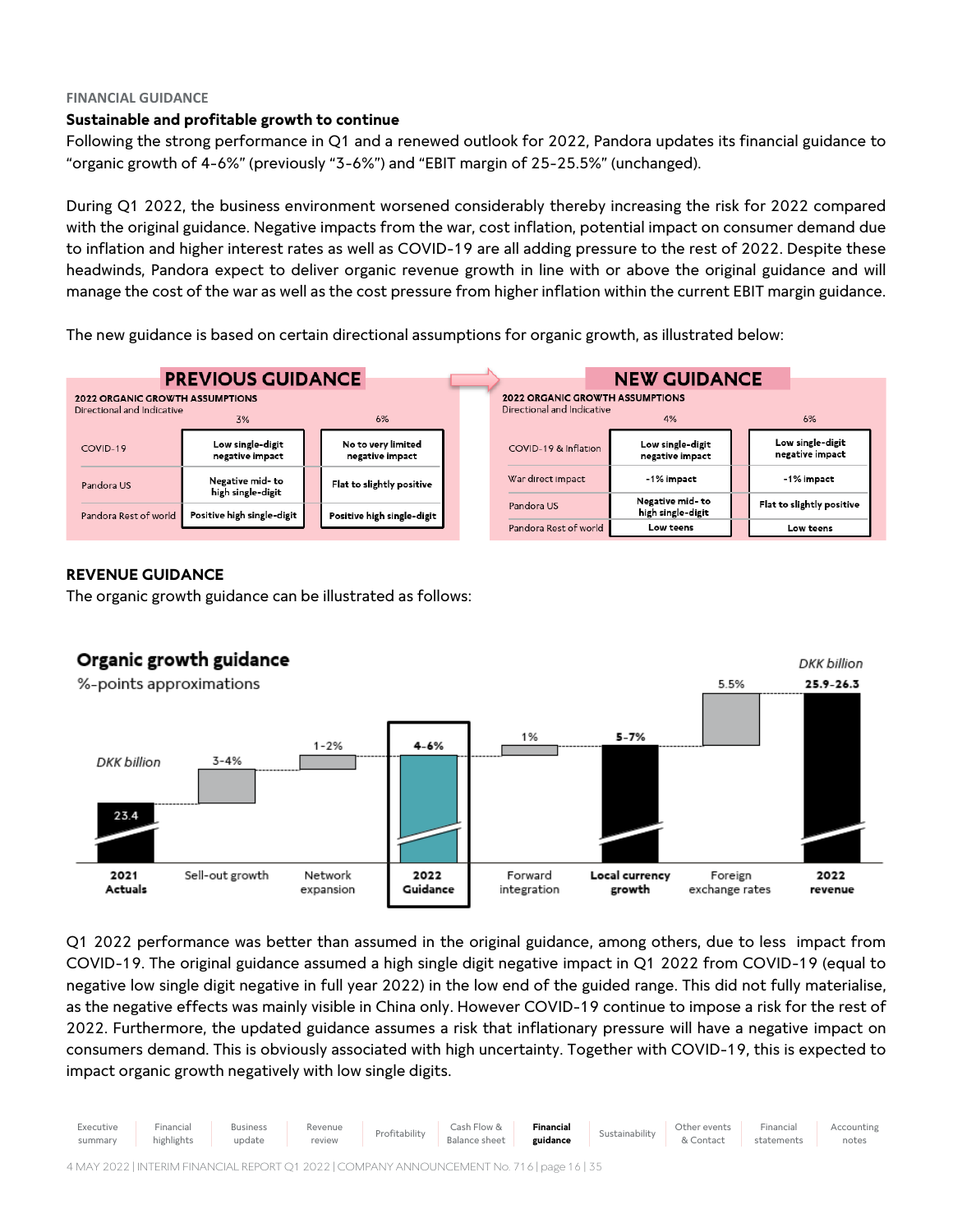As a direct consequence of the war between Russia and Ukraine, there is a negative impact of 1% on revenue imbedded in the new guidance, which was not assumed in the original guidance. This assumes no reported revenue in Russia, Belarus and Ukraine during the remainder of 2022.

The expectations for Pandora US remains unchanged to deliver between high single-digit negative and slightly positive in 2022. This equals an organic growth CAGR in the low teens to high mid-teens compared to 2019.

Based on a strong Q1 2022, Pandora raises its expectations to the organic growth in Rest of world compared with the original guidance. The new guidance assumes "Low teens" positive growth for Rest of world, corresponding to highsingle digit growth for rest of year. The tailwind from COVID-19 closures in 2021 is included in the "Low teens" assumption.

### **PROFITABILITY GUIDANCE**

Pandora experience inflationary pressure across the value chain, which combined with other one-off items drive an additional roughly DKK 200 million in cost vs the original guidance. At current levels, Pandora still expects to mitigate these incremental costs within the EBIT margin guidance of *25.0-25.5%* in 2022.

The DKK 200 million are driven by inflationary pressures from energy prices, other raw materials and transportation adding a total of around DKK 100 million. Furthermore, write-down of the trade receivable towards the Russian distributor and increased cost in Thailand mitigating COVID-19 disruptions adds another DKK 100 million.

Current foreign exchange rates, if unchanged, are estimated to have a favourable impact on the EBIT margin in 2022 of approximately 0.8% vs 2021. This corresponds to a 0.3pp tailwind vs the original guidance assumptions. Commodity price, mainly from silver prices, are expected to negatively impact the EBIT margin in 2022 with -1.0%, which is the same as in the original guidance.



### EBIT margin guidance bridge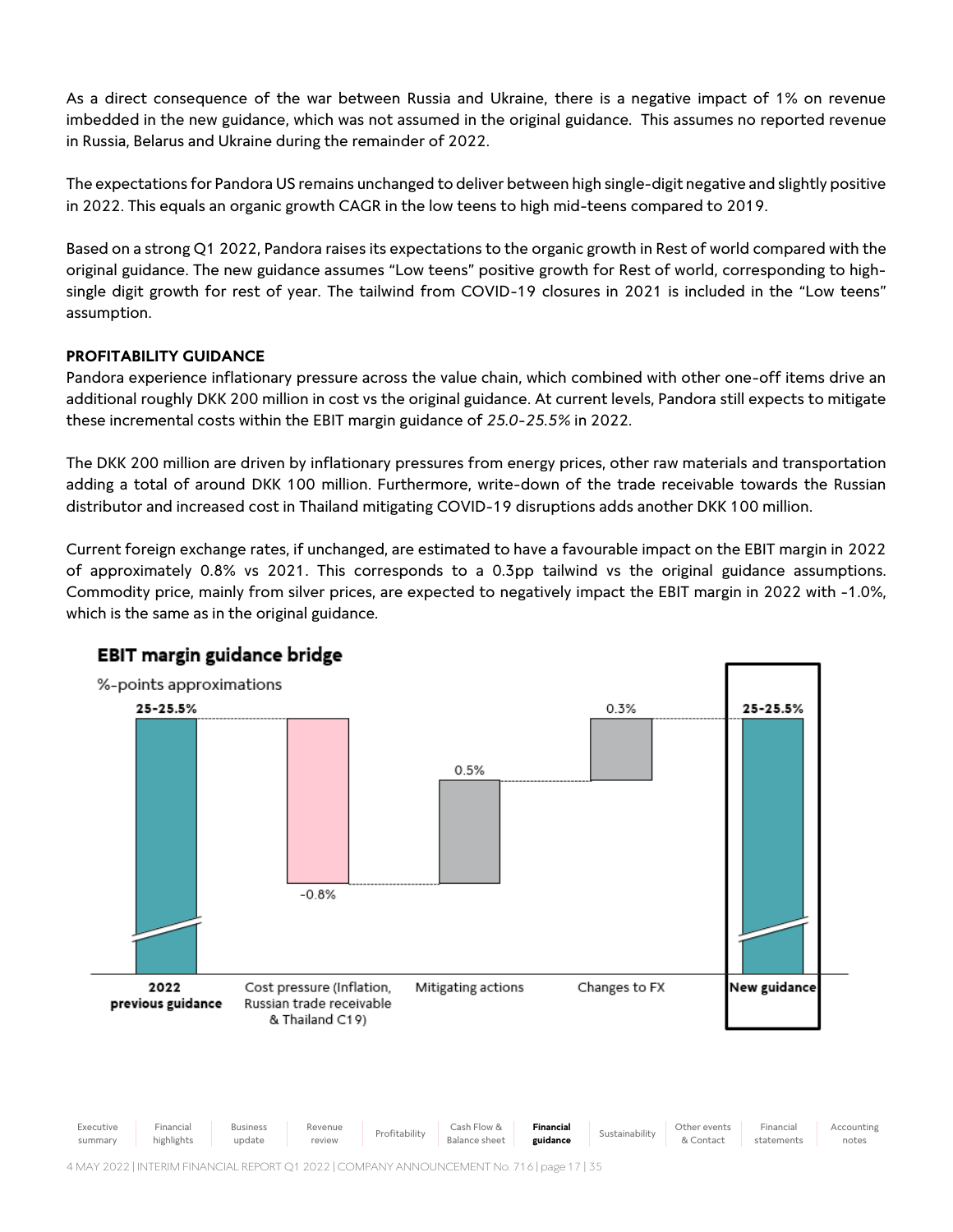### **2022 GUIDANCE - OTHER PARAMETERS**

The updated guidance for store network development is net 25-50 other points of sales net openings (previously "50-75"). The guidance of 50-100 net concept store openings remains unchanged from previous guidance and excludes Russia and Belarus. CAPEX is unchanged from previous guidance and expected to end at around 6% share of revenue following investments into opening new stores, store refits, investments in the production facilities in Thailand and IT. The effective tax rate is expected to be 23-24%, up from 22-23% prior years and unchanged from previous guidance.

|                                  |              |              | 2022 Y-Y Financial |
|----------------------------------|--------------|--------------|--------------------|
|                                  | Average 2021 | Average 2022 | Impact             |
| USD/DKK                          | 6.29         | 6.95         |                    |
| THB/DKK                          | 0.20         | 0.20         |                    |
| GBP/DKK                          | 8.65         | 8.88         |                    |
| CNY/DKK                          | 0.98         | 1.06         |                    |
| AUD/DKK                          | 4.72         | 5.00         |                    |
| Silver/USD (per ounce)           | 21.1         | 25.1         |                    |
| <b>REVENUE (DKK million)</b>     |              |              | Approx. 1.300      |
| <b>EBIT (DKK million)</b>        |              |              | 300<br>Approx.     |
| EBIT margin (FX)                 |              |              | 0.8%<br>Approx.    |
| <b>EBIT margin (Commodities)</b> |              |              | Approx. - 1.0%     |

### **FOREIGN EXCHANGE AND COMMODITY ASSUMPTIONS AND IMPLICATIONS – AS OF APRIL 29, 2022**

### **CAPITAL STRUCTURE POLICY AND CASH DISTRIBUTION**

At the end of March 2022, Pandora's leverage was 0.9x NIBD to EBITDA, in the middle of the capital structure policy of 0.5-1.5x, up from 0.4x by the end of December 2021. The increase is due to normal season as well as the DKK 2.7 billion pay out to shareholders, of which DKK 1.6 billion came from an ordinary dividend of DKK 16 per share. The rest came from share buybacks. In total, Pandora plan to pay out DKK 5.3 billion to its shareholders in 2022.

At Pandora A/S' Annual General Meeting on 10 March 2022, it was resolved to reduce the Company's share capital with a nominal amount of DKK 4,500,000 by cancellation of 4,500,000 treasury shares of DKK 1. The share capital decrease was announced in the Danish Business Authority's IT-system on 10 March 2022 and the 4-week notification period expired with no objections. The Board of Directors therefore on 8 April 2022 resolved to effect the share capital reduction. After reduction of the share capital, the Company's share capital is nominally DKK 95,500,000, divided into shares of DKK 1.

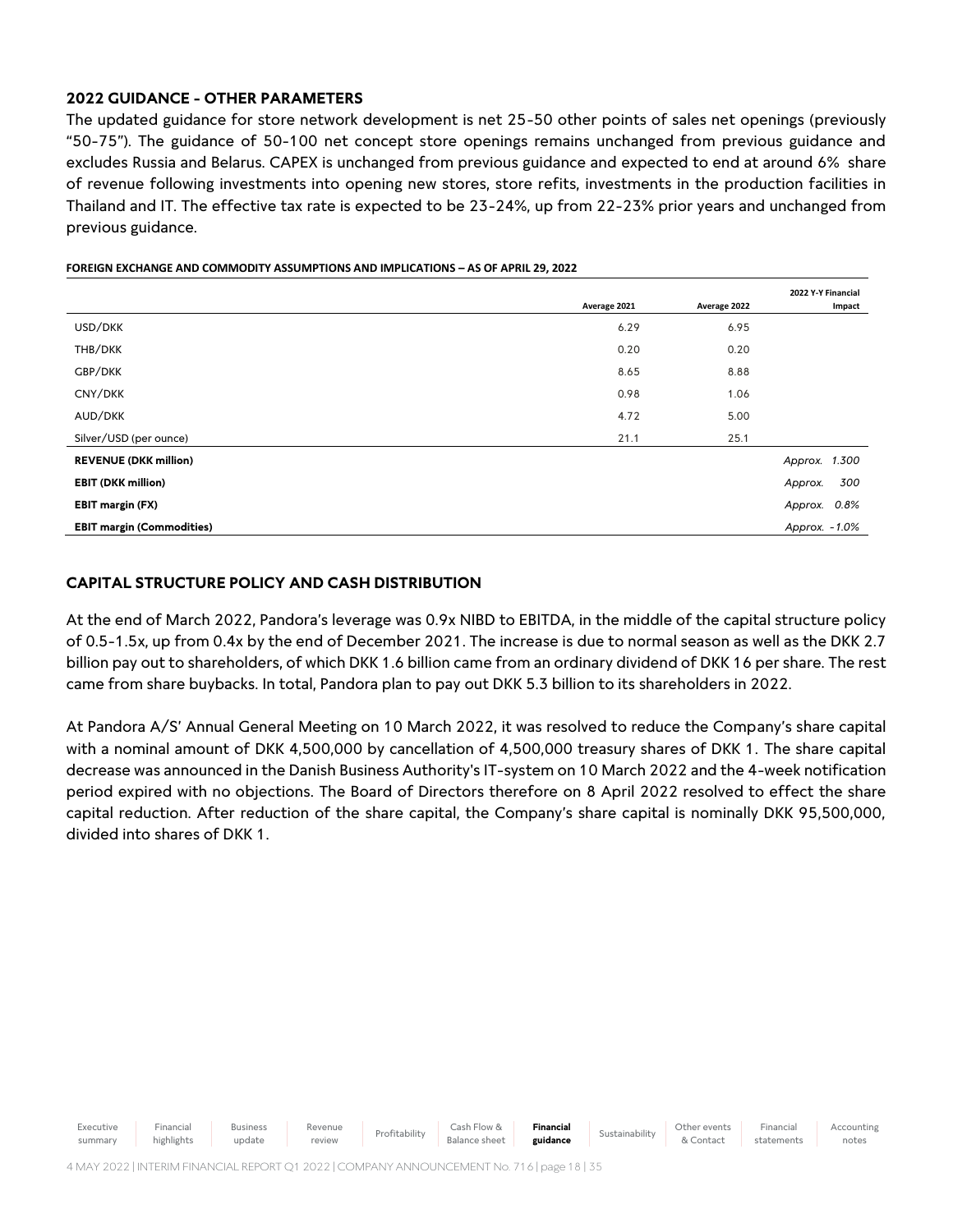### **SUSTAINABILITY**

[Our sustainability priorities are integrated into the Phoenix strategy, where sustainability serves as a foundational](pp://Other%20statements/Statement%20of%20corporate%20social%20responsibility?taxonomy=DKGAAP&labellanguage=en)  [element, supporting our growth ambitions and aligning our actions with our values.](pp://Other%20statements/Statement%20of%20corporate%20social%20responsibility?taxonomy=DKGAAP&labellanguage=en) 

[We aspire to be a low-carbon business, drive circularity into the core of how our products are designed to their end](pp://Other%20statements/Statement%20of%20corporate%20social%20responsibility?taxonomy=DKGAAP&labellanguage=en)  [of life, and act as an inclusive, diverse and fair company.](pp://Other%20statements/Statement%20of%20corporate%20social%20responsibility?taxonomy=DKGAAP&labellanguage=en)

You find the company's sustainability targets in our annual sustainability report on [pandoragroup.com.](https://pandoragroup.com/sustainability/resources/sustainability-reports)

[On February 9, we launched our 12th annual Sustainability Report covering Pandora's global operations for the fiscal](pp://Other%20statements/Statement%20of%20corporate%20social%20responsibility?taxonomy=DKGAAP&labellanguage=en)  year 2021. The r[eport was prepared in accordance with the Global Reporting Initiative Standards' "Core" option and](pp://Other%20statements/Statement%20of%20corporate%20social%20responsibility?taxonomy=DKGAAP&labellanguage=en)  [provides information on alignment with both the Sustainability Accounting Standards Board \(Apparel, Accessories &](pp://Other%20statements/Statement%20of%20corporate%20social%20responsibility?taxonomy=DKGAAP&labellanguage=en)  [Footwear\), and Task Force on Climate-related Financial Disclosures standards.](pp://Other%20statements/Statement%20of%20corporate%20social%20responsibility?taxonomy=DKGAAP&labellanguage=en) 

[Through strong supplier engagement we have taken progressive steps to achieve our 100% recycled silver and gold](pp://Other%20statements/Statement%20of%20corporate%20social%20responsibility?taxonomy=DKGAAP&labellanguage=en)  [by 2025 target. During the second half of 2021, our direct procurement team concluded a global tender and secured](pp://Other%20statements/Statement%20of%20corporate%20social%20responsibility?taxonomy=DKGAAP&labellanguage=en)  [recycled silver and gold grains for our in-house and outsourced production for FY 2022.](pp://Other%20statements/Statement%20of%20corporate%20social%20responsibility?taxonomy=DKGAAP&labellanguage=en) 

[We are currently conducting work around the TCFD climate scenario analysis and we expect the work to](pp://Other%20statements/Statement%20of%20corporate%20social%20responsibility?taxonomy=DKGAAP&labellanguage=en) be finalized [in Q2.](pp://Other%20statements/Statement%20of%20corporate%20social%20responsibility?taxonomy=DKGAAP&labellanguage=en)

[Our response to the war in Ukraine:](pp://Other%20statements/Statement%20of%20corporate%20social%20responsibility?taxonomy=DKGAAP&labellanguage=en) 

- [We are shocked and saddened by the unprovoked attack on Ukraine, and our thoughts go to the people of](pp://Other%20statements/Statement%20of%20corporate%20social%20responsibility?taxonomy=DKGAAP&labellanguage=en)  Ukraine, who are victims of [this senseless act of military aggression. The war requires all businesses to act with](pp://Other%20statements/Statement%20of%20corporate%20social%20responsibility?taxonomy=DKGAAP&labellanguage=en)  [the utmost responsibility regarding any interactions or business dealings with Russia and Belarus.](pp://Other%20statements/Statement%20of%20corporate%20social%20responsibility?taxonomy=DKGAAP&labellanguage=en)
- [On February 24th, we suspended all business with Russia and Belarus. We also instructed all our suppliers and](pp://Other%20statements/Statement%20of%20corporate%20social%20responsibility?taxonomy=DKGAAP&labellanguage=en)  [business partners that no raw materials, products or services supplied to Pandora can come directly or](pp://Other%20statements/Statement%20of%20corporate%20social%20responsibility?taxonomy=DKGAAP&labellanguage=en)  [indirectly from Russia or Belarus.](pp://Other%20statements/Statement%20of%20corporate%20social%20responsibility?taxonomy=DKGAAP&labellanguage=en)
- [On February 27, the company donated USD 1 million to UNICEF's efforts to help](pp://Other%20statements/Statement%20of%20corporate%20social%20responsibility?taxonomy=DKGAAP&labellanguage=en) children affected by the [humanitarian crisis.](pp://Other%20statements/Statement%20of%20corporate%20social%20responsibility?taxonomy=DKGAAP&labellanguage=en)
- [On March 30, we announced that we ended our 12-year membership with the trade association Responsible](pp://Other%20statements/Statement%20of%20corporate%20social%20responsibility?taxonomy=DKGAAP&labellanguage=en)  [Jewellery Council, RJC. The decision follows RJC's failure to suspend Russian companies' memberships and](pp://Other%20statements/Statement%20of%20corporate%20social%20responsibility?taxonomy=DKGAAP&labellanguage=en)  [responsible business certifications and urge its members to suspend business with Russia. Pandora had](pp://Other%20statements/Statement%20of%20corporate%20social%20responsibility?taxonomy=DKGAAP&labellanguage=en)  [previously requested that RJC take such actions.](pp://Other%20statements/Statement%20of%20corporate%20social%20responsibility?taxonomy=DKGAAP&labellanguage=en)
- [Pandora has over 800 employees in its Eastern Europe cluster including in Poland, Romania, Hungary, Slovakia.](pp://Other%20statements/Statement%20of%20corporate%20social%20responsibility?taxonomy=DKGAAP&labellanguage=en)  [Many are impacted by the war. We have offered financial and psychological support, training for people](pp://Other%20statements/Statement%20of%20corporate%20social%20responsibility?taxonomy=DKGAAP&labellanguage=en)  [managers, and additional days off for volunteering.](pp://Other%20statements/Statement%20of%20corporate%20social%20responsibility?taxonomy=DKGAAP&labellanguage=en)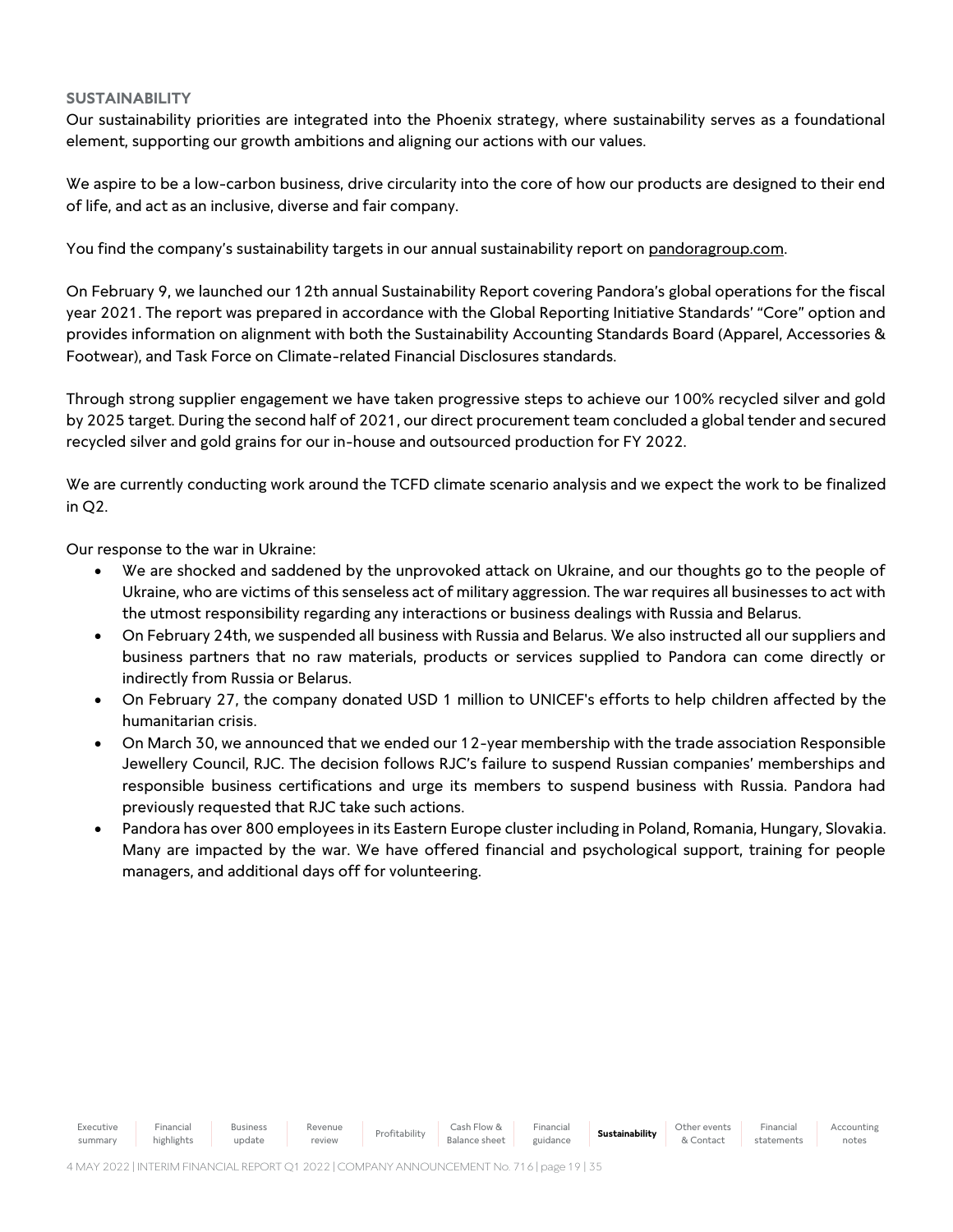### **OTHER EVENTS OTHER IMPORTANT EVENTS IN Q1 2022 AND AFTER THE REPORTING PERIOD**

At [Pandora A/S](pp://General%20Data/Name%20of%20parent%20entity?taxonomy=ESEF&labellanguage=en&allowhtml=false)' Annual General Meeting on 10 March 2022, it was resolved to reduce the Company's share capital with a nominal amount of DKK 4,500,000 by cancellation of 4,500,000 treasury shares of DKK 1. The share capital decrease was announced in the Danish Business Authority's IT-system on 10 March 2022 and the 4-week notification period expired with no objections. The Board of Directors therefore on 8 April 2022 resolved to effect the share capital reduction. After reduction of the share capital, the Company's share capital is nominally DKK 95,500,000, divided into shares of DKK 1.

Pandora announced on 1 April 2022 that Irving Holmes Wong will join the company as Senior Vice President & General Manager of the Greater China cluster, reporting to Chief Commercial Officer Martino Pessina. Irving Holmes Wong joined Pandora on 7 April 2022.

### **FINANCIAL CALENDAR 2022**

The expected dates for publication of financial announcements in 2022 for [Pandora](pp://General%20Data/Name%20of%20ultimate%20parent%20of%20group?taxonomy=ESEF&labellanguage=en&allowhtml=false) [A/S](pp://General%20Data/Legal%20form%20of%20entity?taxonomy=ESEF&labellanguage=en&allowhtml=false) are as follows:

| 16 August 2022 | Interim Financial Report for the second quarter/first six months of 2022 |
|----------------|--------------------------------------------------------------------------|
|----------------|--------------------------------------------------------------------------|

08 November 2022 Interim Financial Report for the third quarter/first nine months of 2022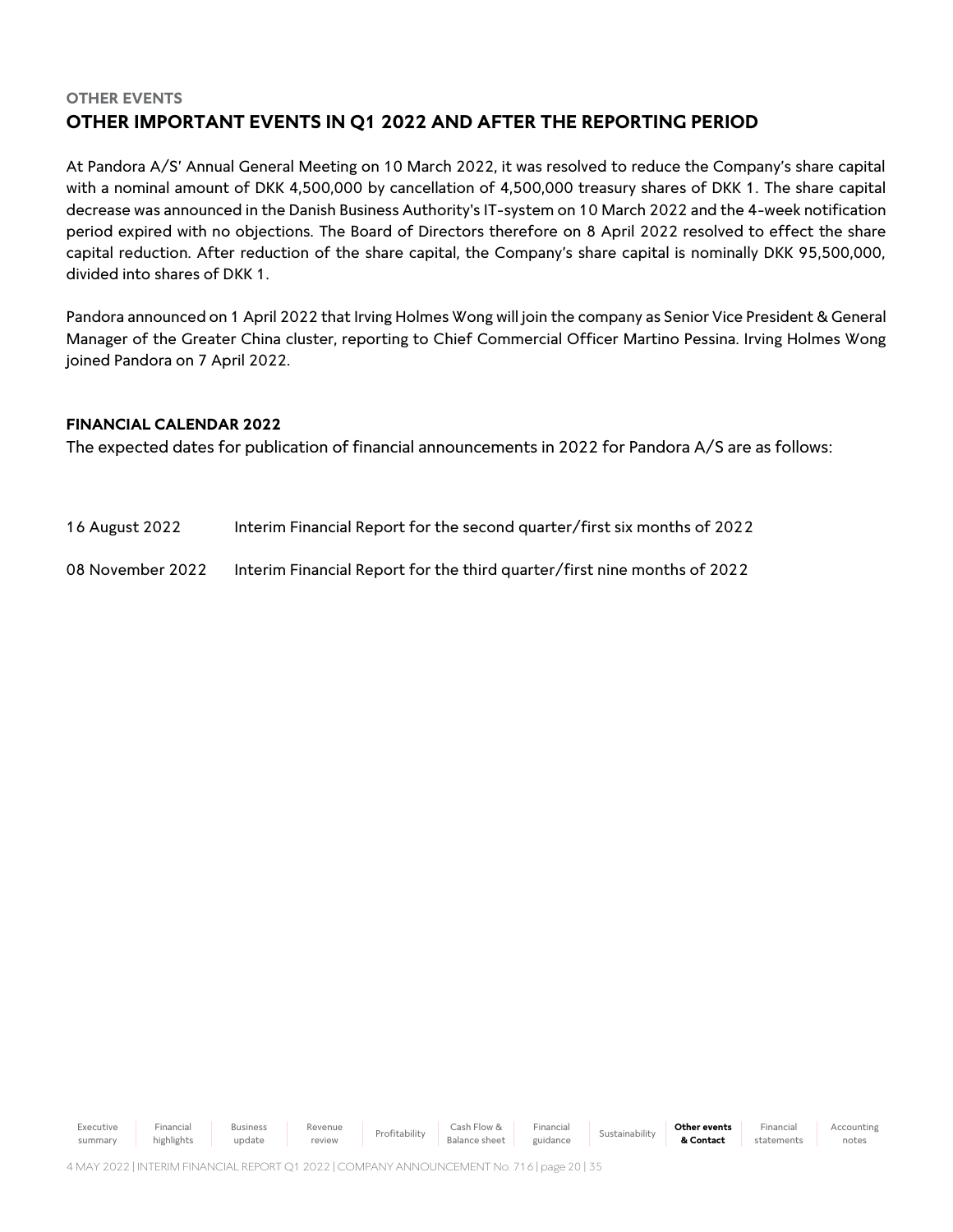### **CONTACT**

### **CONFERENCE CALL**

A conference call for investors and financial analysts will be held today at 11.00 CET and can be joined online at www.pandoragroup.com. The presentation for the call will be available on the website before the call.

The following numbers can be used by investors and analysts:

DK: +45 78768490 SE: +46-4-0682-0620 UK: +44-203-7696819 US: +1 646-787-0157

Please use PIN: 837462

Link to webcast[: https://streams.eventcdn.net/pandora/2022q1](https://eur01.safelinks.protection.outlook.com/?url=https%3A%2F%2Fstreams.eventcdn.net%2Fpandora%2F2022q1&data=04%7C01%7Ckram%40pandora.net%7C52ee734bc4f94a9c487608da21e9bff1%7C656793e6d51d4bb2b5fac66ddd181a40%7C1%7C0%7C637859585093164100%7CUnknown%7CTWFpbGZsb3d8eyJWIjoiMC4wLjAwMDAiLCJQIjoiV2luMzIiLCJBTiI6Ik1haWwiLCJXVCI6Mn0%3D%7C3000&sdata=ZQ91karBeExv2YLC0yzNqDhBMorDVXNOb2YucBXl7Co%3D&reserved=0)

### **ABOUT PANDORA**

[Pandora](pp://General%20Data/Name%20of%20reporting%20entity%20or%20other%20means%20of%20identification?taxonomy=ESEF&labellanguage=en&allowhtml=false) is the world's largest jewellery brand. [The company designs, manufactures and markets hand-finished](pp://General%20Data/Description%20of%20nature%20of%20entity)  [jewellery made from high-quality materials at affordable prices.](pp://General%20Data/Description%20of%20nature%20of%20entity) Pandora jewellery is sold in more than 100 countries through 6.

Headquartered in [Copenhagen,](pp://General%20Data/Principal%20place%20of%20business?taxonomy=ESEF&labellanguage=en&allowhtml=false) [Denmark,](pp://General%20Data/Domicile%20of%20entity?taxonomy=ESEF&labellanguage=en&allowhtml=false) Pandora employs 27,000 people worldwide and crafts its jewellery at two LEED-certified facilities in Thailand using mainly recycled silver and gold. Pandora is committed to leadership in sustainability and has set science-based targets to reduce greenhouse gas emissions by 50% across its own operations and value chain by 2030. The company is listed on the Nasdaq Copenhagen stock exchange and generated sales of DKK 23.4 billion (EUR 3.1 billion) in 2021.

For more information, please contact:

### **INVESTOR RELATIONS**

John Bäckman VP, Investor Relations, Tax & Treasury +45 5356 6909 jobck@pandora.net

Kristoffer Malmgren Director, Investor Relations +45 3050 1174 kram@pandora.net

### **CORPORATE COMMUNICATIONS**

Mads Twomey-Madsen VP, Corporate Communications & Sustainability +45 2510 0403 madt@pandora.net

Johan Melchior Director, External Relations +45 4060 1415 jome@pandora.net

Executive summary

Financial highlights Business update Revenue

Revenue | Profitability | Cash Flow & Cash Plow &

Balance sheet Financial **Sustainability Other events & Contact**

Accounting notes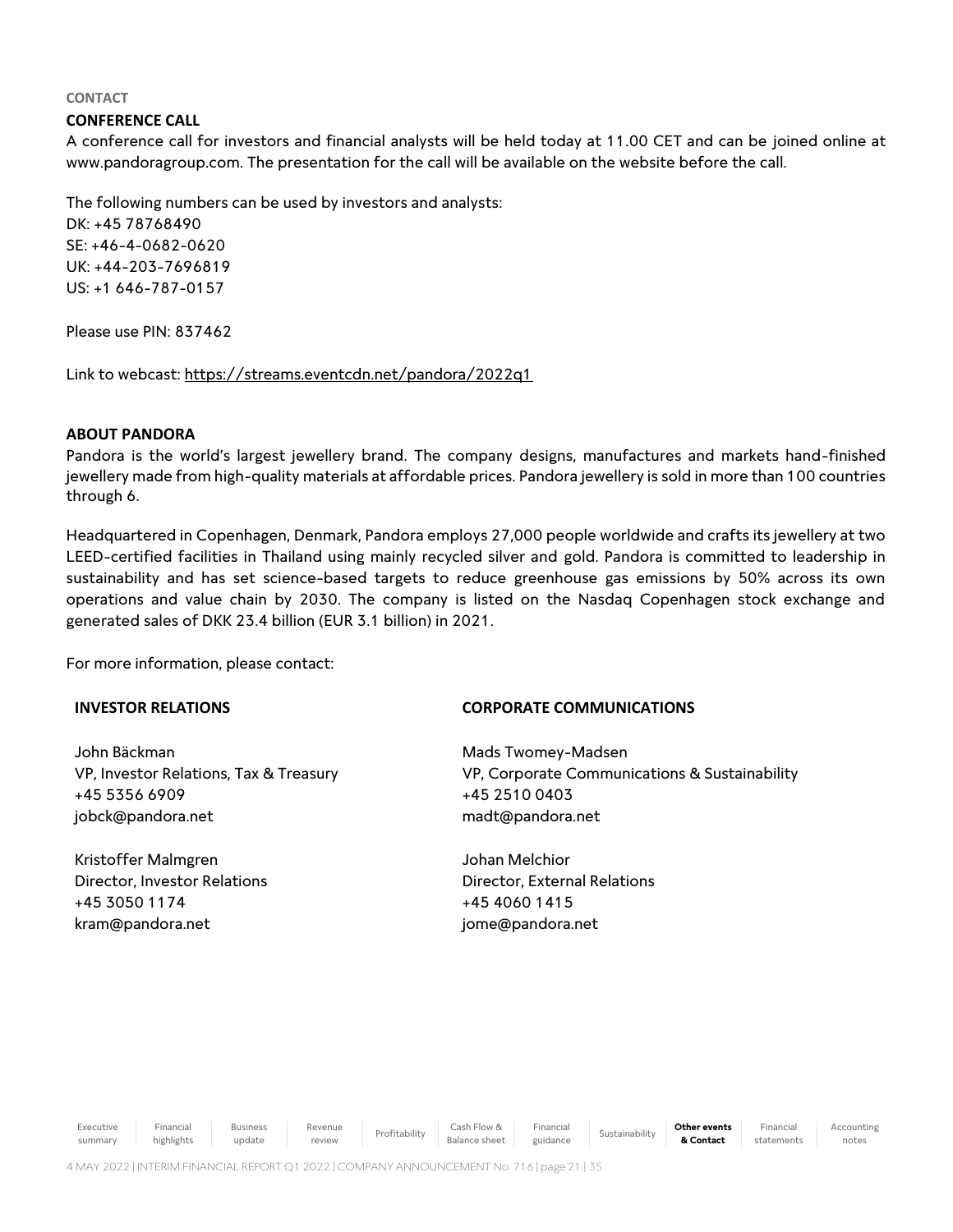### **FINANCIAL STATEMENTS**

### **CONSOLIDATED INCOME STATEMENT**

| <b>DKK</b> million                             | <b>Notes</b> | Q1 2022  | Q1 2021  | FY 2021  |
|------------------------------------------------|--------------|----------|----------|----------|
| Revenue                                        | 3            | 5,689    | 4,500    | 23,394   |
| Cost of sales                                  |              | $-1,365$ | $-1,065$ | $-5,590$ |
| <b>Gross profit</b>                            |              | 4,324    | 3,436    | 17,803   |
|                                                |              |          |          |          |
| Sales, distribution and marketing expenses     |              | $-2,505$ | $-2,049$ | $-9,939$ |
| Administrative expenses                        |              | $-509$   | $-484$   | $-2,026$ |
| <b>Operating profit</b>                        |              | 1,310    | 903      | 5,839    |
|                                                |              |          |          |          |
| Finance income                                 |              | 88       | 17       | 152      |
| Finance costs                                  |              | $-98$    | $-109$   | $-613$   |
| Profit before tax                              |              | 1,300    | 811      | 5,378    |
|                                                |              |          |          |          |
| Income tax expense                             |              | $-306$   | $-182$   | $-1,218$ |
| Net profit for the period                      |              | 995      | 628      | 4,160    |
|                                                |              |          |          |          |
| Earnings per share, basic, DKK                 |              | 10.5     | 6.3      | 42.1     |
| Earnings per share, diluted, DKK               |              | 10.4     | 6.3      | 41.7     |
|                                                |              |          |          |          |
| CONSOLIDATED STATEMENT OF COMPREHENSIVE INCOME |              |          |          |          |
|                                                |              |          |          |          |

| <b>DKK</b> million                                                       | Q1 2022 | Q1 2021 | FY 2021 |
|--------------------------------------------------------------------------|---------|---------|---------|
| Net profit for the period                                                | 995     | 628     | 4,160   |
| Other comprehensive income:                                              |         |         |         |
| Items that may be reclassified to profit/loss for the period             |         |         |         |
| Exchange rate adjustments of investments in subsidiaries                 | 108     | 178     | 370     |
| Fair value adjustment of hedging instruments                             | 180     | -384    | $-417$  |
| Tax on other comprehensive income, hedging instruments, income/expense   | $-39$   | 77      | 83      |
| Items that may be reclassified to profit/loss for the period, net of tax | 249     | $-129$  | 36      |
| Items not to be reclassified to profit/loss for the period               |         |         |         |
| Actuarial gain/loss on defined benefit plans, net of tax                 | ۰.      |         | 10      |
| Items not to be reclassified to profit/loss for the period, net of tax   |         |         | 10      |
| Other comprehensive income, net of tax                                   | 249     | $-129$  | 46      |
| Total comprehensive income for the period                                | 1,243   | 499     | 4,206   |

Executive summary Financial highlights Business update Revenue review Profitability Cash Flow & Balance sheet Financial Financial Sustainability Other events<br>guidance Sustainability & Contact & Contact **Financial statements** Accounting notes

4 MAY 2022 | INTERIM FINANCIAL REPORT Q1 2022 | COMPANY ANNOUNCEMENT No. 716 | page 22 | 35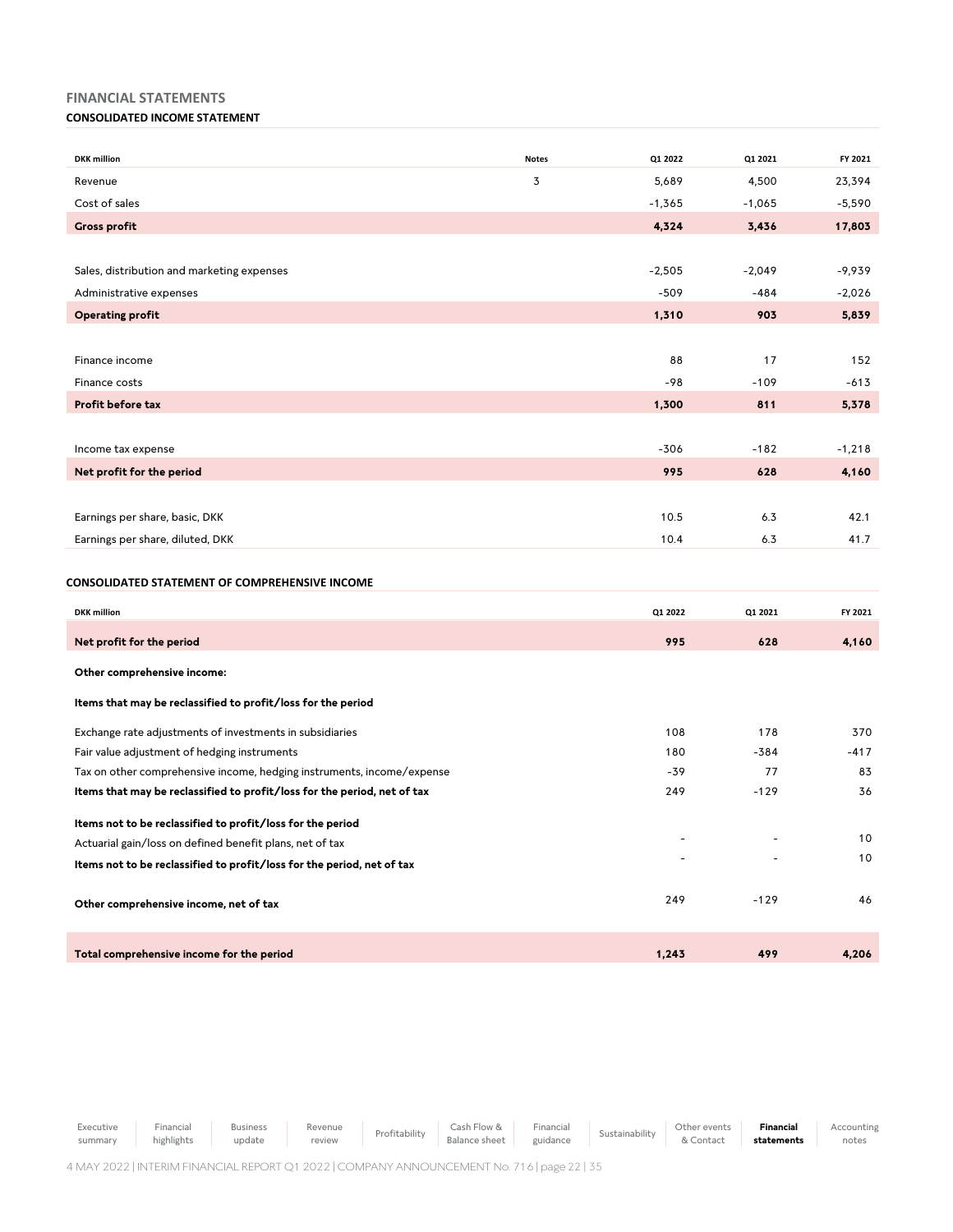### **CONSOLIDATED BALANCE SHEET**

|                                                           |                | 2022         | 2021         | 2021<br>31 December |
|-----------------------------------------------------------|----------------|--------------|--------------|---------------------|
| <b>DKK</b> million<br><b>ASSETS</b>                       | <b>Notes</b>   | 31 March     | 31 March     |                     |
| Goodwill                                                  | 9              | 4,660        | 4,369        | 4,418               |
| Brand                                                     |                | 1,057        | 1,057        | 1,057               |
| Distribution                                              |                | 1,072        | 1,103        | 1,080               |
| Other intangible assets                                   |                | 559          | 517          | 538                 |
| <b>Total intangible assets</b>                            |                | 7,349        | 7,046        | 7,094               |
|                                                           |                |              |              |                     |
| Property, plant and equipment                             |                | 1,823        | 1,978        | 1,816               |
| Right-of-use assets                                       | 10             | 2,610        | 2,888        | 2,532               |
| Deferred tax assets                                       |                | 1,030        | 734          | 891                 |
| Other financial assets                                    |                | 216          | 238          | 222                 |
| <b>Total non-current assets</b>                           |                | 13,029       | 12,883       | 12,555              |
|                                                           |                |              |              |                     |
| Inventories                                               |                | 3,534        | 2,373        | 2,991               |
| Trade receivables                                         | $\overline{7}$ | 790          | 602          | 1,009               |
| Right-of-return assets                                    |                | 52           | 55           | 70                  |
| Derivative financial instruments<br>Income tax receivable | 5,6            | 206<br>126   | 133<br>109   | 69                  |
| Other receivables                                         |                | 966          | 818          | 68<br>738           |
| Cash                                                      |                | 716          | 2,239        | 1,043               |
| <b>Total current assets</b>                               |                | 6,391        | 6,328        | 5,988               |
|                                                           |                |              |              |                     |
| <b>Total assets</b>                                       |                | 19,419       | 19,211       | 18,542              |
|                                                           |                |              |              |                     |
| <b>EQUITY AND LIABILITIES</b>                             |                |              |              |                     |
| Share capital                                             |                | 100          | 100          | 100                 |
| Treasury shares                                           |                | $-4,458$     | -92          | $-3,416$            |
| Reserves                                                  |                | 1,043        | 630          | 795                 |
| Retained earnings                                         |                | 8,841        | 7,303        | 9,523               |
| <b>Total equity</b>                                       |                | 5,526        | 7,940        | 7,001               |
|                                                           |                |              |              |                     |
| Provisions                                                |                | 425          | 413          | 416                 |
| Loans and borrowings                                      | 10             | 6,566        | 1,974        | 2,765               |
| Deferred tax liabilities                                  |                | 193          | 279          | 113                 |
| <b>Total non-current liabilities</b>                      |                | 7,184        | 2,666        | 3,295               |
|                                                           |                |              |              |                     |
| Provisions                                                |                | 25           | 30           | 26                  |
| Refund liabilities                                        |                | 575          | 587          | 724                 |
| Contract liabilities                                      | $10$           | 127          | 89           | 163                 |
| Loans and borrowings                                      | 5,6            | 1,308        | 3,999        | 1,161               |
| Derivative financial instruments                          |                | 162          | 274          | 209                 |
| Trade payables<br>Income tax payable                      |                | 2,504<br>712 | 2,285<br>406 | 3,267<br>1,003      |
| Other payables                                            |                | 1,296        | 933          | 1,694               |
| <b>Total current liabilities</b>                          |                | 6,709        | 8,605        | 8,246               |
|                                                           |                |              |              |                     |
| <b>Total liabilities</b>                                  |                | 13,893       | 11,271       | 11,541              |
|                                                           |                |              |              |                     |
| <b>Total equity and liabilities</b>                       |                | 19,419       | 19,211       | 18,542              |
|                                                           |                |              |              |                     |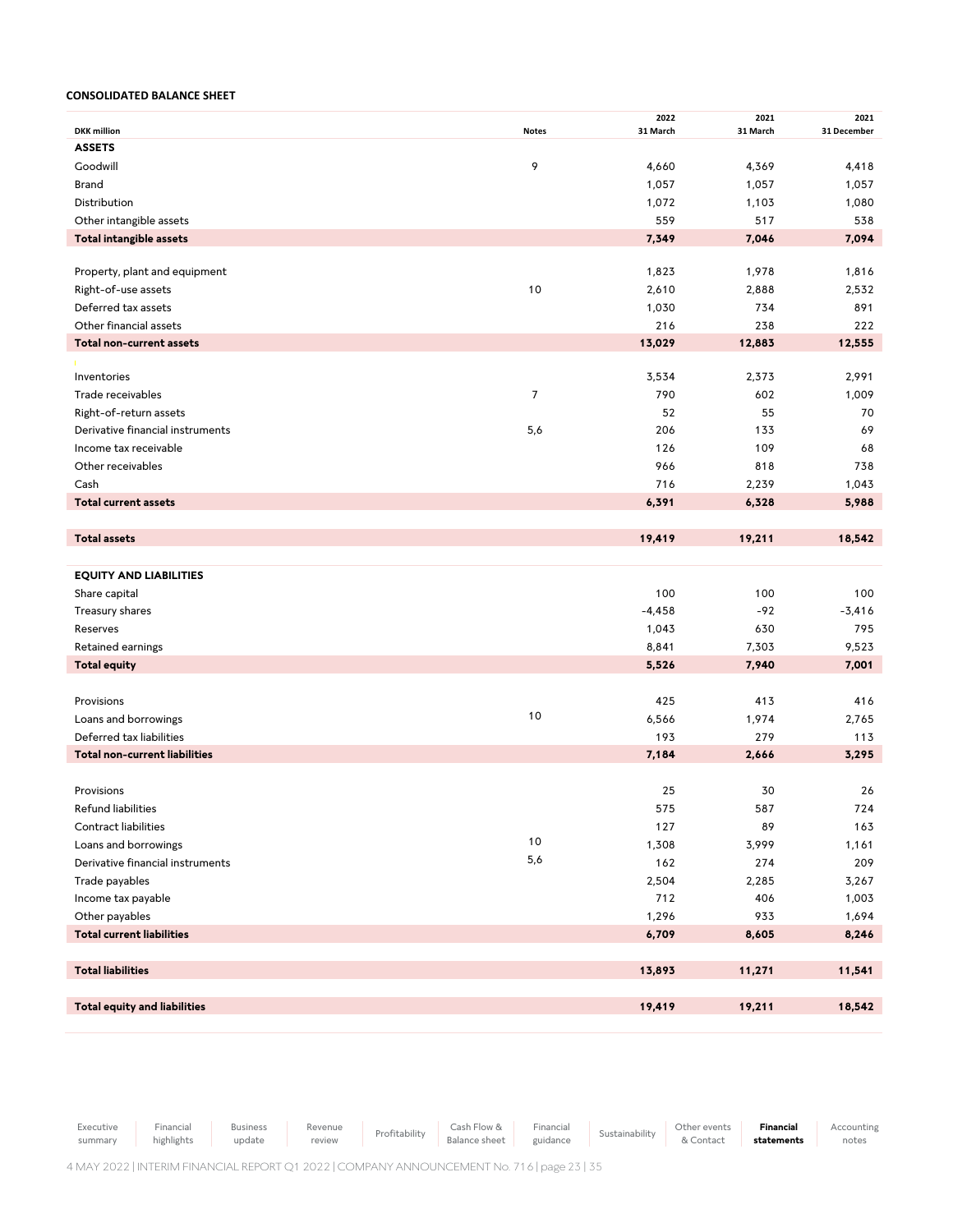|                                           | Share                        | Treasury                 | <b>Translation</b>       | Hedging                  | <b>Dividend</b>          | <b>Retained</b>          | Total    |
|-------------------------------------------|------------------------------|--------------------------|--------------------------|--------------------------|--------------------------|--------------------------|----------|
| <b>DKK</b> million                        | capital                      | shares                   | reserve                  | <b>Reserve</b>           | proposed                 | earnings                 | equity   |
| 2022                                      |                              |                          |                          |                          |                          |                          |          |
| Equity at 1 January                       | 100                          | $-3,416$                 | 905                      | $-110$                   | $\overline{\phantom{a}}$ | 9,523                    | 7,001    |
|                                           |                              |                          |                          |                          |                          |                          |          |
| Net profit for the period                 | $\overline{\phantom{a}}$     | $\overline{\phantom{a}}$ | $\overline{\phantom{a}}$ | $\blacksquare$           | ۰.                       | 995                      | 995      |
|                                           |                              |                          |                          |                          |                          |                          |          |
| Other comprehensive income, net of tax    | $\blacksquare$               | $\blacksquare$           | 108                      | 140                      | -                        | $\overline{\phantom{a}}$ | 249      |
|                                           |                              |                          |                          |                          |                          |                          |          |
| Total comprehensive income for the period | $\overline{\phantom{a}}$     | $\blacksquare$           | 108                      | 140                      | $\blacksquare$           | 995                      | 1,243    |
|                                           |                              |                          |                          |                          |                          |                          |          |
| Share-based payments                      | ۰                            | 197                      | $\overline{a}$           | $\overline{\phantom{0}}$ | $\overline{a}$           | $-163$                   | 34       |
| Purchase of treasury shares               | $\overline{\phantom{a}}$     | $-1,239$                 | $\overline{\phantom{0}}$ | $\overline{\phantom{a}}$ | $\overline{a}$           | $\overline{\phantom{a}}$ | $-1,239$ |
| Proposed dividend                         | $\overline{\phantom{a}}$     | $\overline{\phantom{a}}$ | $\overline{a}$           | $\overline{\phantom{a}}$ | 1,516                    | $-1,516$                 |          |
| Dividend paid                             | $\qquad \qquad -$            | $\overline{\phantom{0}}$ |                          | $\overline{\phantom{a}}$ | $-1,516$                 | 2                        | $-1,514$ |
| <b>Equity at 31 March</b>                 | 100                          | $-4,458$                 | 1,013                    | 30                       |                          | 8,841                    | 5,526    |
|                                           |                              |                          |                          |                          |                          |                          |          |
|                                           |                              |                          |                          |                          |                          |                          |          |
| 2021                                      |                              |                          |                          |                          |                          |                          |          |
| Equity at 1 January                       | 100                          | $-93$                    | 535                      | 215                      | $\overline{\phantom{a}}$ | 6,632                    | 7,389    |
|                                           |                              |                          |                          |                          |                          |                          |          |
| Net profit for the period                 | $\qquad \qquad \blacksquare$ | $\overline{\phantom{0}}$ | $\overline{\phantom{0}}$ |                          | $\overline{\phantom{a}}$ | 628                      | 628      |
|                                           |                              |                          |                          |                          |                          |                          |          |
| Other comprehensive income, net of tax    | $\blacksquare$               | $\blacksquare$           | 179                      | $-300$                   | $\blacksquare$           | $-8$                     | $-129$   |
|                                           |                              |                          |                          |                          |                          |                          |          |
| Total comprehensive income for the period | $\blacksquare$               | $\blacksquare$           | 179                      | $-300$                   | -                        | 620                      | 499      |
|                                           |                              |                          |                          |                          |                          |                          |          |
| Share-based payments                      | ۰                            | $\mathbf{1}$             | $\overline{a}$           |                          |                          | 51                       | 52       |
| <b>Equity at 31 March</b>                 | 100                          | $-92$                    | 713                      | $-84$                    | $\blacksquare$           | 7,303                    | 7,940    |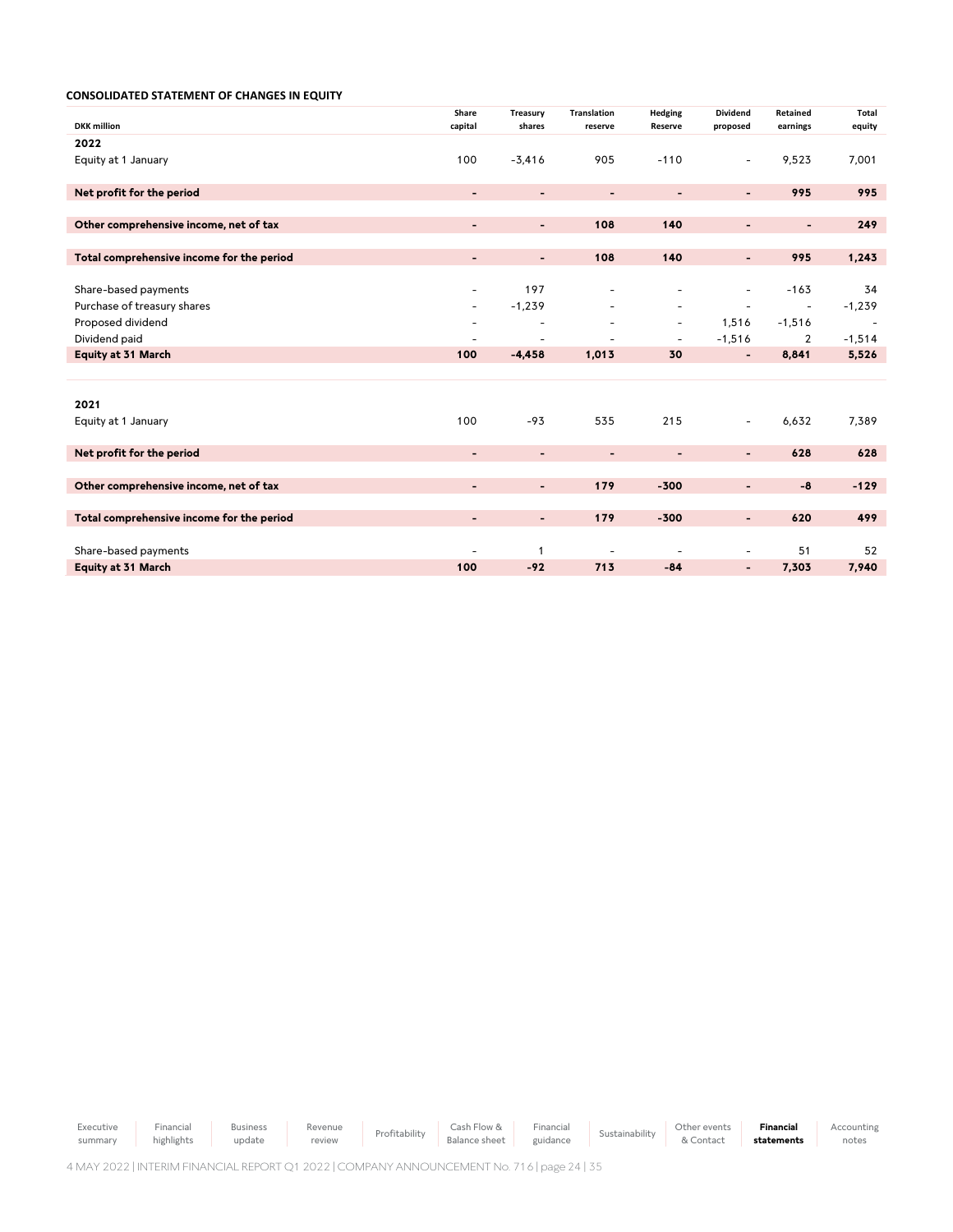### **CONSOLIDATED STATEMENT OF CASH FLOW**

| <b>DKK</b> million                                                 | <b>Notes</b> | Q1 2022        | Q1 2021                  | FY 2021        |
|--------------------------------------------------------------------|--------------|----------------|--------------------------|----------------|
| Operating profit                                                   |              | 1,310          | 903                      | 5,839          |
| Depreciation and amortisation                                      |              | 461            | 514                      | 1,999          |
| Share-based payments                                               |              | 14             | 42                       | 166            |
| Change in inventories                                              |              | $-354$         | $-355$                   | $-799$         |
| Change in receivables                                              |              | 46             | 234                      | $-77$          |
| Change in payables and other liabilities                           |              | $-1,811$       | $-1,441$                 | 327            |
| Other non-cash adjustments                                         |              | 55             | 3                        | 70             |
| Interest etc. received                                             |              | $\mathbf{1}$   | ÷,                       | 3              |
| Interest etc. paid                                                 |              | $-100$         | -61                      | $-468$         |
| Income taxes paid                                                  |              | $-733$         | $-155$                   | $-832$         |
| Cash flows from operating activities, net                          |              | $-1,111$       | $-316$                   | 6,228          |
|                                                                    |              |                |                          |                |
| Acquisitions of subsidiaries and activities, net of cash acquired  | 8            | $-291$         | $-14$                    | $-66$          |
| Purchase of intangible assets                                      |              | -65            | -50                      | $-289$         |
| Purchase of property, plant and equipment                          |              | $-99$          | -60                      | $-296$         |
| Change in other non-current assets                                 |              | 6              | 6                        | 17             |
| Proceeds from sale of property, plant and equipment                |              | 3              |                          | $\overline{2}$ |
| Cash flows from investing activities, net                          |              | $-447$         | $-117$                   | $-631$         |
|                                                                    |              |                |                          |                |
| Dividend paid                                                      |              | $-1,514$       |                          | $-1,479$       |
| Dividend paid - withholding tax                                    |              | 345            | $\overline{a}$           |                |
| Purchase of treasury shares                                        |              | $-1,239$       | $\overline{a}$           | $-3,325$       |
| Proceeds from loans and borrowings                                 |              | 3,885          | $\overline{a}$           | 1,315          |
| Repayment of loans and borrowings                                  |              | $\overline{a}$ | $-29$                    | $-3,004$       |
| Repayment of lease commitments                                     |              | $-274$         | $-226$                   | $-991$         |
| Cash flows from financing activities, net                          |              | 1,204          | $-256$                   | $-7,484$       |
|                                                                    |              |                |                          |                |
| Net increase/decrease in cash                                      |              | $-355$         | $-689$                   | $-1,887$       |
|                                                                    |              |                |                          |                |
| Cash at beginning of period <sup>1</sup>                           |              | 1,043          | 2,912                    | 2,912          |
| Exchange gains/losses on cash                                      |              | 28             | 15                       | 18             |
| Net increase/decrease in cash                                      |              | $-355$         | $-689$                   | $-1,887$       |
| Cash at end of period <sup>1</sup>                                 |              | 716            | 2,239                    | 1,043          |
|                                                                    |              |                |                          |                |
| Cash flows from operating activities, net                          |              | $-1,111$       | $-316$                   | 6,228          |
| - Interests etc. received                                          |              | $-1$           | $\overline{\phantom{a}}$ | $-3$           |
| - Interests etc. paid                                              |              | 100            | 61                       | 468            |
| Cash flows from investing activities, net                          |              | -447           | $-117$                   | $-631$         |
| - Acquisition of subsidiaries and activities, net of cash acquired |              | 291            | 14                       | 66             |
| Free cash flow excl. lease payments                                |              | $-1,168$       | $-359$                   | 6,128          |
|                                                                    |              |                |                          |                |
| Free cash flow incl. lease payments                                |              | $-1,442$       | $-586$                   | 5,137          |
|                                                                    |              |                |                          |                |
| Unutilised committed credit facilities                             |              | 2,269          | 6,998                    | 6,023          |
|                                                                    |              |                |                          |                |

<sup>1</sup> Cash comprises cash at bank and in hand.

The above cannot be derived directly from the income statement and the balance sheet.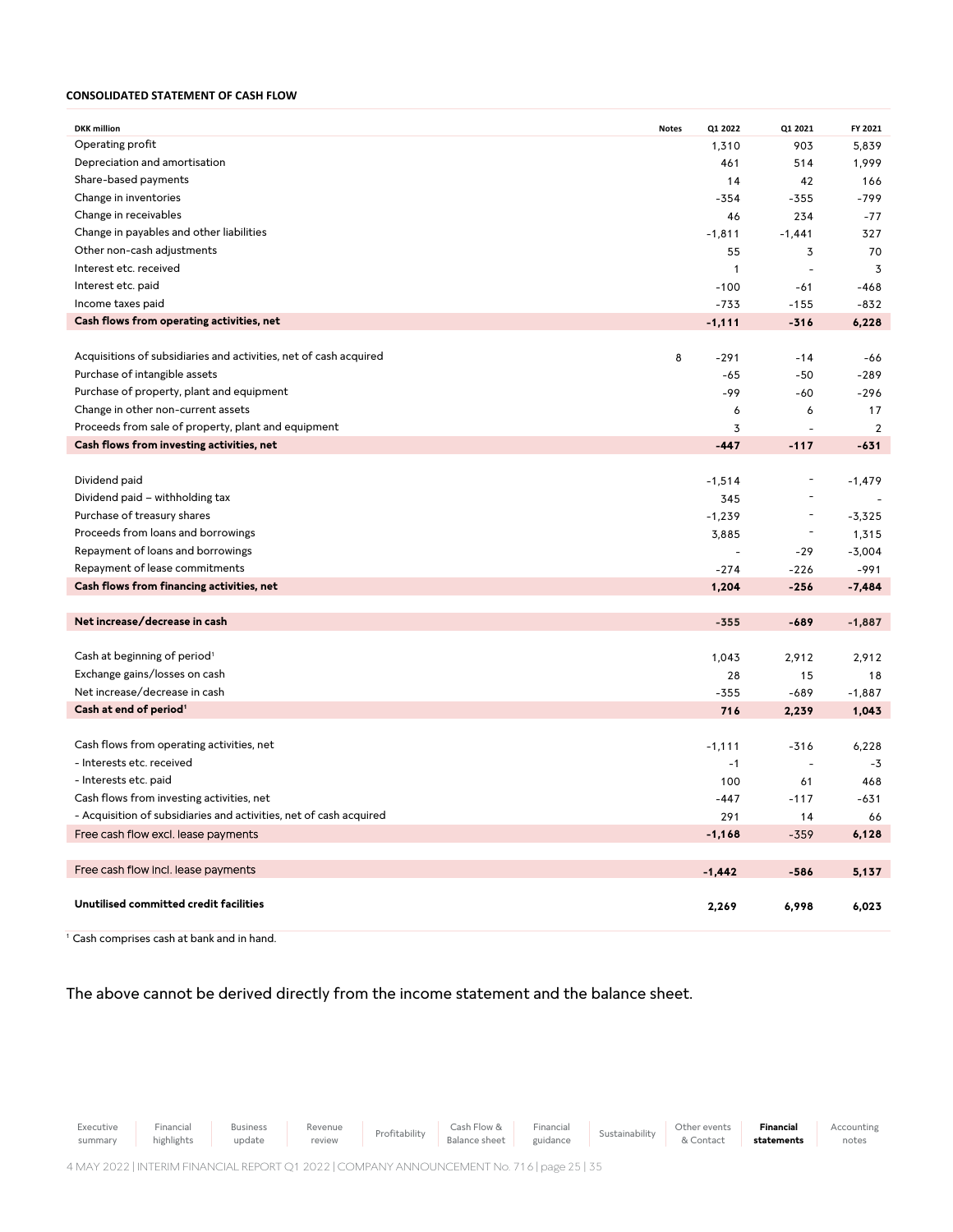### **ACCOUNTING NOTES**

### **NOTE 1 – Accounting policies**

The unaudited condensed consolidated interim financial statements have been prepared in accordance with IAS 34 'Interim Financial Reporting' as issued by the International Accounting Standards Board (IASB) and adopted by the European Union and additional Danish disclosure requirements for interim financial reporting of listed companies.

The accounting policies applied are consistent with the accounting policies set out in the Annual Report 2021.

Due to rounding, numbers presented throughout this report may not add up precisely to the totals and percentages may not precisely reflect the absolute figures.

Pandora presents financial measures in the interim financial report that are not defined according to IFRS. Pandora believes that these non-GAAP measures provide valuable information to investors and Pandora's management when evaluating performance. Since other companies might calculate these differently from Pandora, they may not be comparable to the measures used by other companies. These financial measures should therefore not be considered a replacement for measures defined under IFRS. For the definitions of other alternative performance measures used by Pandora which are not defined by IFRS, refer to note 5.6 in the consolidated financial statements in the Annual Report 2021.

### *New standards, interpretations and amendments adopted by Pandora*

Pandora has adopted all new or amended standards (IFRS) and interpretations (IFRIC) as adopted by the EU and which are effective for the financial year beginning on 1 January 2022. The implementation of these new or amended standards and interpretations had no material impact on the financial statements for the quarter.

### **NOTE 2 – Significant accounting estimates and judgements**

In preparing the consolidated interim financial statements, Management makes various accounting estimates and assumptions, which form the basis of presentation, recognition and measurement of Pandora's assets and liabilities.

All significant accounting estimates and judgements are consistent with the description in the Annual Report 2021 to which we refer.

Due to the Russian invasion in Ukraine, Pandora has assessed the impact of the overall uncertainty on both markets. As Pandora has limited presence in both markets, the impact on the financial statements is insignificant.

### **NOTE 3 – Segment and revenue information**

Pandora's activities are segmented into two reportable segments (Global Business Units), each responsible for the end-to-end performance of products. One Global Business Unit is responsible for Moments and Collabs, while the other drives the newer collections and innovations.

The two operating segments include all channels relating to the distribution and sale of Pandora products.

The non-unit driven revenue, comprising mainly of franchise fees, is allocated to the different revenue categories proportionately.

Management monitors the profitability of the operating segments separately for the purpose of making decisions about resource allocation and performance management. Segment results are measured at gross profit as presented in the table below.

| Accounting | $-$<br>Financial | Other<br>r events | Sustainability | $-$<br>Financial | $-1$<br>Cash Flow & | rofitability | Revenue | <b>Business</b> | Financial  | -xecutive |
|------------|------------------|-------------------|----------------|------------------|---------------------|--------------|---------|-----------------|------------|-----------|
| notes      | statement.       | contact           |                | guidance         | Balance sheet       |              | eview   | update          | highlights | summary   |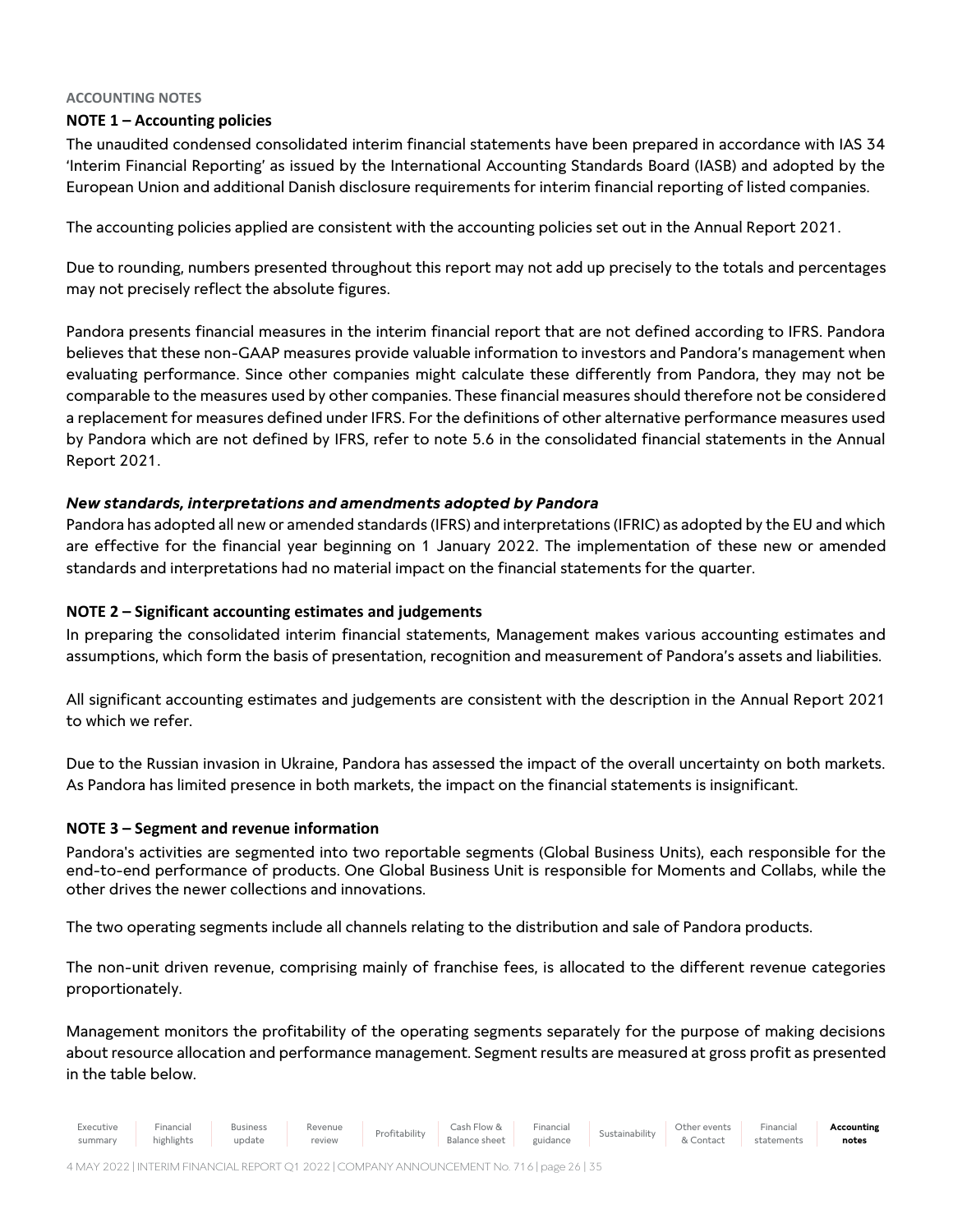### **SEGMENT INFORMATION**

|                                      | <b>Moments and</b> | Style and                  |          |
|--------------------------------------|--------------------|----------------------------|----------|
| <b>DKK</b> million                   | Collabs            | <b>Upstream Innovation</b> | Group    |
|                                      |                    |                            |          |
| Q1 2022                              |                    |                            |          |
| Revenue                              | 4,197              | 1,492                      | 5,689    |
| Cost of sales                        | $-1,057$           | $-308$                     | $-1,365$ |
| <b>Gross profit</b>                  | 3,141              | 1,184                      | 4,324    |
| Operating expenses                   |                    |                            | $-3,014$ |
| Consolidated operating profit (EBIT) |                    |                            | 1,310    |
| Profit margin (EBIT margin)          |                    |                            | 23.0%    |
|                                      |                    |                            |          |
| Q1 2021 <sup>1</sup>                 |                    |                            |          |
| Revenue                              | 3,252              | 1,249                      | 4,500    |
| Cost of sales                        | $-795$             | $-269$                     | $-1,065$ |
| <b>Gross profit</b>                  | 2,456              | 979                        | 3,436    |
| Operating expenses                   |                    |                            | $-2,533$ |
| Consolidated operating profit (EBIT) |                    |                            | 903      |
| Profit margin (EBIT margin)          |                    |                            | 20.1%    |

<sup>1</sup>The 'Garden' collection has been re-allocated from Style and Upstream Innovation to Moments and Collabs in Q2 2021. Comparative figures for Q1 2021 were restated accordingly.

### **REVENUE BY GLOBAL BUSINESS UNITS**

|                                      |         |                          | Sell-out growth          | Local currency           | Share of |
|--------------------------------------|---------|--------------------------|--------------------------|--------------------------|----------|
| <b>DKK</b> million                   | Q1 2022 | Q1 2021 <sup>1</sup>     | vs 2021                  | growth                   | Revenue  |
| <b>Moments and Collabs</b>           | 4,197   | 3,252                    | 20%                      | 25%                      | 74%      |
| - Moments                            | 3,602   | 2,866                    | 17%                      | 22%                      | 63%      |
| - Collabs                            | 595     | 386                      | 41%                      | 49%                      | 10%      |
| <b>Style and Upstream Innovation</b> | 1,492   | 1,249                    | 11%                      | 15%                      | 26%      |
| - Timeless                           | 945     | 826                      | 5%                       | 10%                      | 17%      |
| - Signature                          | 396     | 364                      | 5%                       | 5%                       | 7%       |
| - Me                                 | 142     | 58                       | 132%                     | 141%                     | 3%       |
| - Brilliance                         | 9       | $\overline{\phantom{a}}$ | $\overline{\phantom{a}}$ | $\overline{\phantom{a}}$ | 0%       |
| <b>Total revenue</b>                 | 5,689   | 4,500                    | 17%                      | 22%                      | 100%     |

<sup>1</sup>The 'Garden' collection has been re-allocated from Style and Upstream Innovation to Moments and Collabs in Q2 2021. Comparative figures for Q1 2021 were restated accordingly.

| Goods transferred at a point in time | 4,485<br>5,672 |
|--------------------------------------|----------------|
| Services transferred over time       | 1 6            |
| Total revenue                        | 5.689<br>4.500 |

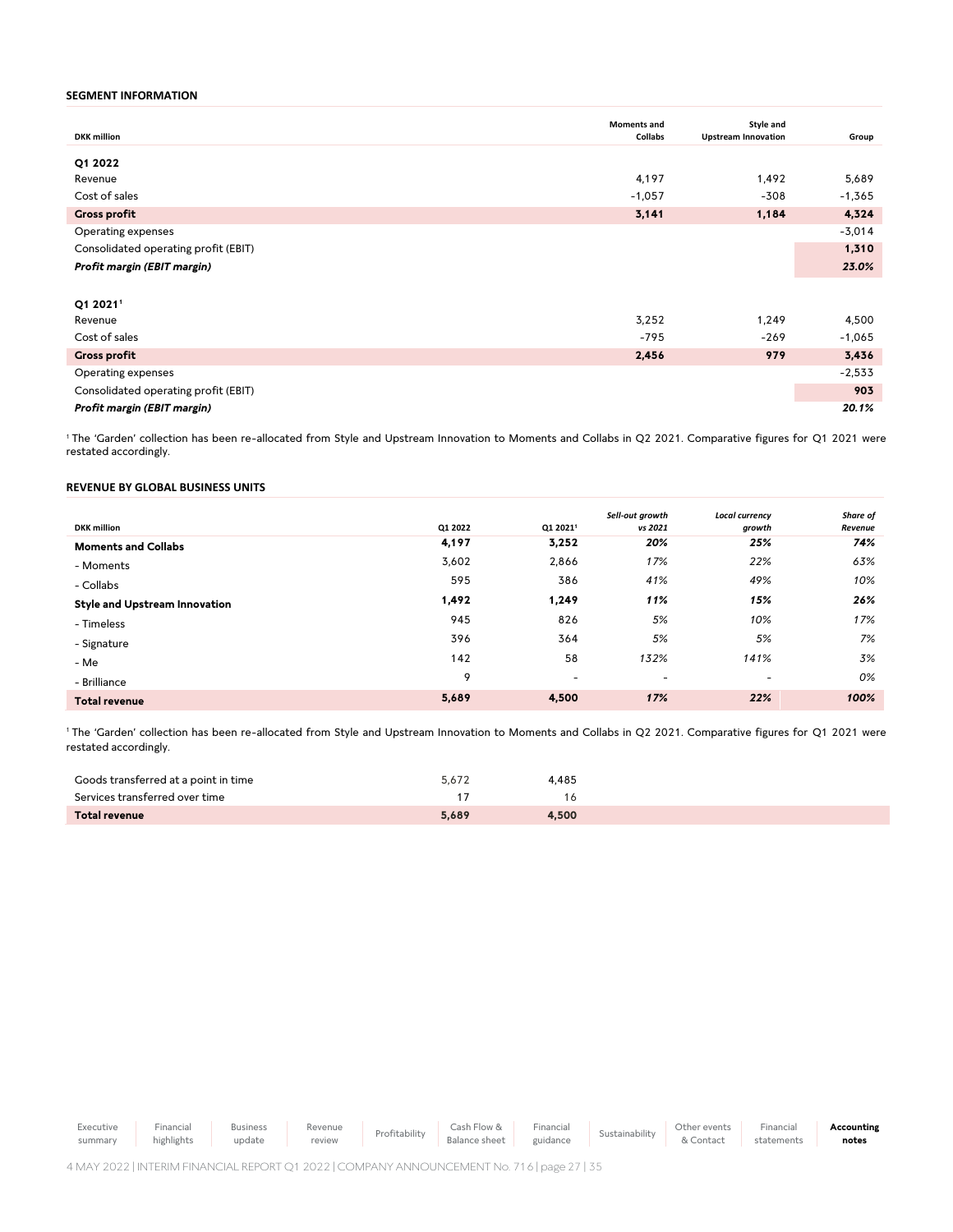### **REVENUE DEVELOPMENT IN THE KEY MARKETS**

|                        |         |         | Sell-out growth vs | Growth in      |
|------------------------|---------|---------|--------------------|----------------|
| <b>DKK</b> million     | Q1 2022 | Q1 2021 | 2021               | local currency |
| US                     | 1,650   | 1,391   | 0%                 | 10%            |
| China                  | 254     | 281     | $-31%$             | $-18%$         |
| UK                     | 808     | 587     | 45%                | 32%            |
| Italy                  | 586     | 440     | 35%                | 33%            |
| Australia              | 245     | 243     | $-2%$              | 0%             |
| France                 | 262     | 194     | 33%                | 35%            |
| Germany                | 273     | 191     | 88%                | 43%            |
| Total top-7 markets    | 4,077   | 3,326   | 13%                | 17%            |
| <b>Rest of Pandora</b> | 1,612   | 1,174   | 32%                | 35%            |
| <b>Total revenue</b>   | 5,689   | 4,500   | 17%                | 22%            |

### **REVENUE BY CHANNEL**

|                                        |         |         | Growth in      |
|----------------------------------------|---------|---------|----------------|
| <b>DKK</b> million                     | Q1 2022 | Q1 2021 | local currency |
| Retail physical stores <sup>1</sup>    | 2,706   | 1,539   | 71%            |
| Retail online stores                   | 1,219   | 1.417   | $-17%$         |
| Wholesale and third-party distribution | 1,764   | 1.544   | 10%            |
| <b>Total revenue</b>                   | 5,689   | 4,500   | 22%            |

<sup>1</sup>Pandora does not own any of the premises (Land and buildings) where stores are operated. Pandora exclusively operates stores from leased premises.

The use of sales channels for the distribution of Pandora jewellery depends on the underlying market maturity and varies within markets but is consistent when viewed between segments.

### **NOTE 4 – Seasonality of operations**

Due to the seasonal nature of the jewellery business, higher revenue and profits are historically realised in the fourth quarter.

### **NOTE 5 – Financial risks**

Pandora's overall risk exposure and financial risks, including risks related to commodity prices, foreign currency, credit, liquidity and interest rates, are described in the disclosures in note 4.4 in the consolidated financial statements in the Annual Report 2021.

Net interest-bearing debt amounted to DKK 7.2 billion at the end of Q1 2022 (2021: 2.9 billion) corresponding to a financial leverage of 0.9x (2021: 0.4x). The increase in net interest-bearing debt is mainly driven by cash returns to shareholders (DKK 2.7 billion) and an increase in net working capital (DKK 2.1 billion).

### **Outstanding committed loan facilities (end of March 2022)**

|                                    | <b>Available facilities</b><br><b>DKK</b> million | <b>Maturity date</b> | Drawn amount<br><b>DKK</b> million | Available<br>liquidity |
|------------------------------------|---------------------------------------------------|----------------------|------------------------------------|------------------------|
| <b>Revolving Credit Facilities</b> | 7,066                                             | April 2026           | 4.797                              | 2,269                  |
| <b>Total</b>                       | 7,066                                             |                      | 4,797                              | 2,269                  |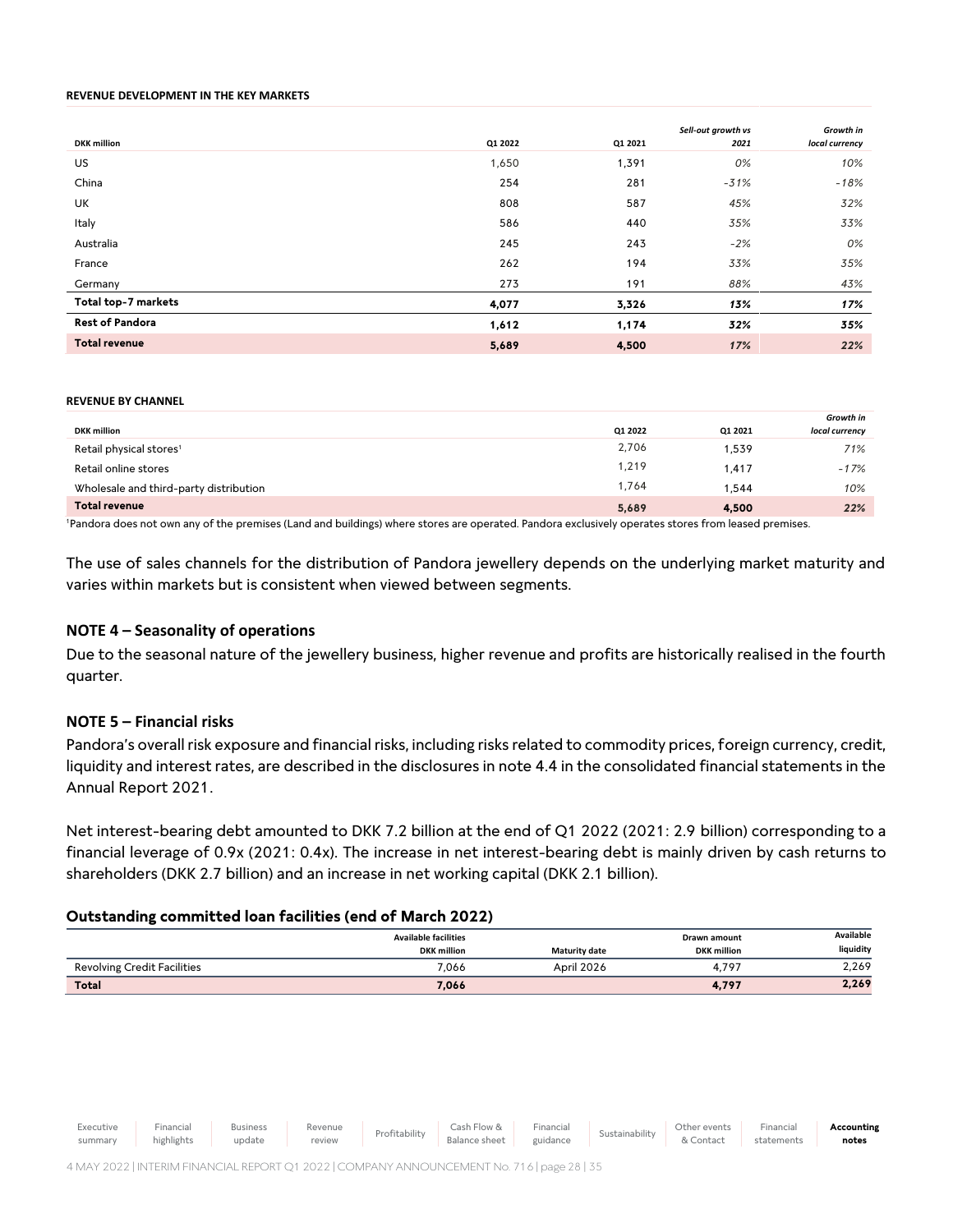### **NOTE 6 – Derivative financial instruments**

Derivative financial instruments are measured at fair value and in accordance with level 2 in the fair value hierarchy (IFRS 13).

See note 4.5 to the consolidated financial statements in the Annual Report 2021.

### **NOTE 7 – Trade receivables**

|                                                               | 2022     | 2021        |
|---------------------------------------------------------------|----------|-------------|
| <b>DKK million</b>                                            | 31 March | 31 December |
| Receivables related to third-party distribution and wholesale | 540      | 672         |
| Receivables related to retail revenue sales                   | 250      | 337         |
| Total trade receivables                                       | 790      | 1.009       |

### **NOTE 8 – Business combinations**

In Q1 2022, Pandora took over 37 concept stores in US and Canada in 2 business combinations. Net assets acquired mainly consist of store properties, inventories and related liabilities. The total purchase price for the acquisitions was DKK 291 million. Based on the purchase price allocations, goodwill was DKK 194 million. Goodwill from the acquisitions is mainly related to the synergies from converting the stores from wholesale to Pandora owned retail. Of the goodwill acquired, DKK 194 million is deductible for income tax purposes.

Cost relating to the acquisitions was immaterial and has been recognised as operating expenses in the income statement.

Contribution to Group revenue and net earnings from acquisitions for the period 1 January – 31 March 2022 was DKK 31 million and DKK 10 million respectively. On a pro forma basis, if the acquisitions had been effective from 1 January 2022, the impact on Group revenue and net earnings for the period 1 January – 31 March 2022 would have been approximately DKK 56 million and DKK 18 million.

### **ACQUISITIONS**

| <b>DKK</b> million                     | Q1 2022                  | FY 2021 |
|----------------------------------------|--------------------------|---------|
|                                        |                          |         |
| Distribution rights                    | $\overline{\phantom{a}}$ | 13      |
| Property, plant and equipment          | 90                       | 84      |
| Inventories                            | 78                       | 34      |
| Assets acquired                        | 168                      | 131     |
|                                        |                          |         |
| Non-current liabilities                | 43                       | 50      |
| Payables                               | 2                        |         |
| Other current liabilities              | 27                       | 27      |
| <b>Liabilities assumed</b>             | 71                       | 77      |
|                                        |                          |         |
| Total identifiable net assets acquired | 97                       | 54      |
| Goodwill arising on the acquisitions   | 194                      | 12      |
| <b>Purchase consideration</b>          | 291                      | 66      |
|                                        |                          |         |
| Cash movements on acquisitions:        |                          |         |
| Cash acquired                          | 0                        |         |
| Net cash flow on acquisitions          | 291                      | 66      |

### **Business combinations after the reporting period**

No acquisitions, to an extent of significance to Pandora, took place after the reporting period.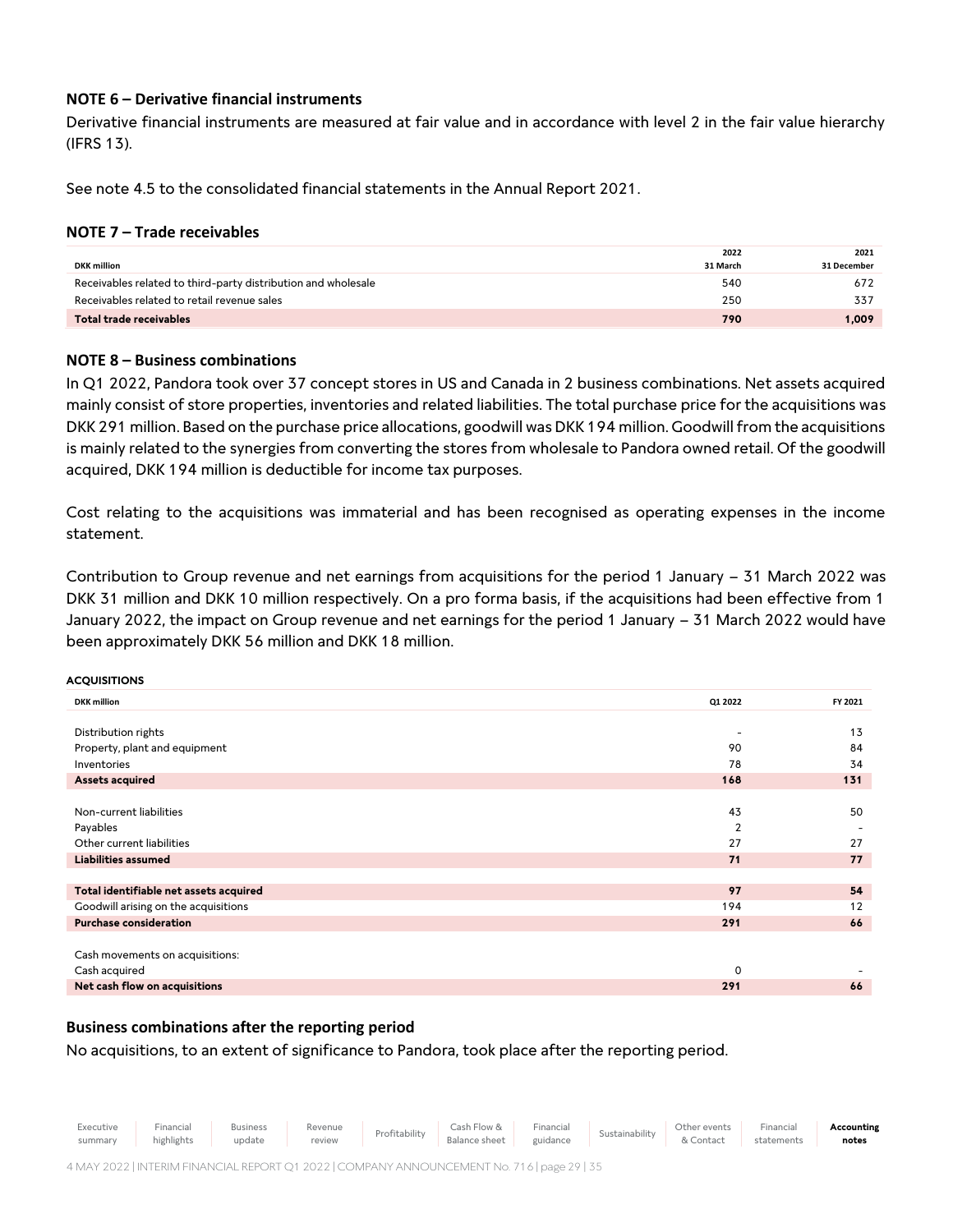### **NOTE 9 – Goodwill**

|                                                          | 2022     | 2021        |
|----------------------------------------------------------|----------|-------------|
| <b>DKK million</b>                                       | 31 March | 31 December |
| Cost at 1 January                                        | 4,418    | 4.247       |
| Acquisition of subsidiaries and activities in the period | 194      | 12          |
| Exchange rate adjustments                                | 48       | 159         |
| Cost at the end of the period                            | 4,660    | 4,418       |

No impairment indication was identified based on the information regarding the market and the forecast. The latest impairment test was carried out 31 December 2021 and the test confirmed a substantial headroom between the carrying amount and the value in use. All the assumptions used are as described in the Annual Report 2021.

### **NOTE 10 – Assets and liabilities related to leases**

Amounts recognised in the balance sheet:

### **RIGHT-OF-USE ASSETS**

|                           | 2022     | 2021        |
|---------------------------|----------|-------------|
| <b>DKK</b> million        | 31 March | 31 December |
| Property                  | 2,586    | 2,507       |
| IT                        |          |             |
| Cars                      | 14       | 14          |
| Other                     |          | 8           |
| Total right-of-use assets | 2,610    | 2,532       |

Out of the total increase of DKK 0.1 billion in right-of-use-assets in the period 1 January – 31 March 2022, DKK 0.3 billion relates to renewals of lease contracts and new leases, partially offset by decrease of DKK 0.2 billion as a result of depreciation and currency exchange movement. The development in right-of-use-assets is further affected by the timing of renewals of lease contracts and new leases including the negotiation of more favourable leasing terms.

### **LEASE LIABILITIES**

|                         | 2022     | 2021        |
|-------------------------|----------|-------------|
| <b>DKK</b> million      | 31 March | 31 December |
| Non-current             | 1,768    | .724        |
| Current                 | 907      | 886         |
| Total lease liabilities | 2,675    | 2,610       |

Lease liabilities are recognised in loans and borrowings in the balance sheet.

Amounts recognised in the income statement:

### **RECOGNISED DEPRECIATION ON RIGHT-OF-USE ASSETS CHARGED TO THE INCOME STATEMENT FOR THE PERIOD**

|                                                          | 1 January -   | 1 January $-$ |
|----------------------------------------------------------|---------------|---------------|
| <b>DKK</b> million                                       | 31 March 2022 | 31 March 2021 |
| Property                                                 | 262           | 293           |
| Cars                                                     |               |               |
| Other                                                    |               |               |
| Total depreciation on right-of-use assets for the period | 266           | 297           |
|                                                          |               |               |

### **OTHER ITEMS RELATING TO LEASES**

|                               | 1 January –   | 1 January –   |
|-------------------------------|---------------|---------------|
| <b>DKK</b> million            | 31 March 2022 | 31 March 2021 |
| Interest expense              | $-28$         | $-24$         |
| Total interest for the period | $-28$         | $-24$         |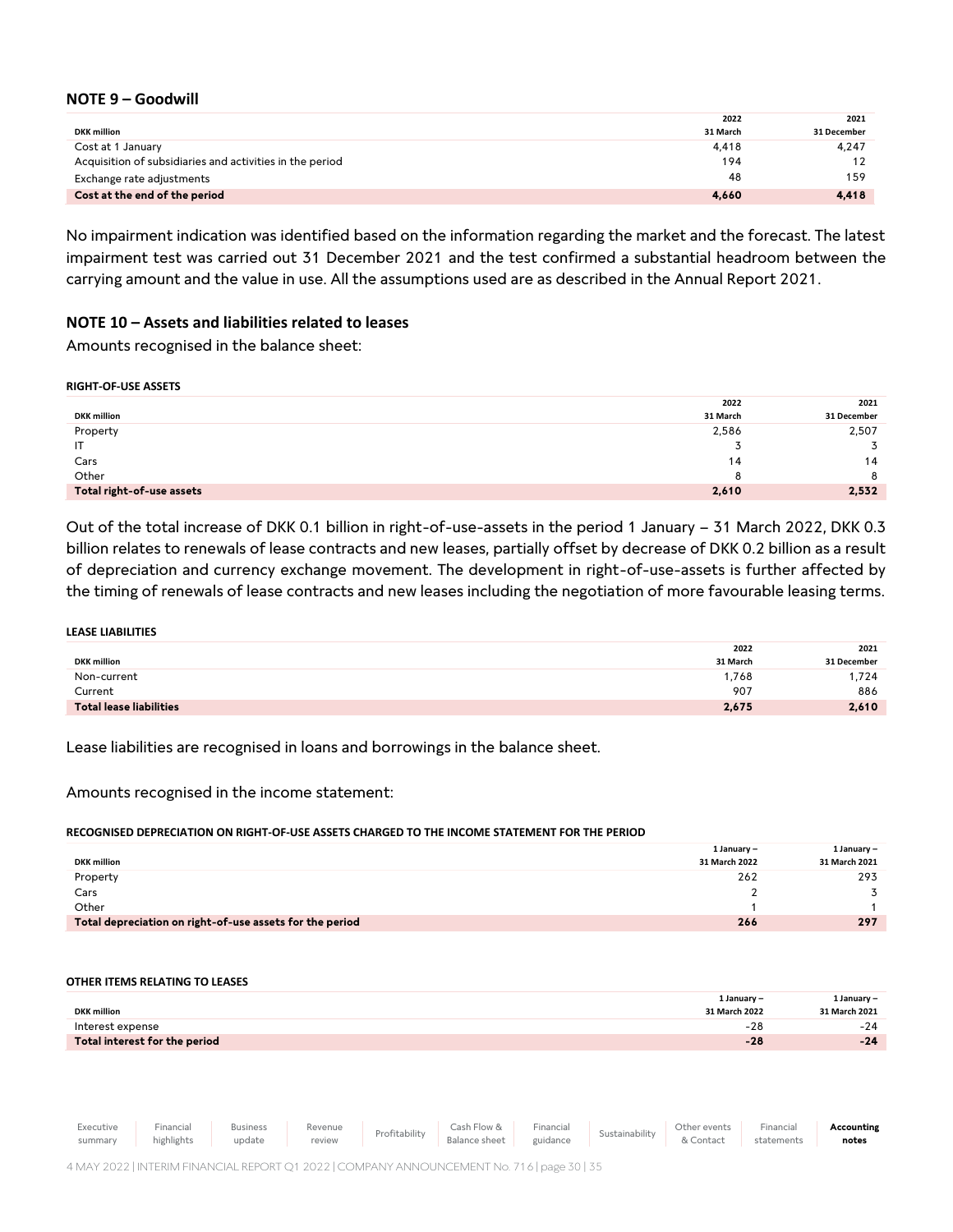Costs recognised in the period for short term and low value leases were DKK 12 million (2021 Q1: DKK 12 million). Expenses are recognised on a straight line basis.

Total cash outflow relating to leases was DKK 398 million for 2022 (2021 Q1: DKK 312 million). This comprises of fixed lease payments in scope of IFRS 16 of DKK 274 million (2021 Q1: DKK 226 million), variable lease payments of DKK 84 million (2021 Q1: DKK 50 million), interest paid of DKK 28 million (2021 Q1: DKK 24 million) and short term and low value leases of DKK 12 million (2021 Q1: DKK 12 million). Payments related to variable leases and short term and low value leases are not included in the lease liabilities.

Due to COVID-19, repayment of certain fixed leases were negotiated and agreed with landlords and deferred by approximately DKK 67 million in Q1 2021. In addition, Pandora received rent concessions from landlords in Q1 2021 amounting to DKK 16 million, which was recognised under Sales and Distribution expenses in the profit and loss statement. Overall financing cash flow was positively impacted by DKK 83 million due to rent relief and rent deferrals in 2021. The impact in 2022 is insignificant due to limited COVID-19 impact.

### **NOTE 11 – Trade payables**

The Group generally accepts that vendors sell-off their receivables arising from the sale of goods and services to the Group to a third party. Pandora has established a supply chain financing programme where vendors can sell off their receivables from Pandora at attractive terms, based on invoices approved by Pandora, but at the bank's sole discretion. Pandora is not directly or indirectly a party to these agreements. The amounts payable to suppliers included in the supply chain financing programme are classified as trade payables in the balance sheet as well as in the cash flow statement (working capital within cash flow from operations) and amounts to DKK 71 million at 31 March 2022.

### **NOTE 12 – Contingent liabilities**

Reference is made to note 5.1 to the consolidated financial statements in the Annual Report 2021.

### **NOTE 13 – Related parties**

### *Related parties with significant interests*

Other related parties of Pandora with significant influence include the Board and the Executive Management of this Company and their close family members. Related parties also include companies in which the persons have control or significant interests.

### *Transactions with related parties*

Pandora did not enter into any significant transactions with members of the Board or the Executive Management, except for compensation and benefits received because of their membership of the Board, employment with Pandora or shareholdings in Pandora.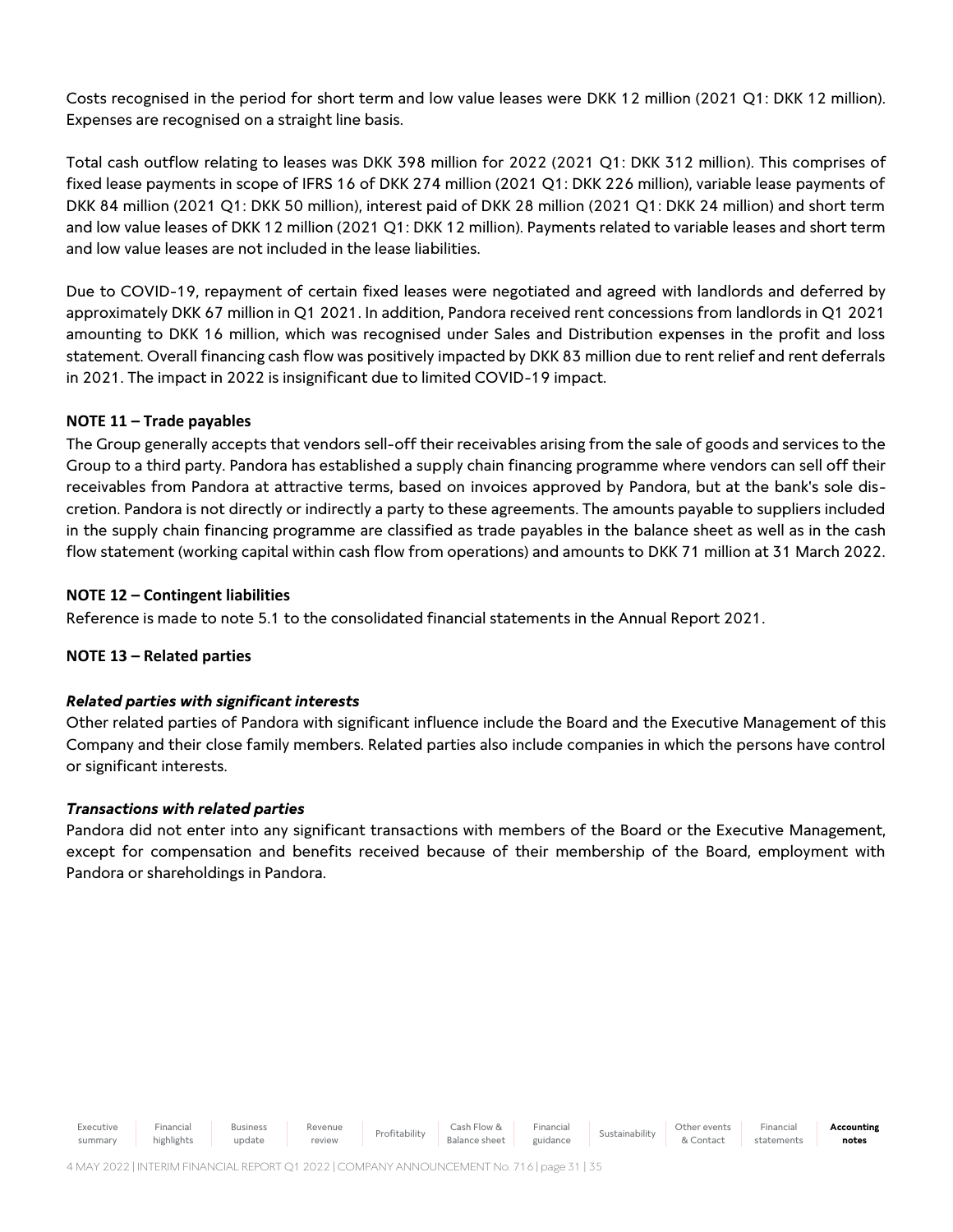### **NOTE 14 – Store network, concept store development<sup>1</sup>**

|                     | <b>Total concept stores</b> |            |               |           |          |               | <b>0&amp;0</b> concept stores |          |
|---------------------|-----------------------------|------------|---------------|-----------|----------|---------------|-------------------------------|----------|
|                     |                             |            |               |           |          | <b>Number</b> | Growth                        | Growth   |
|                     | Number                      | Number     | <b>Number</b> |           |          | of concept    | 0&0                           | 0&0      |
|                     | of concept                  | of concept | of concept    | Growth    | Growth   | stores        | stores                        | stores   |
|                     | stores                      | stores     | stores        | Q1 2022   | Q1 2022  | 0&0           | Q1 2022                       | Q1 2022  |
|                     | Q1 2022                     | Q4 2021    | Q1 2021       | / Q4 2021 | /Q1 2021 | Q1 2022       | / Q4 2021                     | /Q1 2021 |
| US                  | 391                         | 388        | 391           | 3         | 0        | 224           | 37                            | 45       |
| China               | 209                         | 214        | 228           | $-5$      | $-19$    | 191           | $-5$                          | $-25$    |
| <b>UK</b>           | 208                         | 211        | 216           | $-3$      | -8       | 176           | 6                             | 38       |
| Italy               | 146                         | 146        | 146           | 0         | 0        | 107           | 0                             | 0        |
| Australia           | 124                         | 125        | 123           | -1        |          | 43            | 0                             | 4        |
| France              | 120                         | 122        | 120           | $-2$      | 0        | 78            | 0                             | 2        |
| Germany             | 133                         | 135        | 137           | $-2$      | -4       | 130           | $-2$                          | $-4$     |
| Total top-7 markets | 1,331                       | 1,341      | 1,361         | $-10$     | -30      | 949           | 36                            | 60       |
| Rest of Pandora     | 948                         | 1,278      | 1,298         | $-177$    | $-197$   | 515           | 5                             | 10       |
| All markets         | 2,432                       | 2,619      | 2,659         | $-187$    | $-227$   | 1,464         | 41                            | 70       |

1 Includes 7 key markets measured on revenue for FY 2021. All markets with 10 or more concept stores can be found in the Excel appendix uploaded on www.pandoragroup.com

### **NOTE 15 – Commodity hedging**

It is Pandora's policy to hedge at least an average of 70% of the Group's expected gold and silver consumption based on a rolling 12-months production plan. The below table illustrates the timing of the hedges related to the purchase of silver for production, i.e. excluding the time lag effect from inventory to Cost of sales (when the product is sold). The time-lag from use in production to impact on Cost of sales is usually 2-7 months.

### **HEDGED AND REALISED PURCHASE PRICES (AT USE OF THE SILVER AND GOLD FOR PRODUCTION)**

|                          | <b>Realised in</b> | Hedged  | Hedged  | Hedged  | Hedged  |
|--------------------------|--------------------|---------|---------|---------|---------|
| USD / OZ                 | Q1 2022            | Q2 2022 | Q3 2022 | Q4 2022 | Q1 2023 |
| Gold price               | 1,820              | 1,818   | 1.795   | .853    | .954    |
| Silver price             | 26.04              | 25.23   | 23.87   | 23.69   | 24.77   |
| Commodity hedge ratio, % | Realised           | 70-100% | 70-90%  | 50-70%  | 30-50%  |

### **NOTE 16 – Subsequent events**

As described in "Other events" in the Management review, Pandora is not aware of events after 31 March 2022, which are expected to materially impact the Group's financial position.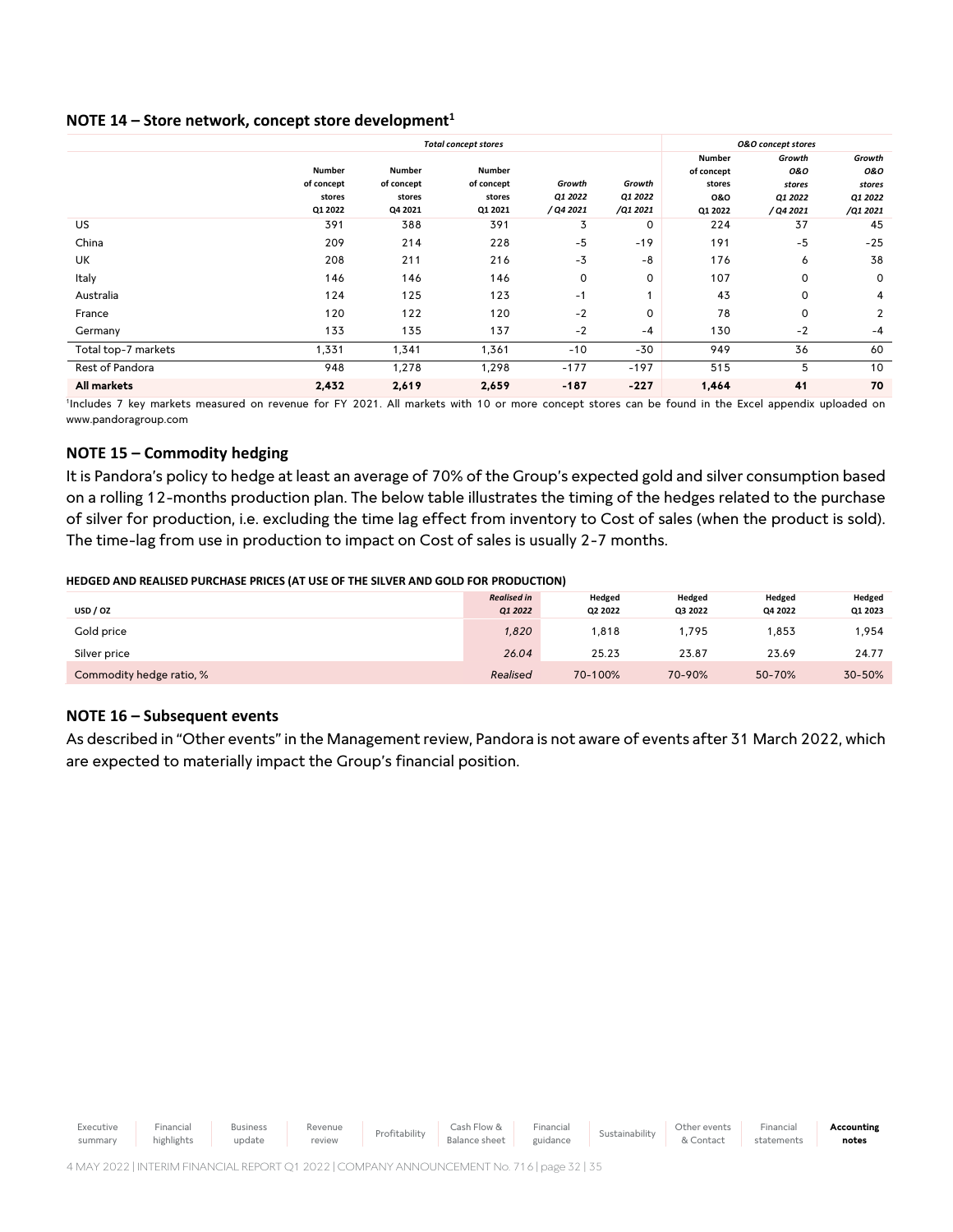### **QUARTERLY OVERVIEW**

| <b>DKK</b> million                                         | Q1 2022  | Q4 2021  | Q3 2021 | Q2 2021 | Q1 2021 |
|------------------------------------------------------------|----------|----------|---------|---------|---------|
| <b>Financial highlights</b>                                |          |          |         |         |         |
| Revenue                                                    | 5,689    | 9,011    | 4,728   | 5,155   | 4,500   |
| Organic growth, %                                          | 21%      | 10%      | 14%     | 84%     | 13%     |
| Sell-out growth incl. temporarily closed stores, %         | 17%      | 11%      | 5%      | 62%     | 21%     |
| Earnings before interests, tax, depreciations and          | 1,772    | 3,267    | 1,393   | 1,762   | 1,416   |
| amortisations (EBITDA)                                     |          |          |         |         |         |
| Operating profit (EBIT)                                    | 1,310    | 2,678    | 957     | 1,301   | 903     |
| EBIT margin, %                                             | 23.0%    | 29.7%    | 20.2%   | 25.2%   | 20.1%   |
| Net financials                                             | $-10$    | $-211$   | $-137$  | $-21$   | $-92$   |
| Net profit for the period                                  | 995      | 1,904    | 635     | 992     | 628     |
| <b>Financial ratios</b>                                    |          |          |         |         |         |
| Revenue growth, DKK, %                                     | 26%      | 14%      | 16%     | 79%     | 8%      |
| Revenue growth, local currency, %                          | 22%      | 11%      | 15%     | 85%     | 13%     |
| Gross margin, %                                            | 76.0%    | 75.7%    | 75.5%   | 77.1%   | 76.3%   |
| EBITDA margin, %                                           | 31.1%    | 36.3%    | 29.5%   | 34.2%   | 31.5%   |
| EBIT margin, %                                             | 23.0%    | 29.7%    | 20.2%   | 25.2%   | 20.1%   |
| Effective tax rate, %                                      | 23.5%    | 22.8%    | 22.5%   | 22.5%   | 22.5%   |
| Equity ratio, %                                            | 28%      | 38%      | 40%     | 44%     | 41%     |
| NIBD to EBITDA, excl. restructuring costs <sup>1</sup> , x | 0.9      | 0.4      | 0.5     | 0.4     | 0.6     |
| Return on invested capital (ROIC) <sup>1</sup> , %         | 49%      | 59%      | 48%     | 44%     | 29%     |
| Cash conversion incl. lease payments, %                    | $-110%$  | 147%     | 53%     | 98%     | -65%    |
| Net working capital, % of last 12 months revenue           | 3.5%     | $-5.0%$  | 0.2%    | $-0.3%$ | $-0.4%$ |
| Capital expenditure, % of revenue                          | 2.8%     | 2.4%     | 4.2%    | 2.7%    | 1.9%    |
| <b>Stock ratios</b>                                        |          |          |         |         |         |
| Total payout ratio (incl. share buyback), %                | 277%     | 143%     | 211%    | 76%     |         |
|                                                            |          |          |         |         |         |
| <b>Consolidated balance sheet</b>                          | 19,419   | 18,542   | 18,173  | 18,277  | 19,211  |
| <b>Total assets</b>                                        | 12,684   | 9,884    | 11,141  | 11,136  | 11,675  |
| Invested capital                                           | 871      | $-1,181$ | 50      | $-57$   | $-76$   |
| Net working capital                                        | 7,157    | 2,882    | 3,819   | 3,005   | 3,735   |
| Net interest-bearing debt (NIBD)                           | 5,526    | 7,001    | 7,322   | 8,130   | 7,940   |
| Equity                                                     |          |          |         |         |         |
| Consolidated statement of cash flow                        |          |          |         |         |         |
| Cash flow from operating activities                        | $-1,111$ | 4,073    | 885     | 1,586   | $-316$  |
| Capital expenditure (CAPEX)                                | 158      | 215      | 201     | 138     | 88      |
| Capital expenditure, property, plant and equipment (CAPEX) | 83       | 146      | 96      | 64      | 35      |
| Free cash flow incl. lease payments                        | $-1,442$ | 3,941    | 502     | 1,278   | $-586$  |
| Free cash flow excl. lease payments                        | $-1,168$ | 4,221    | 744     | 1,522   | $-359$  |

<sup>1</sup> Ratios are based on 12 months' rolling EBITDA and EBIT, respectively.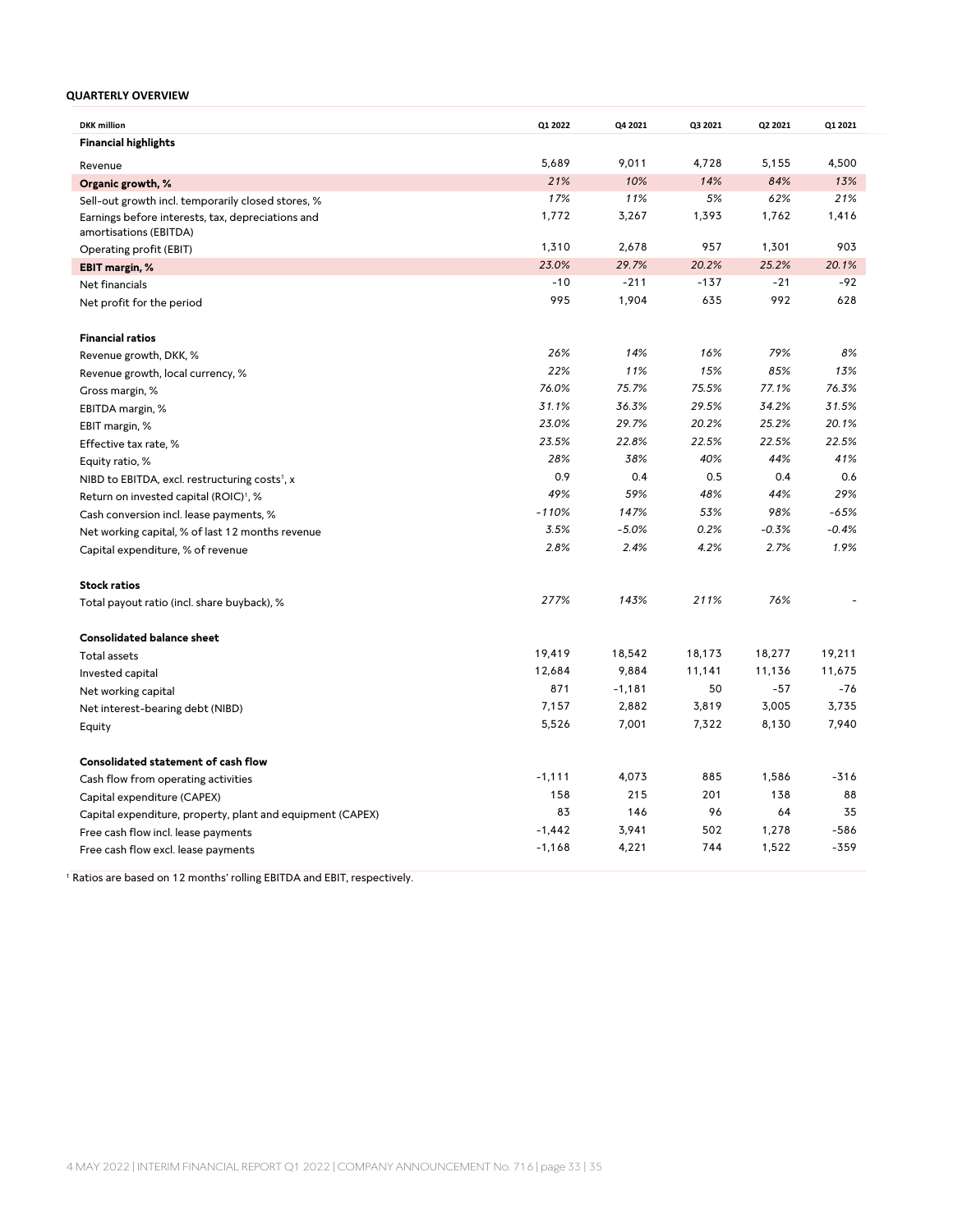### **MANAGEMENT STATEMENT**

[The Board of Directors and the Executive Management have reviewed and approved the](pp://Other%20statements/Statement%20by%20executive%20and%20supervisory%20boards?taxonomy=DKGAAP&labellanguage=en&period=1_Consolidated&allowhtml=true&merge=true) interim financial report of Pandora A/S for the period 1 January – [31 March 2022. The consolidated interim financial statement, which has not](pp://Other%20statements/Statement%20by%20executive%20and%20supervisory%20boards?taxonomy=DKGAAP&labellanguage=en&period=1_Consolidated&allowhtml=true&merge=true)  [been audited or reviewed by the Company's auditor, has been prepared in accordance with IAS 34 'Interim Financial](pp://Other%20statements/Statement%20by%20executive%20and%20supervisory%20boards?taxonomy=DKGAAP&labellanguage=en&period=1_Consolidated&allowhtml=true&merge=true) [Reporting', as adopted by the EU, and additional requirements in the Danish Financial Statements Act.](pp://Other%20statements/Statement%20by%20executive%20and%20supervisory%20boards?taxonomy=DKGAAP&labellanguage=en&period=1_Consolidated&allowhtml=true&merge=true)

[It is our opinion that the consolidated interim financial statement gives a true and fair view of the financial position](pp://Other%20statements/Statement%20by%20executive%20and%20supervisory%20boards?taxonomy=DKGAAP&labellanguage=en&period=1_Consolidated&allowhtml=true&merge=true)  for the Pandora Group at 31 March 2022 [and of the results of the Pandora Group's operations and cash flows for the](pp://Other%20statements/Statement%20by%20executive%20and%20supervisory%20boards?taxonomy=DKGAAP&labellanguage=en&period=1_Consolidated&allowhtml=true&merge=true)  [period 1 January](pp://Other%20statements/Statement%20by%20executive%20and%20supervisory%20boards?taxonomy=DKGAAP&labellanguage=en&period=1_Consolidated&allowhtml=true&merge=true) – 31 March 2022.

[Further, in our opinion, the Management's review gives a fair view of the development in the Group's activities and](pp://Other%20statements/Statement%20by%20executive%20and%20supervisory%20boards?taxonomy=DKGAAP&labellanguage=en&period=1_Consolidated&allowhtml=true&merge=true)  [financial matters, results of operations, cash flows and the financial position as well as a description of material risks](pp://Other%20statements/Statement%20by%20executive%20and%20supervisory%20boards?taxonomy=DKGAAP&labellanguage=en&period=1_Consolidated&allowhtml=true&merge=true)  [and uncertainties that the Group face.](pp://Other%20statements/Statement%20by%20executive%20and%20supervisory%20boards?taxonomy=DKGAAP&labellanguage=en&period=1_Consolidated&allowhtml=true&merge=true)

[Copenhagen,](pp://General%20Data/Place%20of%20signature%20of%20statement%20by%20management?taxonomy=DKGAAP&labellanguage=en&allowhtml=false) 4 [May 2022](pp://General%20Data/Date%20of%20approval%20of%20annual%20report?taxonomy=DKGAAP&labellanguage=en&allowhtml=false)

### **EXECUTIVE MANAGEMENT**

| Alexander Lacik                | Anders Boyer                   |
|--------------------------------|--------------------------------|
| <b>Chief Executive Officer</b> | <b>Chief Financial Officer</b> |

### **BOARD**

| Peter A. Ruzicka<br>Chair | Christian Frigast<br>Deputy Chair |                     |
|---------------------------|-----------------------------------|---------------------|
| Heine Dalsgaard           | Birgitta Stymne Göransson         | Marianne Kirkegaard |
| Catherine Spindler        | Jan Zijderveld                    |                     |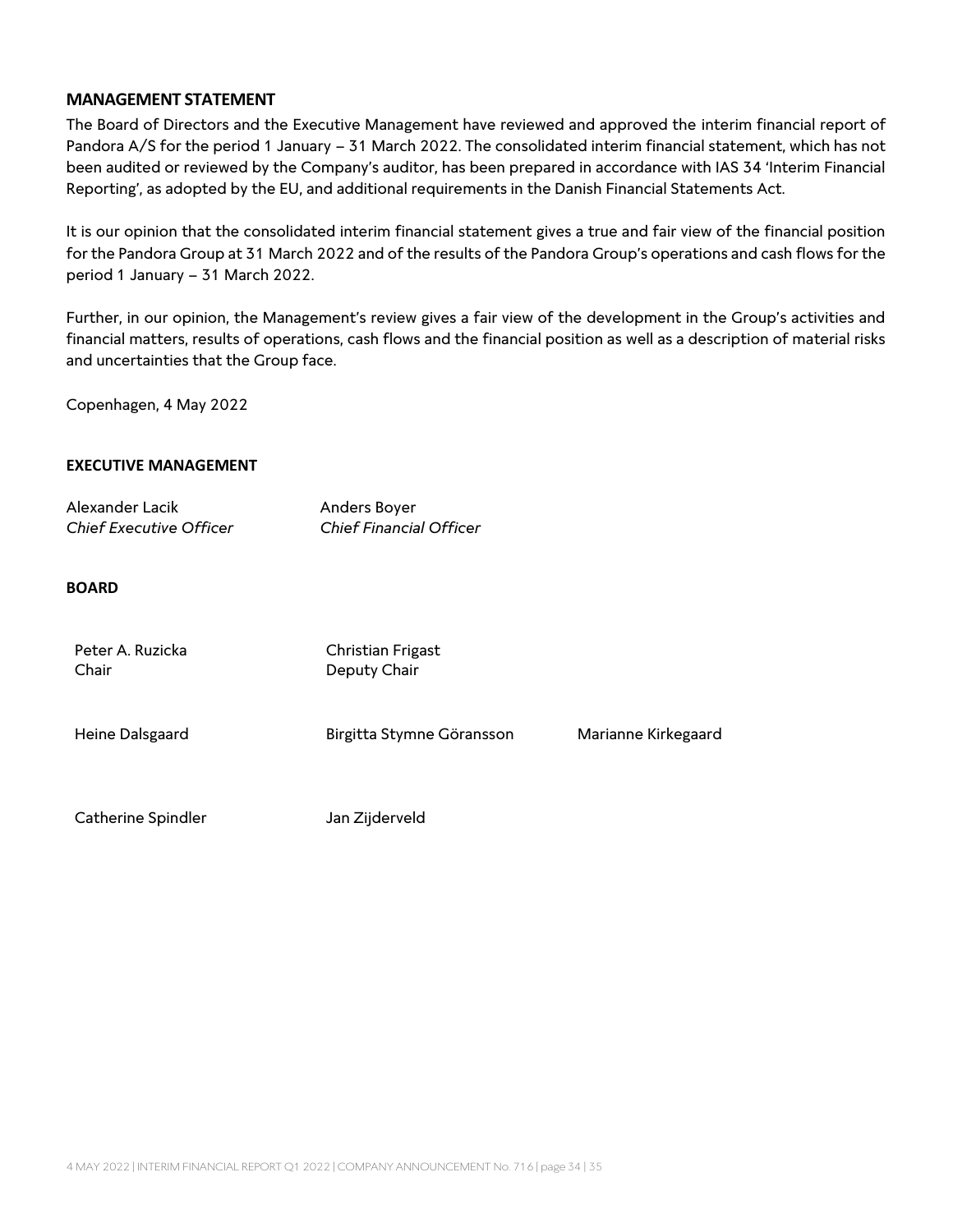### **DISCLAIMER**

This Company announcement contains forward-looking statements, including, but not limited to, guidance, expectations, strategies, objectives and statements regarding future events or prospects with respect to the Company's future financial and operating results. Forward-looking statements include, without limitation, any statement that may predict, forecast, indicate or imply future results, performance or achievements, and may contain words such as "expect", "estimate", "intend", "will be", "will continue", "will result", "could", "may", "might" or any variations of such words or other words with similar meanings. Forward-looking statements are subject to risks and uncertainties that could cause the Company's actual results to differ materially from the results discussed in such forward-looking statements. Prospective information is based on management's then current expectations or forecasts. Such information is subject to the risk that such expectations or forecasts, or the assumptions underlying such expectations or forecasts, may change. The Company assumes no obligation to update any such forward-looking statements to reflect actual results, changes in assumptions or changes in other factors affecting such forwardlooking statements. Some important risk factors that could cause the Company's actual results to differ materially from those expressed in its forward-looking statements include, but are not limited to: economic and geopolitical uncertainty (including interest rates and exchange rates), financial and regulatory developments, general changes in market trends and end-consumer preferences, demand for the Company's products, competition, the availability and pricing of materials used by the Company, production- and distribution-related issues, IT failures, litigation, pandemics, and other unforeseen factors. The nature of the Company's business means that risk factors and uncertainties may arise, and it may not be possible for management to predict all such risk factors, nor to assess the impact of all such risk factors on the Company's business or the extent to which any individual risk factor, or combination of factors, may cause results to differ materially from those contained in any forward-looking statement. Accordingly, forward-looking statements should not be relied on as a prediction of actual results.